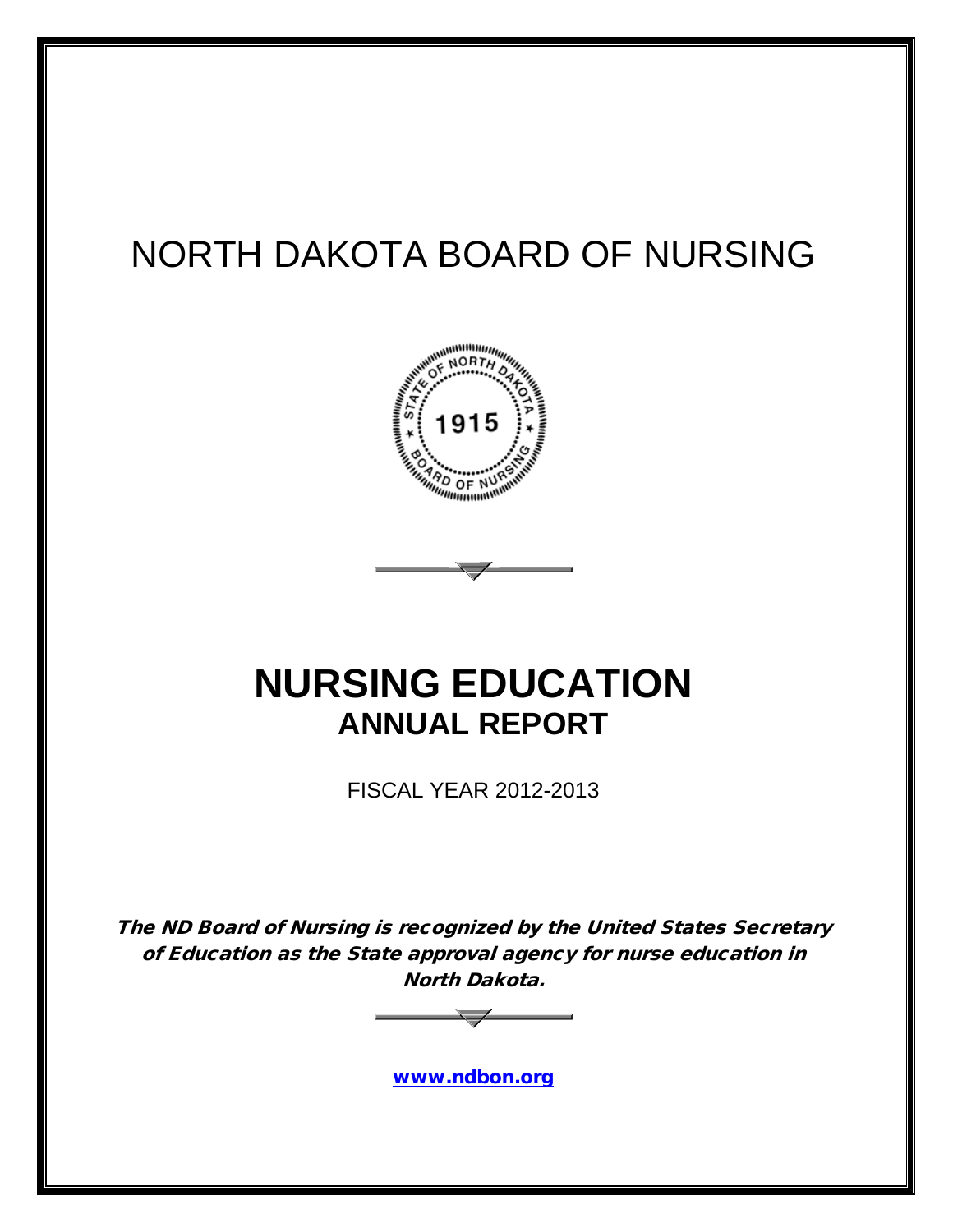### **FY 2012-2013 ANNUAL REPORT OF NORTH DAKOTA BOARD OF NURSING APPROVED NURSING EDUCATION PROGRAMS**

| (Page 3)                     | <b>Executive Summary</b>                                                                                                                                                                                                                                                                                                                                                                                                                                                                                                                                                                                                                                                                                                                    |
|------------------------------|---------------------------------------------------------------------------------------------------------------------------------------------------------------------------------------------------------------------------------------------------------------------------------------------------------------------------------------------------------------------------------------------------------------------------------------------------------------------------------------------------------------------------------------------------------------------------------------------------------------------------------------------------------------------------------------------------------------------------------------------|
| <b>Section 1</b><br>(Page 8) | <b>Overall Nursing Program Statistics</b>                                                                                                                                                                                                                                                                                                                                                                                                                                                                                                                                                                                                                                                                                                   |
|                              | <b>Nursing Program Approval and Accreditation Status</b>                                                                                                                                                                                                                                                                                                                                                                                                                                                                                                                                                                                                                                                                                    |
|                              | <b>Admissions Data</b><br>Practical Nursing Program Application and Admissions<br><b>Practical Nursing Program Admission Trends</b><br>Associate Degree Nursing Program Application and Admissions<br>Associate Degree Nursing Program Admission Trends<br>$\blacksquare$<br>Baccalaureate Nursing Program Applications and Admissions<br>$\sim$<br>Baccalaureate Nursing Program Admission Trends                                                                                                                                                                                                                                                                                                                                          |
|                              | <b>Enrollment History Data</b><br><b>Practical Nursing Program Enrollment History</b><br>Registered Nursing Program Enrollment History<br>Master's Nursing Program Enrollment History<br>Doctorate Level Nursing Program Enrollment History<br>$\blacksquare$                                                                                                                                                                                                                                                                                                                                                                                                                                                                               |
|                              | <b>Detailed Enrollment For ND Nursing Programs</b><br>Ladder Enrollment<br>Detailed Certificate PN Program Enrollment<br>Detailed Associate Degree PN Program Enrollment<br>$\blacksquare$<br>Detailed Baccalaureate Degree Nursing Program Enrollment<br>$\overline{\phantom{a}}$<br>Detailed Associate Degree Nursing Program Enrollment<br>$\blacksquare$<br>Detailed Master's Degree Program Enrollment<br>٠.<br>Detailed Doctoral Degree Program Enrollment                                                                                                                                                                                                                                                                            |
|                              | <b>Graduates</b><br><b>Certificate Practical Nurse Graduates</b><br><b>Graduation Trends</b><br>Associate Degree Practical Nurse Program<br>Basic & LPN to AASPN<br>$\mathbf{r}$<br><b>Five Year Graduation Trends</b><br>Associate Degree Graduates for RN Licensure<br>LPN/AASPN-ASN<br>$\sim$<br>LPN/PN-AASN<br><b>Graduation Trends</b><br>$\sim 100$<br>Baccalaureate Degree Graduates for RN Licensure<br><b>Basic</b><br>LPN to BSN<br>Diploma to BSN<br>ADN to BSN<br><b>Five Year Graduation Trends</b><br>Age Trends of Graduates of Undergraduate Programs<br><b>Graduate Level Program Graduates</b><br>2012-2013 Masters' Graduates per Specialty<br>Master's Program Graduation Trends<br>Doctorate Program Graduation Trends |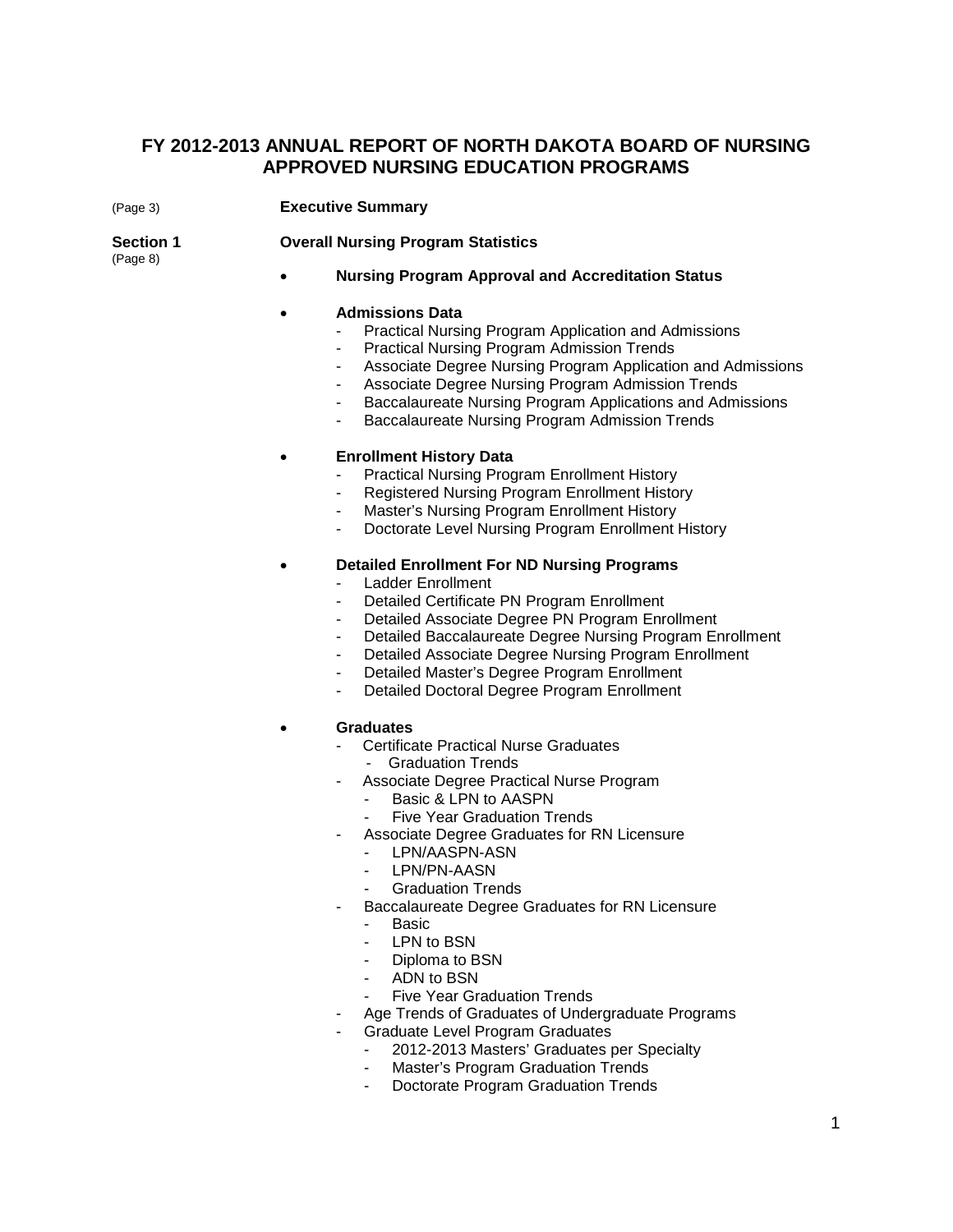|                               | <b>Program NCLEX® Pass Rates</b><br>Fiscal Year PN Program First Time Candidate Pass Rates<br>Fiscal Year RN Program First Time Candidate Pass Rates<br><b>Nursing Faculty Data Summary</b>                                                                                                                                                                           |
|-------------------------------|-----------------------------------------------------------------------------------------------------------------------------------------------------------------------------------------------------------------------------------------------------------------------------------------------------------------------------------------------------------------------|
|                               | <b>Highest Level of Faculty Preparation</b><br><b>Faculty Position Openings</b><br>Faculty Demographic Information                                                                                                                                                                                                                                                    |
| Section 2<br>(Page 35)        | <b>Practical Nursing Licensure Programs</b>                                                                                                                                                                                                                                                                                                                           |
|                               | Summary of Clinical Course Faculty/Student Ratio<br>٠<br>Summary of Major Practice Facilities for Year<br>Update on Unqualified Faculty<br>$\bullet$<br>Notification of Major Programmatic Change<br>Methods of Maintaining Student Health<br><b>Budget Statement</b><br><b>Program Evaluation Summary</b><br><b>Curriculum Design</b>                                |
| <b>Section 3</b><br>(Page 45) | <b>Registered Nursing Licensure Programs</b>                                                                                                                                                                                                                                                                                                                          |
|                               | Summary of Clinical Course Faculty/Student Ratio<br>Summary of Major Practice Facilities For Year<br><b>Update on Unqualified Faculty</b><br>Notification of Major Programmatic Change<br>Methods of Maintaining Student Health<br><b>Budget Statement</b><br><b>Program Evaluation Summary</b><br><b>Curriculum Design</b>                                           |
| Section 4<br>(Page 57)        | <b>Graduate Level Nursing Programs</b>                                                                                                                                                                                                                                                                                                                                |
|                               | <b>Lists of Specialty Tracks</b><br>Number of Graduates From Each Track<br>$\bullet$<br><b>Graduation Trends</b><br>Summary of Clinical Course Faculty/Student Ratio<br>Summary of Major Practice Facilities For Year<br>Notification of Major Programmatic Change<br>Methods of Maintaining Student Health<br><b>Program Evaluation Summary</b><br>Curriculum Design |
| <b>Section 5</b><br>(Page 66) | <b>Distance Nursing Education Programs</b>                                                                                                                                                                                                                                                                                                                            |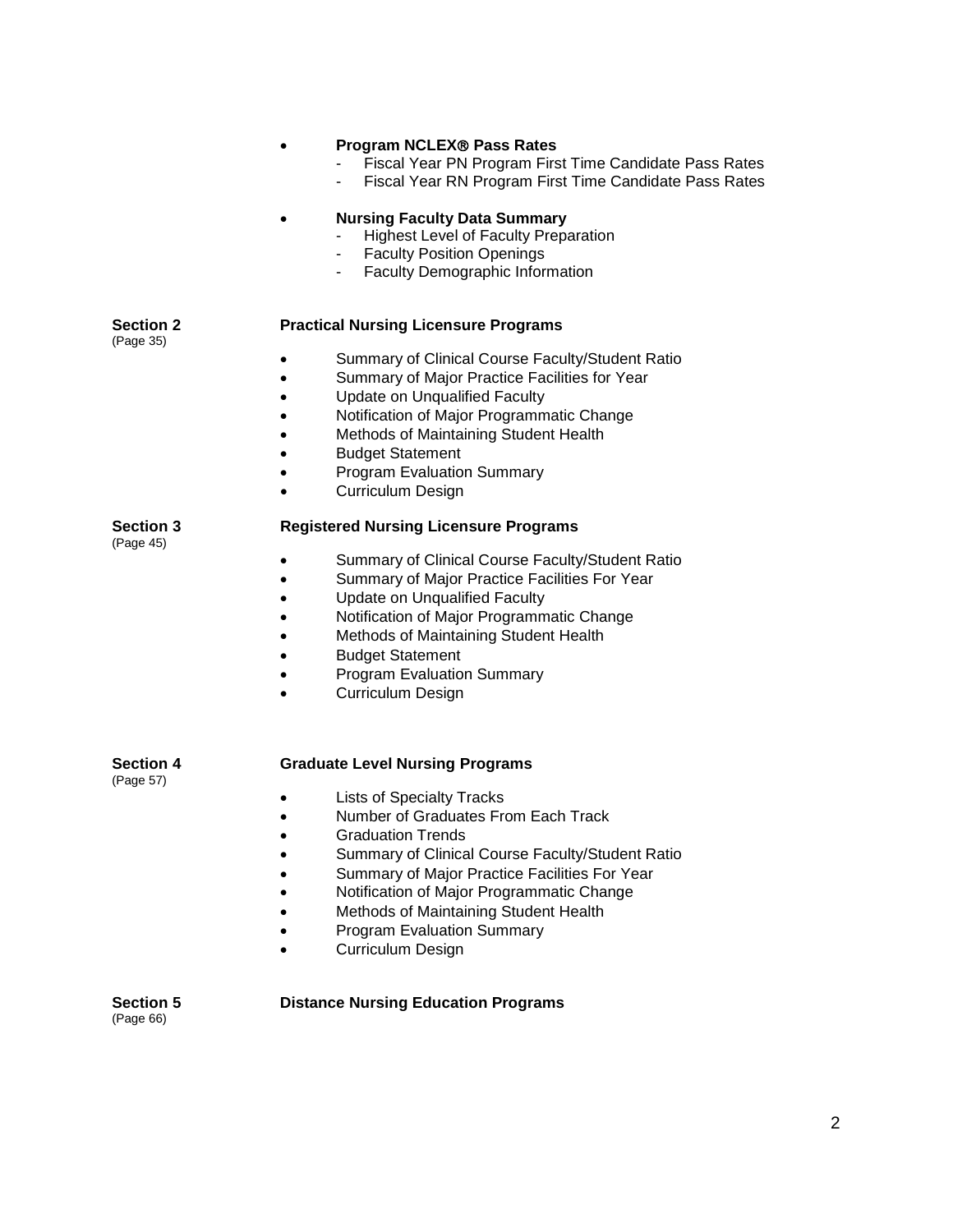### **EXECUTIVE SUMMARY**

#### **Nursing Education Programs in North Dakota:**

In fiscal year 2012-13, nineteen nursing education programs held approval by the North Dakota Board of Nursing. There were three graduate level nursing education programs designed to educate for advanced practice registered nursing (APRN) licensure. There were eight approved baccalaureate nursing education programs and two associate degree nursing education programs designed to prepare individuals for registered nurse (RN) licensure. Additionally, there were five approved associate degree programs and one certificate program providing educational preparation for practical nurse (PN) licensure.

### **Nursing Program Approvals**

In fiscal year 2012-13, the ND Board of Nursing conducted onsite surveys and approved the following recommendations for these existing programs:

- Sitting Bull College ASPN program
	- 1. Find the Sitting Bull College Associate of Science Practical Nursing Program in substantial compliance with North Dakota Administrative Code 54-03.2 Standards for Nursing Education Programs; and
	- 2. Continue full approval of the Sitting Bull College ASPN program through November 2015; and
	- 3. Require an addendum to accompany the FY 2012-13 Nursing Education Annual Report, verifying: a) the presence of adequate and dedicated clerical/assistive support for the Sitting Bull College Division of Nursing; and b) incorporation of additional adjunct nursing faculty as deemed appropriate and necessary.
- Turtle Mountain Community Technical College AASPN Program
	- 1. Find Turtle Mountain Community College Associate of Applied Science Practical Nurse (AASPN) program in continued partial compliance with ND Administrative Code 54-03.2; and
	- 2. Place Turtle Mountain Community College AASPN program on conditional approval status until January 30, 2014, at which time the ND Board of Nursing will determine whether stated deficiencies have been sufficiently corrected; and
	- 3. If a level of substantial compliance is not demonstrated by January 30, 2014, the ND Board of Nursing will determine a course of action, which will include withdrawal of board approval and the setting of a date to discontinue the program; and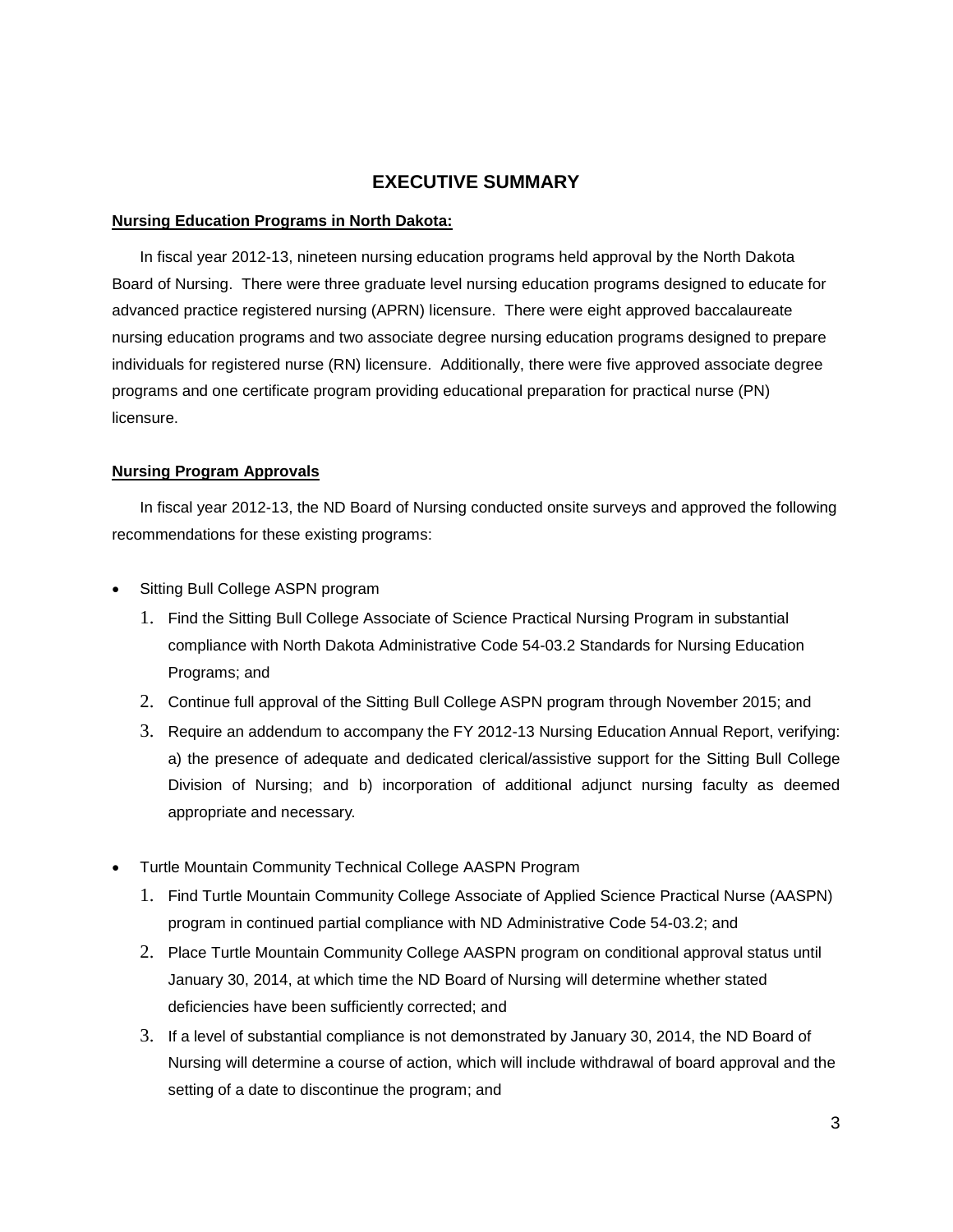- 4. Turtle Mountain Community College AASPN program may not admit a new cohort of AASPN students until the program has achieved substantial compliance. A date for further admission of AASPN students must be mutually agreed upon by the ND Board of Nursing and Turtle Mountain Community College.
- 5. The Turtle Mountain Community College AASPN program administrator must submit the 2012-13 Annual Report by October 15, 2013. In addition, a compliance report will be submitted by December 13, 2013 addressing the deficiencies of the "non-compliance", "partial-compliance", and "met progressing" standards for Nursing Program Approval as cited in this survey report.

The TMCC representatives requested reconsideration upon meeting noncompliance and partial compliance issues and requested to bring evidence of compliance to the July 2013 board meeting for reconsideration of recommendation #4 which mandated no admittance of a Fall 2013 cohort.

#### **Board of Nursing Program Approval and Accreditation:**

The NDBON developed a table to describe the approval and accreditation status of ND nursing education programs. Information obtained from program surveys and the CCNE and NLNAC websites revealed 9 ND programs with CCNE accreditation and 6 programs with ACEN accreditation (formerly NLNAC).

#### **Admissions:**

As national authorities struggle to capture admissions information with precision, a mechanism for acquiring this data accurately certainly continues to be challenging here in North Dakota as well. As with any summation of admissions data, the following summary must be viewed with a degree of caution, and the reader must remain cognizant that the report does not account for applicants who have applied for admission at multiple programs. However, the Board continues to acknowledge the importance of this somewhat elusive information.

For FY 2012-13, the baccalaureate programs reported 451 slots for admission, which is 71 less than reported in FY 2011-12. Admissions to baccalaureate nursing programs designed as preparation for RN licensure totaled 503, which was 23 less than last year. The two associate degree nursing (ADN) programs for RN licensure, which are structured via the ladder concept, reported 137 slots for the program. Of the 191 basic and advanced standing applicants, 132 qualified for admission. Of the 121 applicants accepted, 115 enrolled. Essentially, 87% of the qualified applicants proceeded to enrollment, depicting a 2% increase over FY 2011-12. In total, admissions to educational programs which qualify graduates for RN licensure was 578, which is a decrease of 22 students.

The Associate in Science Practical Nursing (ASPN), Associate in Applied Science in Practical Nursing (AASPN) and Certificate Practical Nurse programs reported 272 available admission slots, 26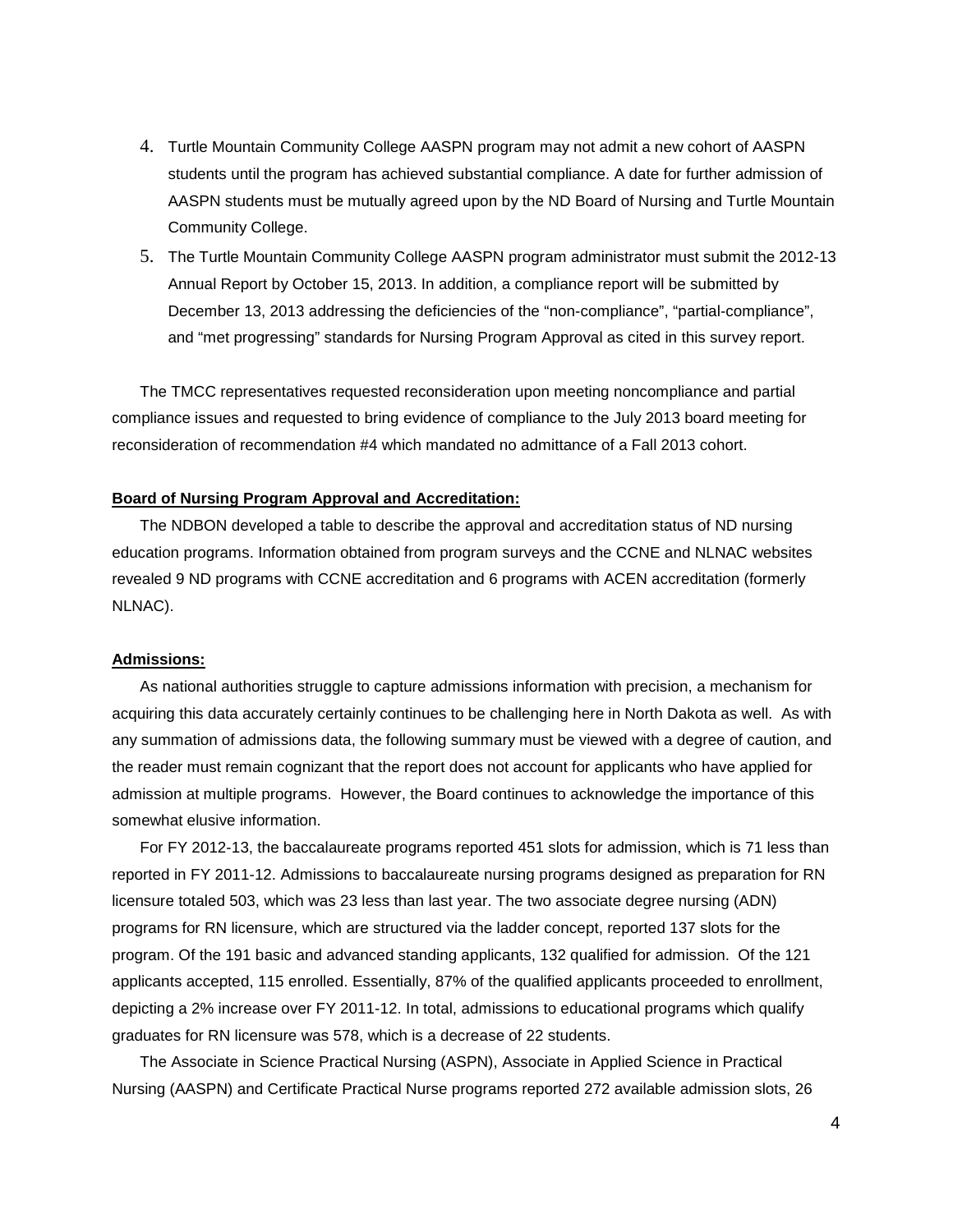less than last FY. The programs reported 607 basic applicants, 55 less than last fiscal year. Of the applicants, 404 (67%) were qualified for admission. Of those individuals who were qualified for admission, 303 were accepted and 241 proceeded to enrollment. The total number of applicants admitted (n=241) represents a decrease of 25 from last fiscal year.

#### **Enrollment:**

FY 2012-13 marked a grand total enrollment in all programs of 1,948, which is 461 students less than FY 2011-12. Enrollment trends from 2008-2012 reflected increases in each year; however, FY 2012-13 demonstrated a substantial decrease (19%). Practical nurse (PN) programs' enrollment decreased by 64 students. The nursing programs for RN licensure saw an enrollment increase of 2 students in FY 2012- 13. The enrollment numbers in pre-licensure master's degree programs decreased from 639 in FY 2011- 12 to 239 in FY 2012-13. A report from one master's program stated that data from previous FYs was inclusive of all programs (including the nurse education and administration programs) which contributed to the abrupt decrease in enrollment numbers. There were 33 doctorate of nursing practice students enrolled in North Dakota programs, which is one student more than last year.

Similar to the past fiscal year reports, non-minority females comprised the majority of students enrolled in all types of nursing programs. There were 74 minority students reported in PN programs, thereby making up 24% of the students (up 2% from 2011-12 FY). Seven minority students were enrolled in ADN programs, comprising 9% of the students (down from 16% FY 2011-12). The 123 minority students in baccalaureate programs accounted for 10% of the enrollees, similar to last FY. The 26 minority students in the graduate programs represented 10% of the student population.

Male students (n=17) constituted 6% of the students enrolled in PN programs (up 1% from 2011-12 FY). The ADN programs had 1 male enrolled, which represented only 1% of the students (down from 10% in the 2011-12 FY). Baccalaureate program enrollment of males (n=149) comprised 12% of the student population (same as 2010-11 and 2011-12 FY). Male student numbers ( $n = 39$ ) in graduate-level programs reflected 14% of the total graduate program enrollment (an increase of 6%).

#### **Graduates:**

There was a total of 206 graduates from the state's PN programs, an increase of 25 students from the previous year. The only certificate PN program, offered through a consortium of five academic institutions, graduated a class of 109, which reflected 23 more graduates than the previous year.

A total of 125 ADN students graduated, thus qualifying for RN license by examination. An additional 479 individuals graduated from baccalaureate programs (65 more than 2011-12 FY), creating a combined 604 graduates from all programs preparing for RN licensure.

The most prominent age group represented in all the undergraduate programs consisted of those aged 24 and below (50%). The basic baccalaureate programs provided the largest numbers of graduates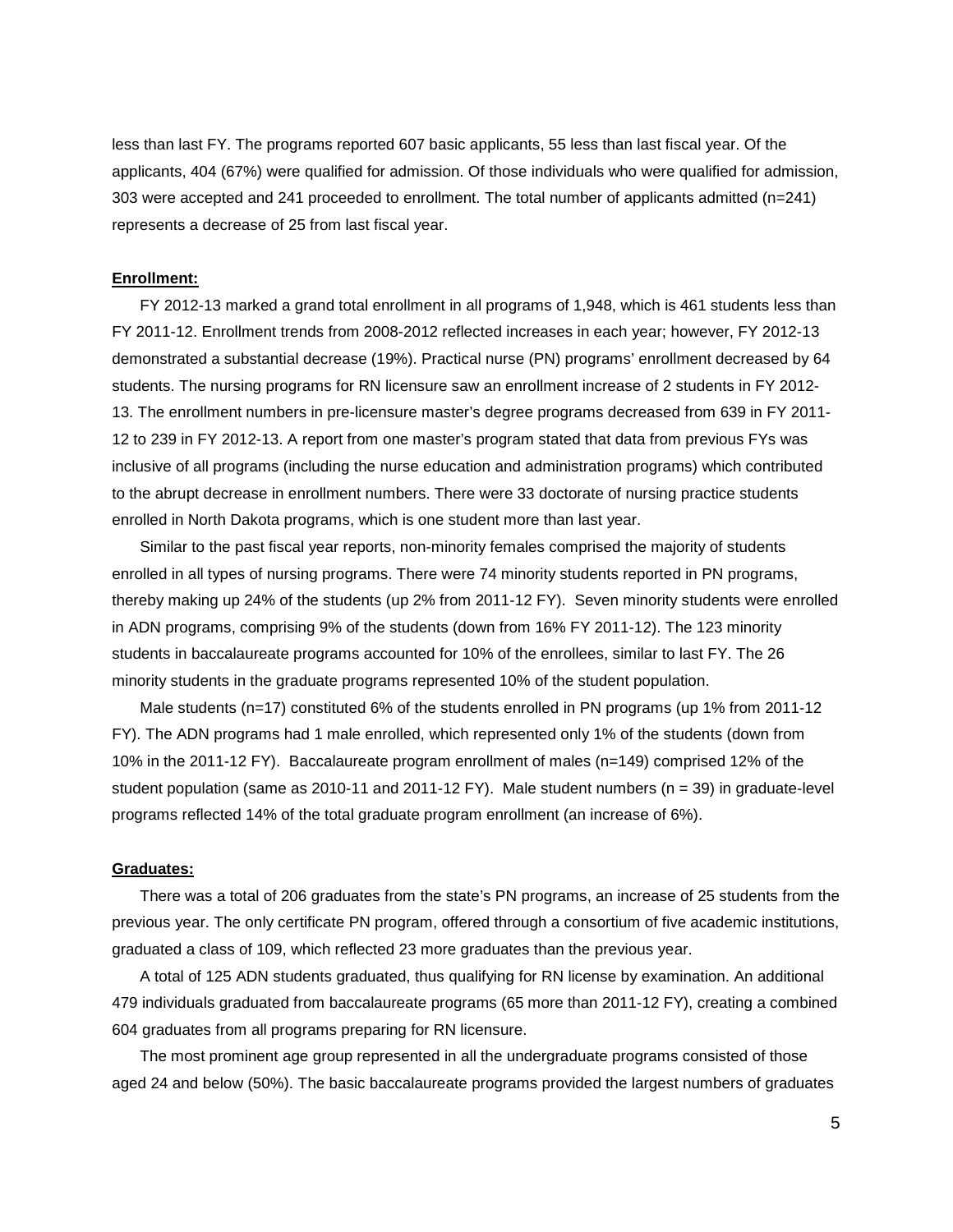in the age 24 and below group (72%), in contrast to the age 41 and above group (2%). Within the PN graduate group (n=206), the 24 and below age group was calculated at 44% and the 25-30 age group was at 28%. Age trends are not reported for graduates of the master's or doctoral level programs. Master's program graduate data decreased from 264 in FY 2011-12 to 84 in FY 2012-13. Again, this decrease is partially contributed to the reported information from one master's program which was inclusive of all programs (education and administration. The doctorate of nursing practice programs decreased graduates by 4 as compared to the previous year.

### **NCLEX® Examination Pass Rates for First-Time Candidates:**

The overall FY 2012-13 North Dakota NCLEX-PN**®** pass rates were 87.36%, which portrays a decrease of 7.67% from last fiscal year. The ND pass rates were 2.85% higher than national average.

The overall FY 2012-13 North Dakota NCLEX–RN**®** pass rates were 88.05%, which portrays a decrease of 1.4% from last fiscal year. The ND pass rates were 1.02% higher than national average.

#### **Faculty:**

In FY 2012-13, the state's nursing education programs employed 153 full-time and 180.39 part-time faculty with a total calculated FTE of 242.84. In FY 2011-12, total FTE's equaled 189.28. Of the FY 2012- 13 totals, the following figures represent the highest level of academic preparation:

- 42.14 FTE's are prepared at the bachelors level (33.27 FTE's in FY 2011-12)
- 131.61 FTE's are prepared at the master's in nursing level (108.16 FTE's in FY 2011-12)
- 1.00 FTE's are prepared at the non-nursing master's level (00.75 FTE's in FY 2011-12)
- 40.26 FTE's are prepared at the doctorate in nursing level (24.86 FTE's in FY 2011-12)
- 27.83 FTE's are prepared at the non-nursing doctoral level (22.24 FTE's in FY 2011-12)

Faculty position openings, reported as the total of all ND Nursing Education Programs as of December 2013, are listed as follows:

- Number of openings =  $14.09$  (was 15.5 December 2012)
- Total vacancies being actively recruited as of December 2013 = 9.67

Nursing education programs continue to be highly committed to the advancement of their faculty within their respective graduate programs, in an effort to increase the percentage of academically qualified faculty. The *Faculty Developmental Program* (NDAC 54-03.2-04-08.1) provides the ND Board of Nursing with an ongoing mechanism for tracking the progress of faculty individuals. The following information reported by the programs is reflective of the progress of faculty in the development program.

- Total faculty FTE's filled by academically unqualified individuals:
	- o FY 2012-13 = 9.63 FTE
	- o FY 2011-12 = 4.75 FTE
	- $O$  FY 2010-11 = 26.4 FTE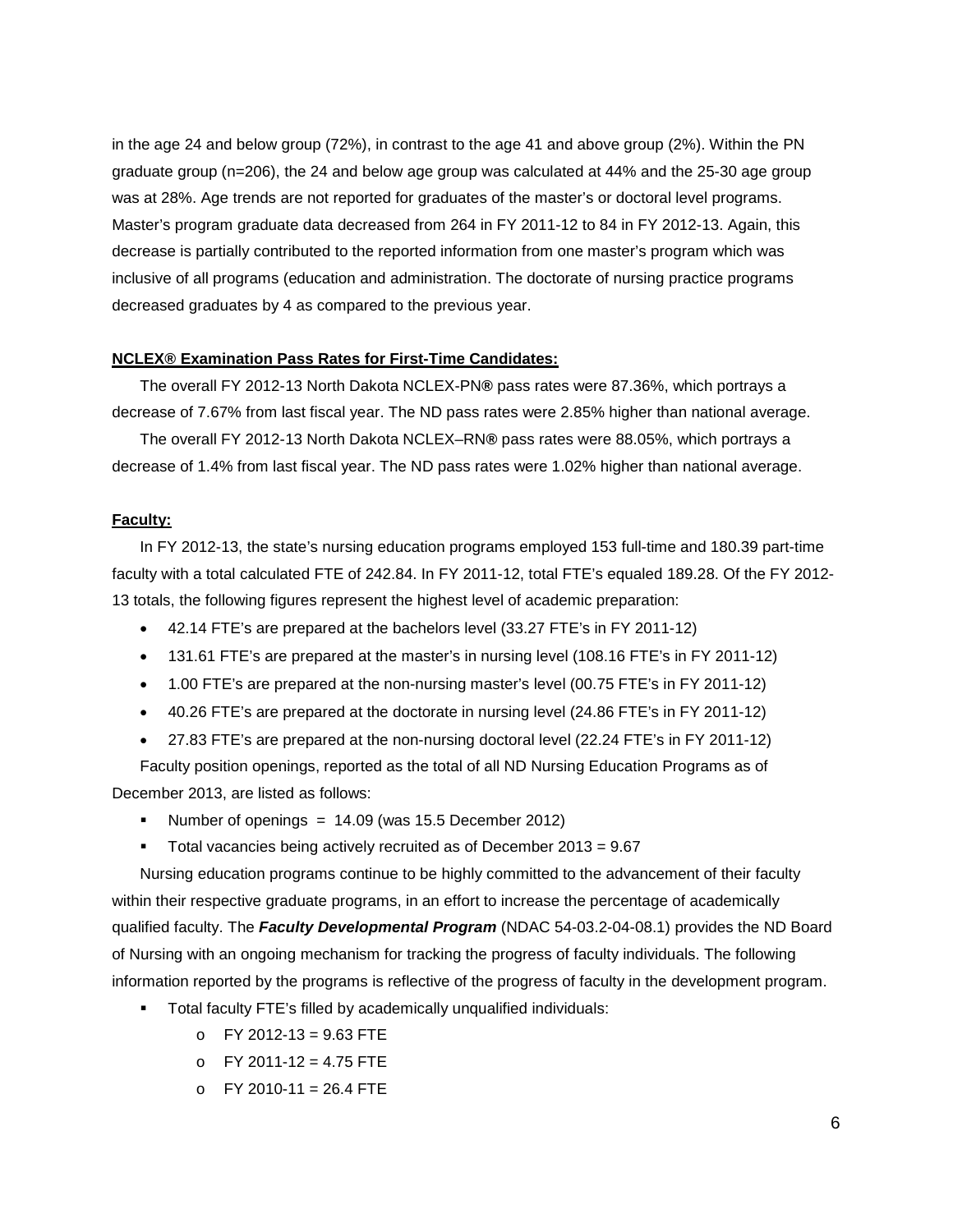#### $O$  FY 2009-10 = 19 FTE

Faculty demographic data was initiated FY 2010-11. The FY 2012-13 data indicated 286 female and 15 male faculty serving the state's nursing education programs. Data on age range of faculty were also collected. The 51-60 age range accounted for the highest percent (34%) of nursing faculty. The 61 and above age range accounted for 11%; 41-50 accounted for 28%; 31-40 accounted for 22%; 25-30 accounted for 6%, and the 24 and below accounted for 0% of faculty. Nursing programs reported faculty in North Dakota as almost exclusively Caucasian (98%), with 5 Native American faculty individuals.

### **Distance Nursing Education Program Recognition**

The ND Board of Nursing continues to collaborate with pre-licensure distance nursing education programs seeking to place students in ND facilities for clinical experiences. In FY 2012-13, the board recognized 25 distance programs with a total of 709 placements of students in clinical settings in ND throughout the academic year. The distance nursing education students from PN programs represented 73.9% of student placements in ND facilities. The ADN/ASN programs accounted for 11.9% of the student placements. In Fall 2012, there were 301 distance education student placements in ND facilities. In Spring 2013, there were 295 student placements in ND. In Summer 2013, there were 113 student placements in ND facilities. The ND facilities included various clinical, hospital, and long term care settings in Bismarck, Fargo, Minot, Valley City, Harvey, Grand Forks, and Langdon and other rural areas.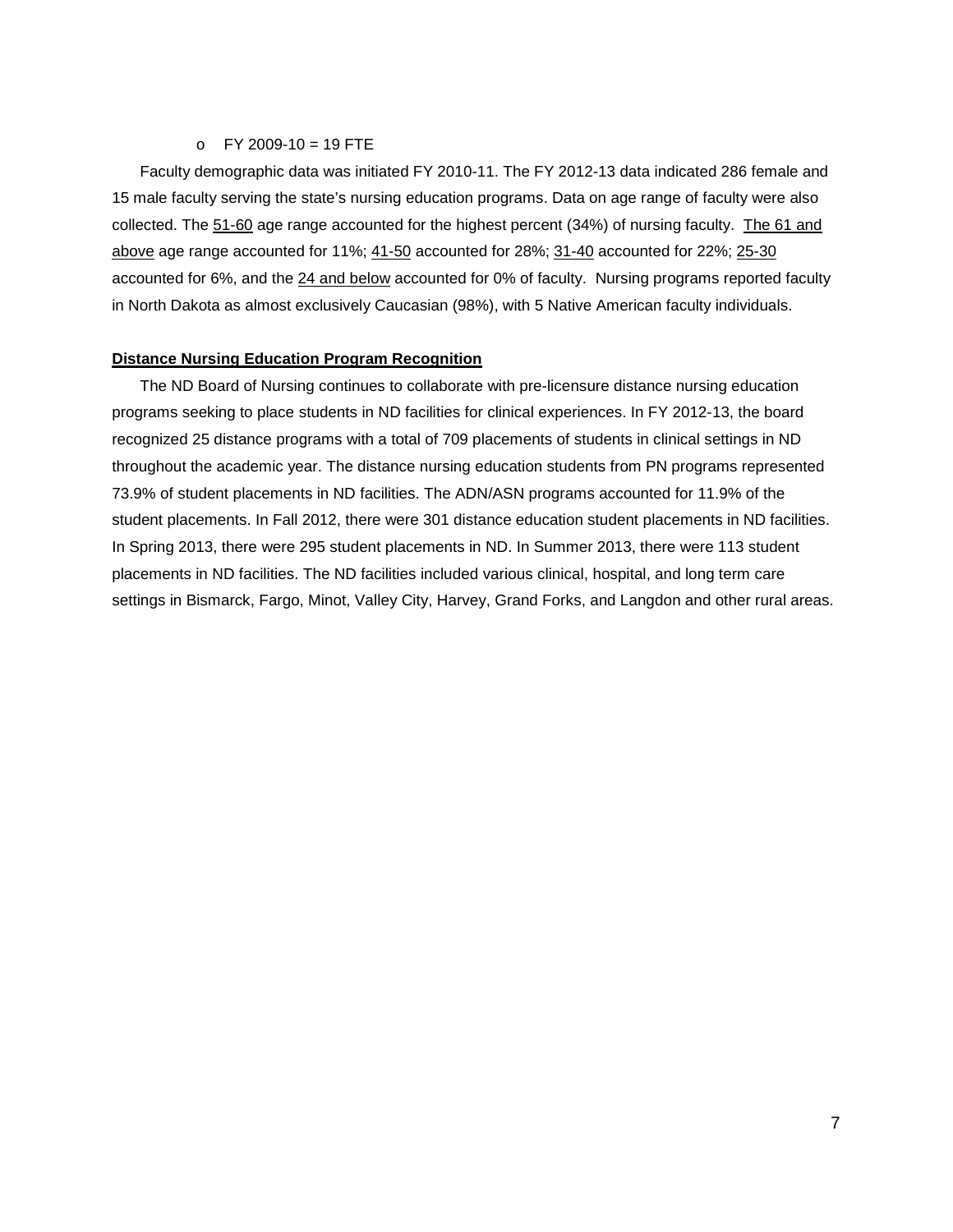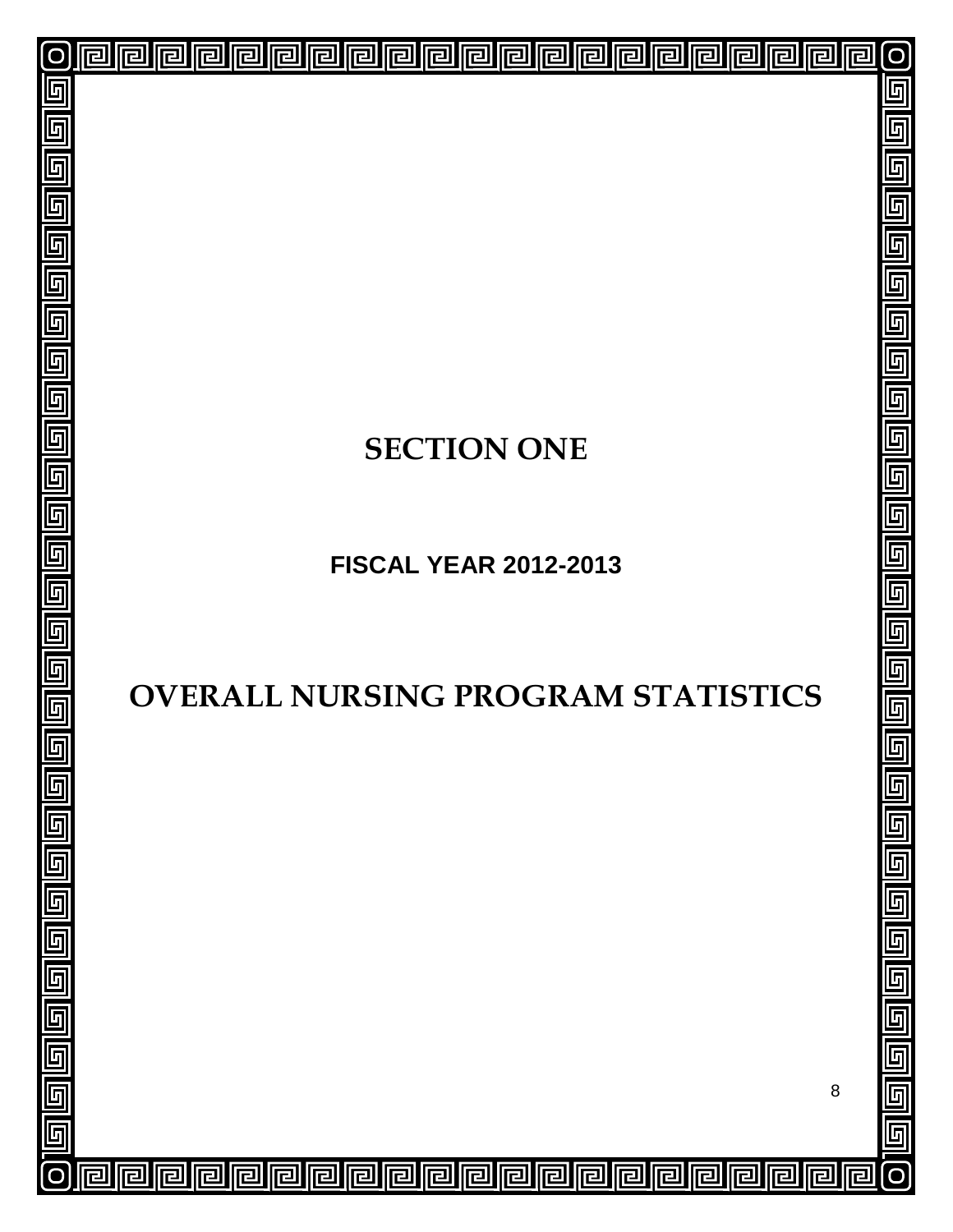## **Nursing Program Approval and Accreditation Status**

| Program                                                       | <b>ND Board of Nursing</b><br><b>Approval Term</b> | <b>CCNE</b><br><b>Accreditation</b> | <b>ACEN</b><br>(formerly<br><b>NLNAC)</b> | <b>Year of Initial</b><br><b>Accreditation</b> | <b>Most Recent</b><br><b>Action</b> |
|---------------------------------------------------------------|----------------------------------------------------|-------------------------------------|-------------------------------------------|------------------------------------------------|-------------------------------------|
| Concordia (BAN)                                               | November 2009-2014                                 | X                                   |                                           | 2006                                           | 2006                                |
| Dakota Nursing Program<br>(Certificate PN)                    | March 2011-2014                                    |                                     |                                           |                                                |                                     |
| Dakota Nursing Program (ADN)                                  | March 2011-2014                                    |                                     |                                           |                                                |                                     |
| <b>Dickinson State University</b><br>(AASPN)                  | November 2011-2016                                 |                                     | $\mathsf{X}$                              | 1995                                           | 2008                                |
| Dickinson State University (BSN)                              | November 2011-2016                                 |                                     | $\times$                                  | 1989                                           | 2013                                |
| Jamestown College (BSN)                                       | November 2009-2014                                 |                                     | $\mathsf{X}$                              | 1971                                           | 2013                                |
| Minot State University (BSN)                                  | May 2011-2016                                      |                                     | $\times$                                  | 1981                                           | 2006                                |
| North Dakota State College of<br>Science (AASPN)              | March 2011-2016                                    |                                     | X                                         | 1991                                           | 2012                                |
| North Dakota State College of<br>Science (ASN)                | March 2011-2016                                    |                                     |                                           |                                                |                                     |
| North Dakota State University<br>(BSN)                        | May 2011-2017                                      | X                                   |                                           | 2006                                           | 2006                                |
| North Dakota State University (MS)                            | Transitioned to DNP May<br>2009                    | X                                   |                                           | 2008                                           | 2008                                |
| North Dakota State University<br>(DNP)                        | May 2011-2017                                      | X                                   |                                           | 2011                                           | 2011                                |
| Sanford College of Nursing (BSN<br>and BAN)                   | March 2012-2017                                    | X                                   |                                           | 2004                                           | 2008                                |
| Sitting Bull College (ASPN)                                   | November 2012-2015                                 |                                     |                                           |                                                |                                     |
| <b>Turtle Mountain Community</b><br>Technical College (AASPN) | May 2013-January 2014                              |                                     |                                           |                                                |                                     |
| <b>United Tribes Technical College</b><br>(AASPN)             | November 2011-2016                                 |                                     | $\mathsf{X}$                              | 1995                                           | 2008                                |
| University of Mary (BSN)                                      | May 2012-2016                                      | X                                   |                                           | 2003                                           | 2008                                |
| University of Mary (MSN)                                      | May 2012-2016                                      | X                                   |                                           | 2003                                           | 2008                                |
| University of North Dakota (BSN)                              | November 2010-2015                                 | X                                   |                                           | 2001                                           | 2010                                |
| University of North Dakota (MS)                               | November 2010-2015                                 | $\pmb{\times}$                      |                                           | 2001                                           | 2010                                |

Information obtained from<http://www.aacn.nche.edu/ccne-accreditation> and<http://acenursing.org/> and program catalogs and handbooks. This information does not include candidacy status.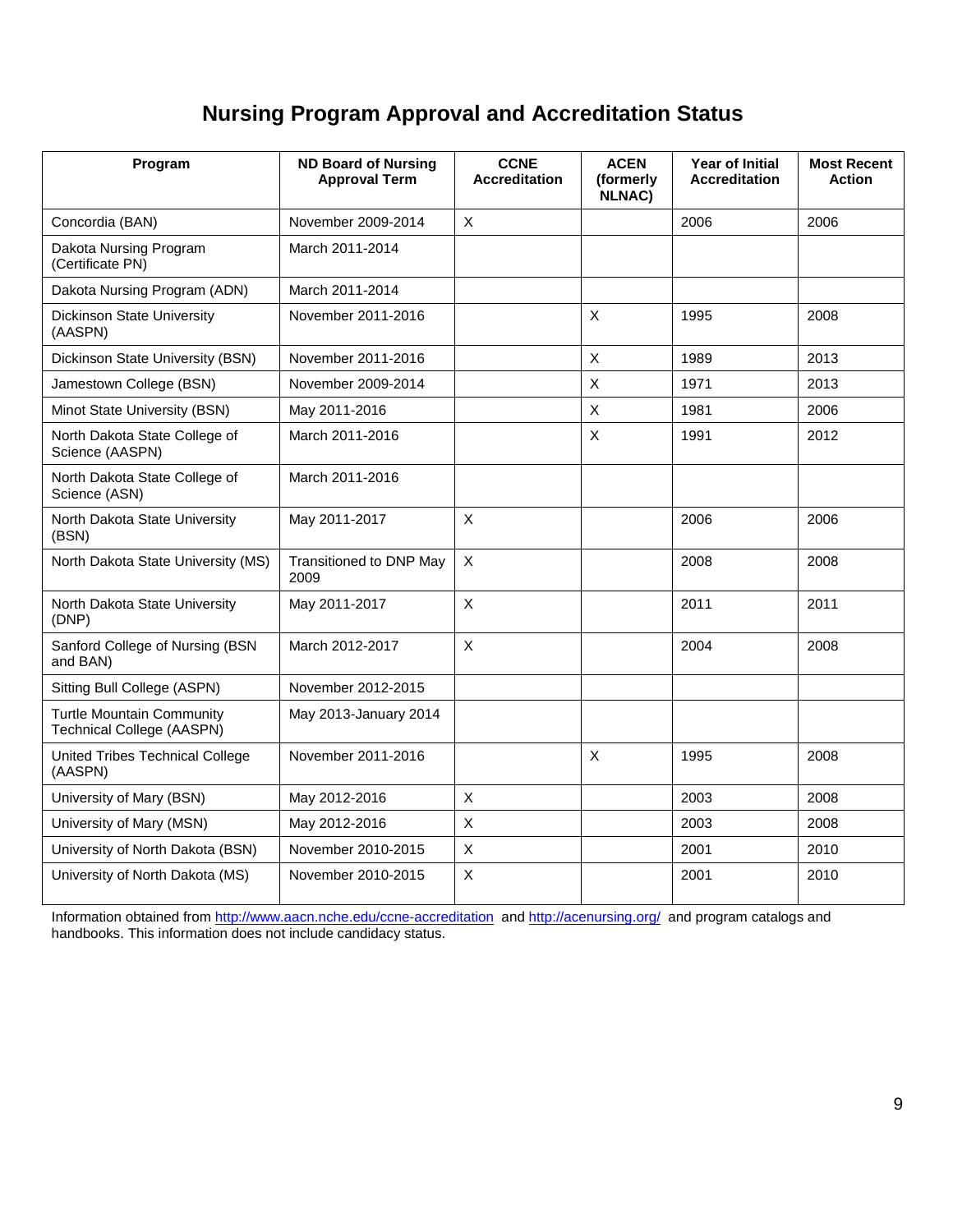## **ADMISSIONS DATA**

### **PRACTICAL NURSING PROGRAM APPLICATIONS AND ADMISSIONS**

| <b>PRACTICAL NURSING</b><br><b>PROGRAM</b><br><b>APPLICATIONS AND</b><br><b>ADMISSIONS</b>                     | Dickinson State<br>University | ND State<br>College of<br>Science | Sitting Bull<br>College | Turtle Mountain<br>Community<br>College | United Tribes<br>Technical<br>College | <b>BSC</b><br>좀<br>Dakota<br>Nursing F<br>Program I | $-DCB$<br>$\mathop{\Xi}\limits_{\mathbb{L}}$<br>Dakota<br>Nursing F<br>Program - | Dakota Nursing<br>PN Program<br>FBCC | Dakota Nursing<br>PN Program-<br>LRSC | Dakota<br>Nursing PN<br>Program WSC | Totals      |
|----------------------------------------------------------------------------------------------------------------|-------------------------------|-----------------------------------|-------------------------|-----------------------------------------|---------------------------------------|-----------------------------------------------------|----------------------------------------------------------------------------------|--------------------------------------|---------------------------------------|-------------------------------------|-------------|
| Total number of admission<br>slots                                                                             | 43                            | 60                                | 10                      | 12                                      | 18                                    | 34                                                  | 24                                                                               | 8                                    | 24                                    | 39                                  | 272         |
| Basic applications received                                                                                    | 104                           | 273                               | 10                      | 13                                      | 18                                    | 53                                                  | 32                                                                               | $\overline{c}$                       | 42                                    | 60                                  | 607         |
| Total number of qualified<br>Applicants                                                                        | 72                            | 170                               | 5                       | 11                                      | 17                                    | 33                                                  | 24                                                                               | $\overline{c}$                       | 27                                    | 43                                  | 404         |
| Basic qualified applicants<br>accepted                                                                         | 72                            | 77                                | 5                       | 6                                       | 17                                    | 32                                                  | 24                                                                               | $\overline{2}$                       | 27                                    | 41                                  | 303         |
| Basic qualified applicants not<br>accepted                                                                     | 0                             | 93                                | 0                       | 5                                       | 0                                     | 1                                                   | 0                                                                                | $\mathbf 0$                          | 0                                     | $\overline{c}$                      | 101         |
| Qualified applicants<br>accepted but declined<br>admission                                                     | 32                            | 17                                | 0                       | $\mathbf 0$                             | 0                                     | 6                                                   | 4                                                                                | 0                                    | 0                                     | $\overline{c}$                      | 61          |
| Total number of qualified<br>applicants who were<br>accepted enrolled in the<br>program                        | 42                            | 58                                | 5                       | 6                                       | 17                                    | 26                                                  | 20                                                                               | $\overline{c}$                       | 27                                    | 39                                  | 242         |
| Number of Qualified<br><b>Advanced Standing</b><br>Applicants (LPN to AASPN)                                   | 0                             | 0                                 | 0                       | $\pmb{0}$                               | 0                                     | 0                                                   | 0                                                                                | 0                                    | 0                                     | 0                                   | 0           |
| <b>Total Number of Qualified</b><br><b>Advanced Standing</b><br>Applicants Accepted, but<br>declined admission | 0                             | $\mathbf 0$                       | 0                       | $\mathbf 0$                             | 0                                     | 0                                                   | 0                                                                                | $\mathbf 0$                          | $\mathbf 0$                           | 0                                   | $\mathbf 0$ |
| <b>Total Number of Qualified</b><br><b>Advanced Standing</b><br>Applicants Accepted                            | 0                             | 0                                 | 0                       | $\pmb{0}$                               | 0                                     | 0                                                   | 0                                                                                | 0                                    | 0                                     | 0                                   | 0           |
| <b>Total Number of Qualified</b><br><b>Advanced Standing</b><br>Applicants Not Accepted                        | 0                             | $\mathbf 0$                       | 0                       | $\pmb{0}$                               | 0                                     | 0                                                   | 0                                                                                | 0                                    | $\mathbf 0$                           | 0                                   | $\mathbf 0$ |
| <b>Total Number of Qualified</b><br><b>Advanced Standing</b><br>Applicants Accepted, but<br>declined admission | 0                             | 0                                 | 0                       | 0                                       | 0                                     | 0                                                   | 0                                                                                | 0                                    | 0                                     | 0                                   | 0           |
| <b>Total Number of Qualified</b><br>Applicants Accepted for<br><b>Advanced Standing Enrolled</b>               | 0                             | $\pmb{0}$                         | $\pmb{0}$               | $\mathbf 0$                             | 0                                     | $\mathbf 0$                                         | $\pmb{0}$                                                                        | $\pmb{0}$                            | $\mathsf{O}\xspace$                   | $\mathbf 0$                         | $\mathbf 0$ |
| <b>Total Admissions</b>                                                                                        | 41                            | 58                                | 5                       | 6                                       | 17                                    | 26                                                  | 20                                                                               | $\mathbf{2}$                         | 27                                    | 39                                  | 241         |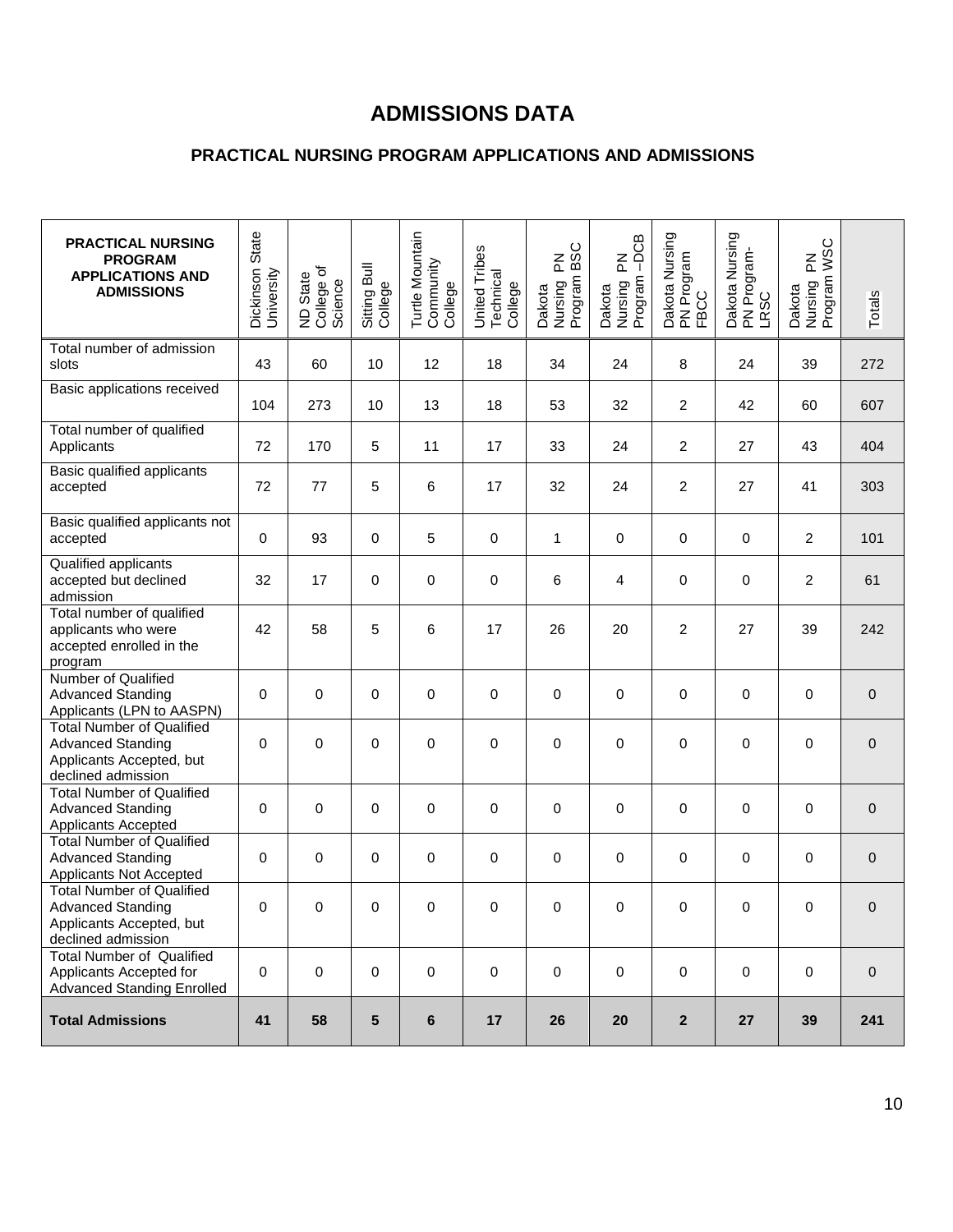| <b>PRACTICAL NURSING PROGRAM</b><br><b>ADMISSION TRENDS</b> | FY 2007-<br>2008 | FY 2008-<br>2009 | FY 2009-<br>2010 | FY 2010-<br>2011 | FY 2011-<br>2012 | FY 2012-<br>2013 |
|-------------------------------------------------------------|------------------|------------------|------------------|------------------|------------------|------------------|
| Dickinson State University                                  | 44               | 43               | 43               | 41               | 44               | 41               |
| ND State College of Science                                 | 88               | 63               | 62               | 86               | 60               | 58               |
| Sitting Bull College (ASPN)                                 | 3                | 4                | 4                | 3                | 5                | 5                |
| <b>Turtle Mountain Community College</b>                    | 25#              | N/A              | N/A              | 12##             | 11               | 6                |
| United Tribes Technical College                             | 10               | 9                | 9                | 16               | 11               | 17               |
| Dakota Nursing PN Program - BSC                             | 18               | 22               | 21               | 27               | 36               | 26               |
| Dakota Nursing PN Program- DCB                              | 27               | 24               | 23               | 22               | 26               | 20               |
| Dakota Nursing PN Program - FBCC                            | N/A              | 8                | 8                | 10               | 9                | $\overline{2}$   |
| Dakota Nursing PN Program-LRSC                              | 35               | 23               | 28               | 20               | 26               | 27               |
| Dakota Nursing PN Program - WSC                             | 44               | 37               | 37               | 31               | 38               | 39               |
| <b>TOTAL</b>                                                | 294              | 233              | 235              | 268              | 266              | 241              |

### **PRACTICAL NURSING PROGRAM ADMISSION TRENDS**

# Initial Approval withdrawn June, 2008

## Initial Approval granted November 2011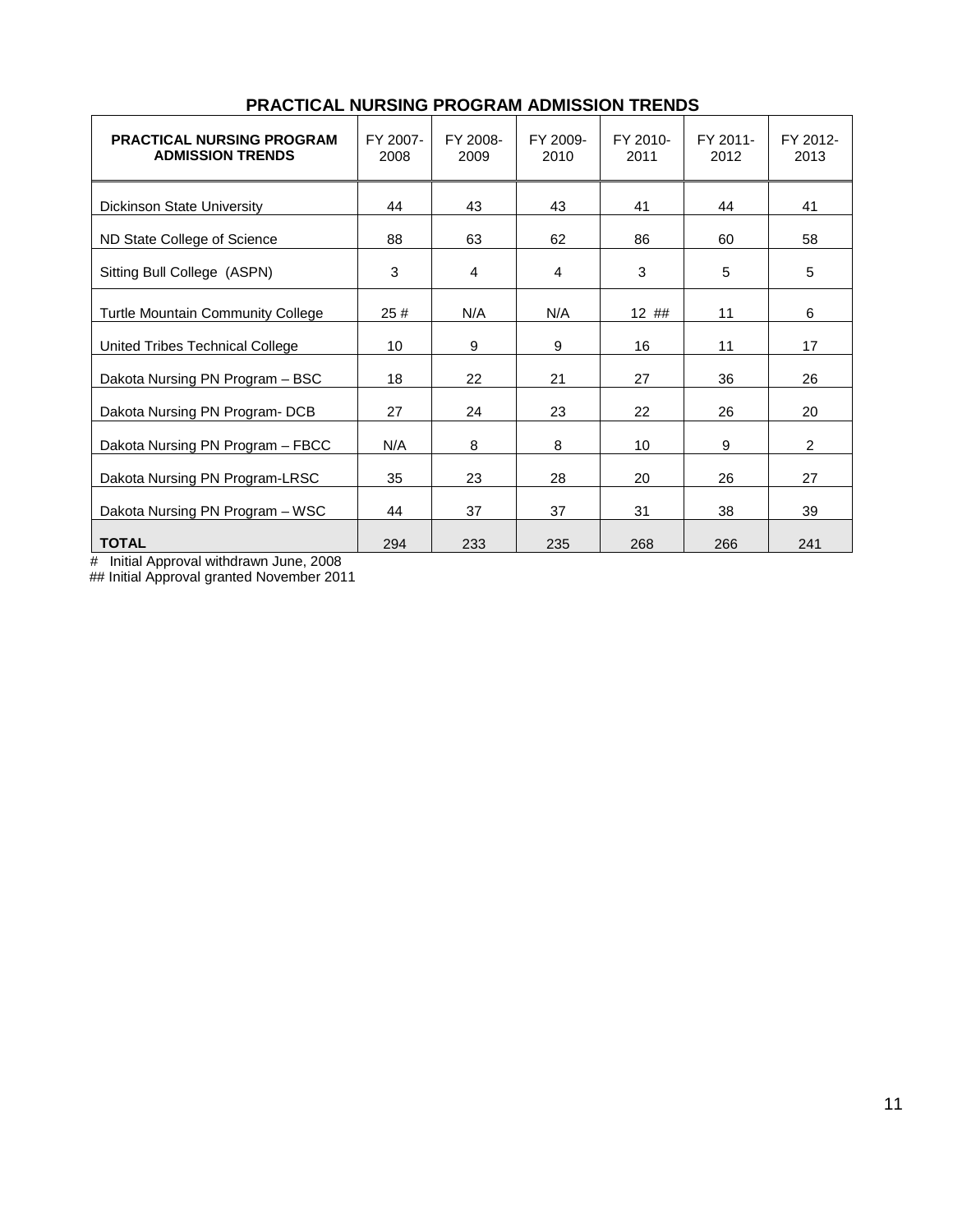### **ASSOCIATE DEGREE RN NURSING PROGRAM APPLICATIONS AND ADMISSIONS**

| <b>ASSOCIATE DEGREE</b><br><b>REGISTERED NURSING</b><br>PROGRAM APPLICATIONS AND<br><b>ADMISSIONS</b>       | Dakota Nursing<br>Program - BSC | Dakota Nursing<br>Program –DCB | Dakota Nursing<br>Program - FBCC | Dakota Nursing<br>Program-LRSC | Dakota Nursing<br>Program-WSC | đ<br>ND State College<br>Science | <b>TOTAL</b>   |
|-------------------------------------------------------------------------------------------------------------|---------------------------------|--------------------------------|----------------------------------|--------------------------------|-------------------------------|----------------------------------|----------------|
| <b>Total Number of Admission Slots</b>                                                                      | 24                              | 24                             | 8                                | 24                             | 32                            | 25                               | 137            |
| <b>Total Number of Basic</b><br>Applications                                                                | 24                              | 22                             | 6                                | 13                             | 30                            | 0                                | 95             |
| <b>Total Number of Qualified Basic</b><br>Applicants                                                        | 19                              | 18                             | 4                                | 12                             | 25                            | 0                                | 78             |
| <b>Total Number of Qualified Basic</b><br>Applicants Accepted                                               | 19                              | 18                             | $\overline{4}$                   | 12                             | 25                            | $\mathbf 0$                      | 78             |
| <b>Basic Qualified Applications Not</b><br>Accepted                                                         | $\mathbf 0$                     | 0                              | $\mathbf 0$                      | 0                              | 0                             | 0                                | $\pmb{0}$      |
| <b>Total Basic Qualified Applicants</b><br>Who Were Accepted, declined<br>admission                         | $\mathbf 0$                     | $\overline{c}$                 | 0                                | 1                              | 1                             | 0                                | $\overline{4}$ |
| <b>Total Basic Qualified Applicants</b><br>Who Were Accepted Enrolled in<br>the Program                     | 19                              | 16                             | 4                                | 11                             | 24                            | 0                                | 74             |
| Total Number of Applicants for<br><b>Advanced Standing</b>                                                  | 5                               | $\overline{7}$                 | 1                                | 3                              | 9                             | 71                               | 96             |
| Number of Qualified Advanced<br>Standing Applicants to be admitted                                          | 4                               | 4                              | 1                                | $\overline{c}$                 | 8                             | 35                               | 54             |
| <b>Total Number of Qualified</b><br><b>Advanced Standing Applicants</b><br>Accepted                         | 3                               | 4                              | 1                                | 2                              | 8                             | 25                               | 43             |
| <b>Total Number of Qualified</b><br><b>Advanced Standing Applicants Not</b><br>Accepted                     | 1                               | 0                              | 0                                | 0                              | 0                             | 10                               | 11             |
| <b>Total Number of Qualified</b><br><b>Advanced Standing Applicants</b><br>Accepted, but declined admission | 1                               | $\mathbf 0$                    | $\mathbf 0$                      | 0                              | 1                             | $\overline{2}$                   | $\overline{4}$ |
| <b>Total Number of Qualified</b><br>Applicants Accepted for Advanced<br><b>Standing Enrolled</b>            | $\overline{2}$                  | 4                              | $\mathbf{1}$                     | $\overline{2}$                 | $\overline{7}$                | 25                               | 41             |
| <b>Total Admissions</b>                                                                                     | 21                              | 20                             | $5\phantom{.0}$                  | 13                             | 31                            | 25                               | 115            |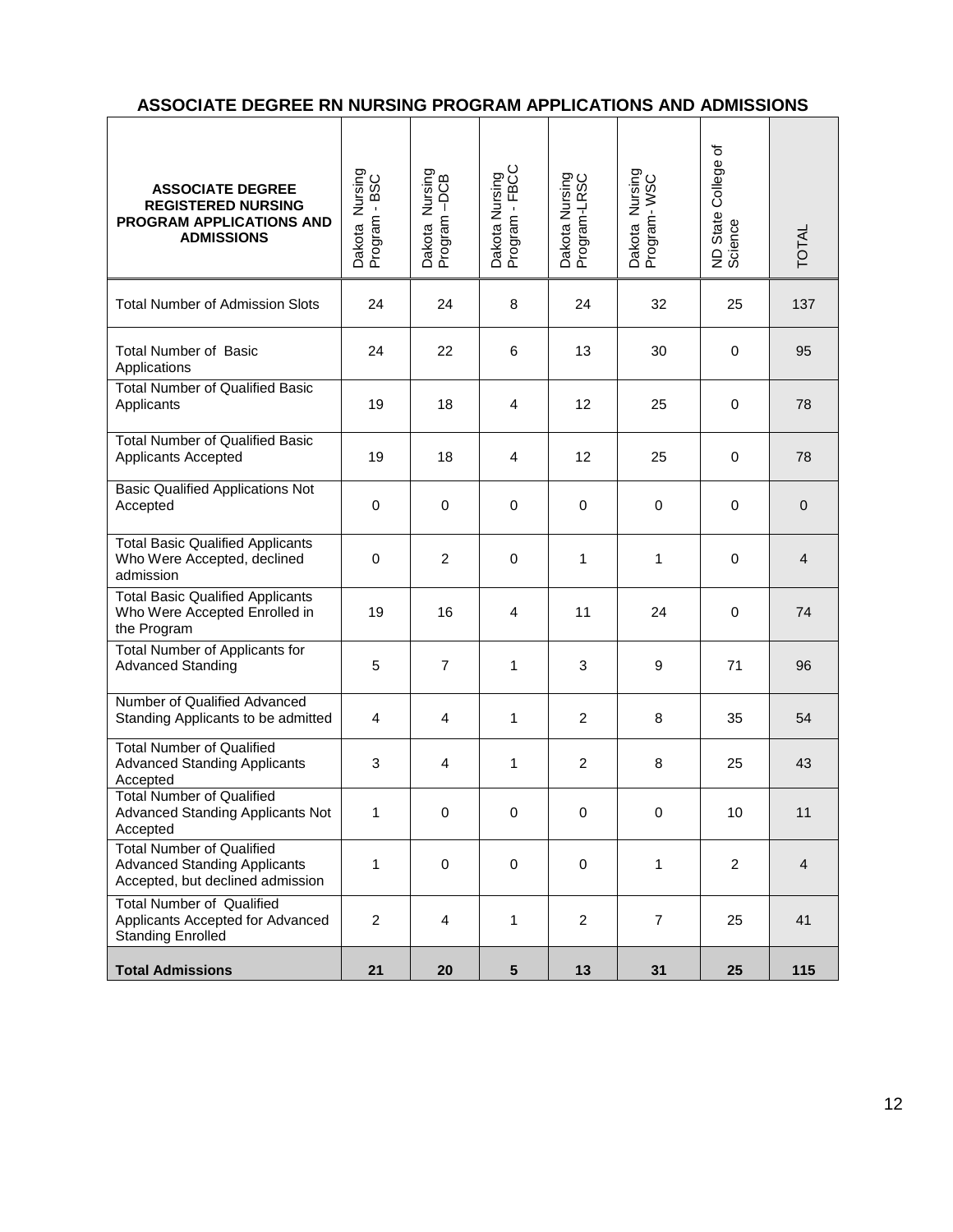| <b>ASSOCIATE DEGREE</b><br><b>REGISTERED NURSING</b><br><b>PROGRAMS ADMISSION</b><br><b>TRENDS</b> | <b>FY</b><br>2008-09 | FY.<br>2009-10 | FY.<br>2010-11    | FY.<br>2011-12 | <b>FY</b><br>2012-13 |
|----------------------------------------------------------------------------------------------------|----------------------|----------------|-------------------|----------------|----------------------|
| Dakota Nursing Program -BSC                                                                        | 16                   | 15             | $12 \overline{ }$ | 18             | 21                   |
| Dakota Nursing Program - DCB                                                                       | 24                   | 15             | 24                | 14             | 20                   |
| Dakota Nursing Program - FBCC                                                                      | N/A                  | 8              | 6                 | 8              | 5                    |
| Dakota Nursing Program-LRSC                                                                        | 18                   | 24             | 21                | 21             | 13                   |
| Dakota Nursing Program - WSC                                                                       | 26                   | 27             | 29                | 28             | 31                   |
| ND State College of Science                                                                        | 24                   | 19             | 20                | 25             | 25                   |
| <b>TOTAL</b>                                                                                       | 108                  | 109            | 112               | 114            | 115                  |

### **ASSOCIATE DEGREE RN NURSING PROGRAM ADMISSION TRENDS**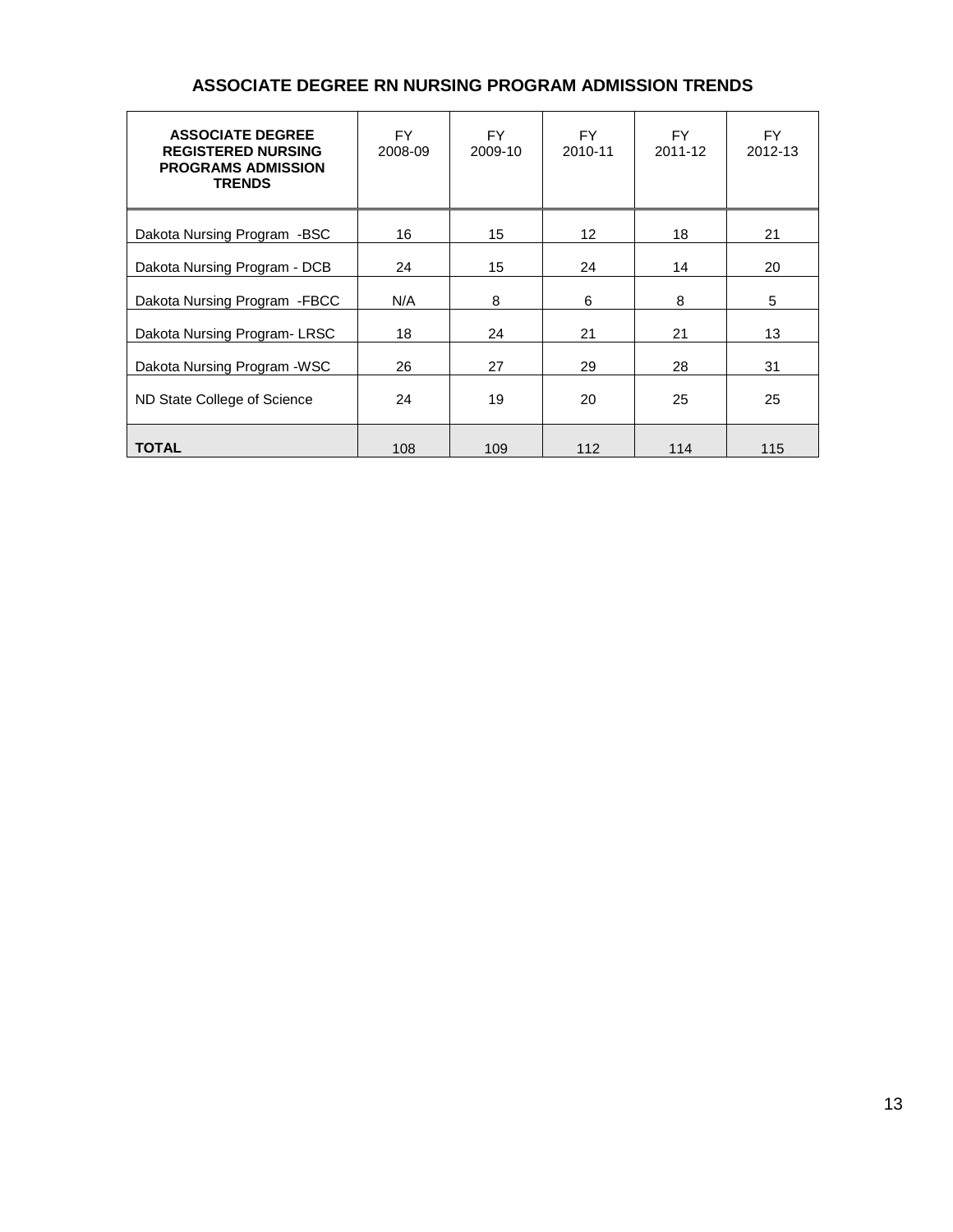### **BACCALAUREATE DEGREE NURSING PROGRAM APPLICATIONS AND ADMISSIONS**

| <b>BACCALAUREATE DEGREE</b><br><b>REGISTERED NURSING PROGRAM</b><br><b>APPLICATIONS AND ADMISSIONS</b> | College<br>Concordia | State<br>Dickinson<br>University | Jamestown College | College of<br>Sanford<br>Nursing | Minot State University | ND State University | University of Mary | University of North<br>Dakota | <b>TOTAL</b> |
|--------------------------------------------------------------------------------------------------------|----------------------|----------------------------------|-------------------|----------------------------------|------------------------|---------------------|--------------------|-------------------------------|--------------|
| <b>Total Number of Admission Slots</b>                                                                 | 44                   | 32                               | 40                | 40                               | 36                     | 95                  | 76                 | 128                           | 451          |
| <b>Total Number of Basic Applications</b>                                                              | 68                   | $\mathbf 0$                      | 38                | 135                              | 73                     | 108                 | 54                 | 285                           | 626          |
| <b>Total Number of Qualified Basic</b><br>Applicants                                                   | 58                   | $\mathbf 0$                      | 38                | 99                               | 65                     | 88                  | 48                 | 235                           | 532          |
| <b>Total Number of Qualified Basic</b><br>Applicants Accepted                                          | 42                   | $\mathbf 0$                      | 38                | 47                               | 37                     | 65                  | 48                 | 126                           | 356          |
| <b>Basic Qualified Applications Not Accepted</b>                                                       | 26                   | $\mathbf 0$                      | $\mathbf 0$       | 52                               | 28                     | 23                  | 0                  | 116                           | 193          |
| <b>Total Basic Qualified Applicants Who</b><br>Were Accepted, declined admission                       | 3                    | $\mathbf 0$                      | 1                 | $\overline{7}$                   | 1                      | 1                   | $\mathbf{3}$       | 11                            | 20           |
| <b>Total Basic Qualified Applicants Who</b><br>Were Accepted Enrolled in the Program                   | 42                   | $\mathbf 0$                      | 37                | 40                               | 36                     | 64                  | 45                 | 126                           | 350          |
| Total Number of Applicants for Advanced<br>Standing                                                    | $\mathbf 0$          | 37                               | 1                 | $\mathbf 0$                      | 28                     | 49                  | 36                 | 24                            | 175          |
| Number of Qualified Advanced Standing<br>Applicants to be admitted                                     | $\mathbf 0$          | 28                               | 1                 | 0                                | 28                     | 39                  | 24                 | 14                            | 134          |
| <b>Total Number of Qualified Advanced</b><br><b>Standing Applicants Accepted</b>                       | $\mathbf 0$          | 28                               | $\mathbf{1}$      | $\mathbf 0$                      | 28                     | 31                  | 16                 | 14                            | 118          |
| <b>Total Number of Qualified Advanced</b><br><b>Standing Applicants Not Accepted</b>                   | $\mathbf 0$          | $\overline{4}$                   | 0                 | 0                                | $\mathbf 0$            | 8                   | 8                  | 0                             | 20           |
| <b>Total Number of Qualified Advanced</b><br>Standing Applicants Accepted, but<br>declined admission   | 0                    | 9                                | $\mathbf 0$       | $\mathbf 0$                      | 0                      | $\mathbf 0$         | $\mathbf 0$        | $\mathbf 0$                   | $9\,$        |
| <b>Total Number of Qualified Applicants</b><br>Accepted for Advanced Standing Enrolled                 | 0                    | 24                               | 1                 | 0                                | 28                     | 31                  | 16                 | 13                            | 113          |
| <b>Total Admissions</b>                                                                                | 42                   | 24                               | 38                | 40                               | 64                     | 95                  | 61                 | 139                           | 503          |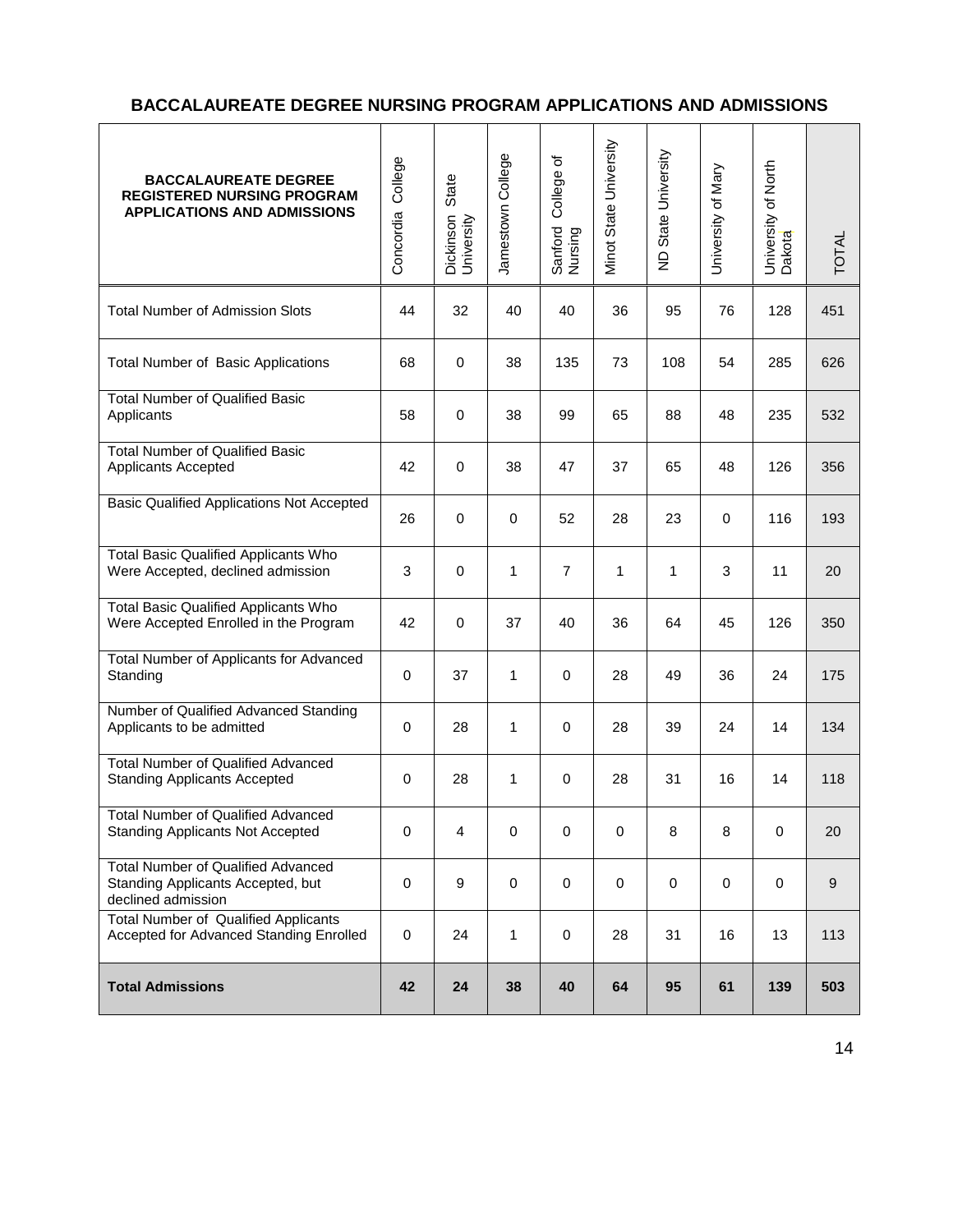| <b>BACCALAUREATE DEGREE</b><br><b>REGISTERED NURSING</b><br><b>PROGRAM ADMISSION</b><br><b>TRENDS</b> | <b>FY</b><br>2008-09 | <b>FY</b><br>2009-10 | <b>FY</b><br>2010-11 | <b>FY</b><br>2011-12 | FY.<br>2012-13 |
|-------------------------------------------------------------------------------------------------------|----------------------|----------------------|----------------------|----------------------|----------------|
| Concordia College                                                                                     | 39                   | 43                   | 43                   | 42                   | 42             |
| Dickinson State University                                                                            | 27                   | 20                   | 20                   | 14                   | 24             |
| Jamestown College                                                                                     | 29                   | 36                   | 34                   | 39                   | 38             |
| Sanford College of Nursing                                                                            | 50                   | 48                   | 49                   | 64                   | 40             |
| <b>Minot State University</b>                                                                         | 45                   | 69                   | 70                   | 78                   | 64             |
| <b>ND State University</b>                                                                            | 83                   | 73                   | 101                  | 97                   | 95             |
| University of Mary                                                                                    | 77                   | 68                   | 58                   | 64                   | 61             |
| University of North Dakota                                                                            | 138                  | 144                  | 141                  | 128                  | 139            |
| <b>TOTAL</b>                                                                                          | 488                  | 501                  | 516                  | 526                  | 503            |

### **BACCALAUREATE DEGREE NURSING PROGRAM ADMISSION TRENDS**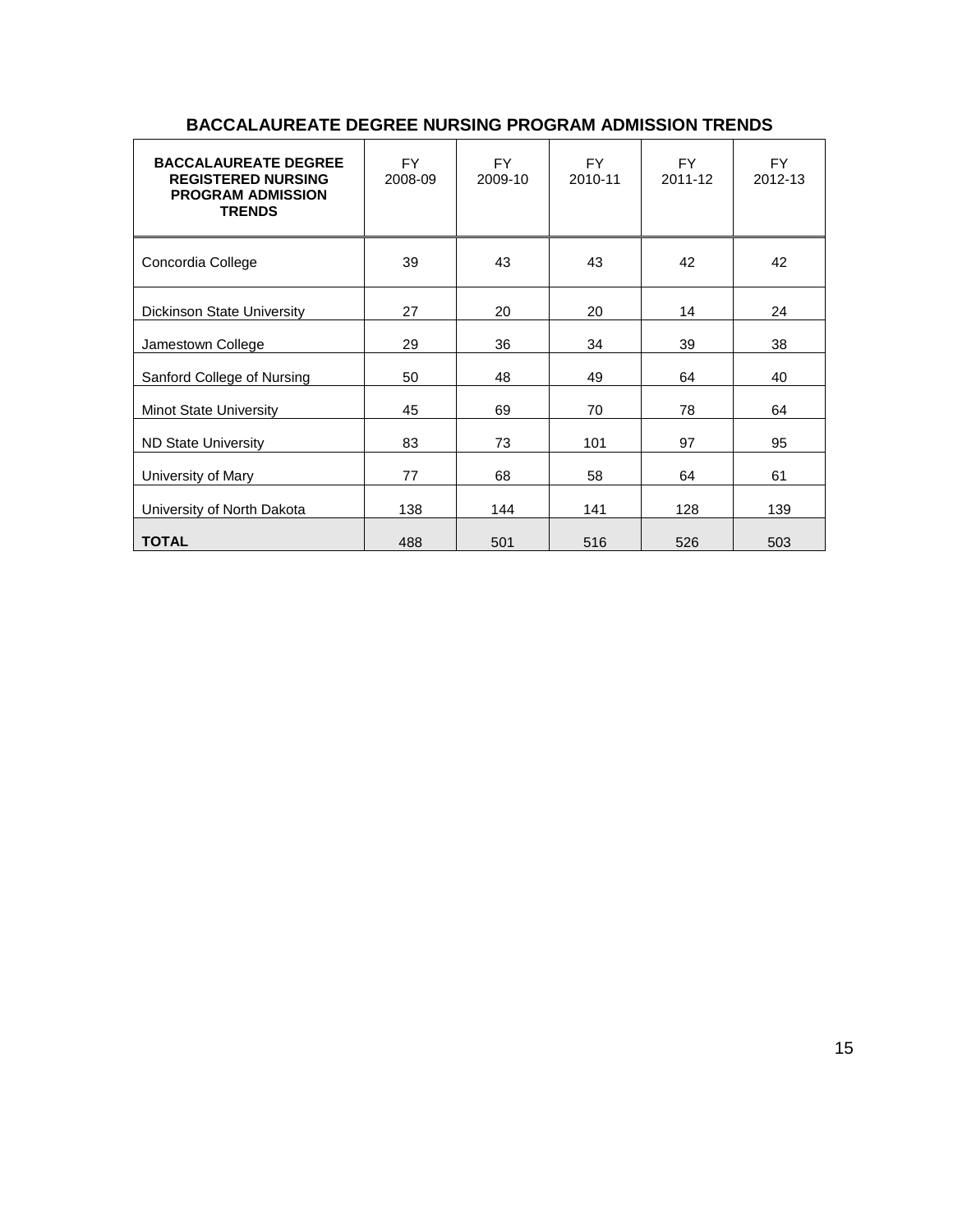## **ENROLLMENT DATA**

| <b>PRACTICAL NURSING PROGRAM</b><br><b>ENROLLMENT HISTORY</b> | FY 2008-<br>2009 | FY 2009-<br>2010 | FY2010-<br>2011 | FY2011-<br>2012 | FY2012-<br>2013 |
|---------------------------------------------------------------|------------------|------------------|-----------------|-----------------|-----------------|
| Dickinson State University                                    | 67               | 75               | 77              | 77              | 69              |
| ND State College of Science                                   | $116*$           | $109*$           | $114*$          | 109*            | $102*$          |
| <b>Sitting Bull College</b>                                   | 14               | 12 <sup>°</sup>  | 14              | 8               | 19              |
| Turtle Mountain Community College                             | N/A              | N/A              | 12##            | 22              | 6               |
| United Tribes Tech College                                    | 20               | 20               | 25              | 26              | 29              |
| Dakota Nursing Program PN-BSC                                 | 22               | 21               | 27              | 36              | $26**$          |
| Dakota Nursing Program PN-DCB                                 | 24               | 23               | 22              | 26              | 20              |
| Dakota Nursing Program PN-FBCC                                | 8                | 8                | 10              | 9               | $\overline{2}$  |
| Dakota Nursing Program PN-LRSC                                | 23               | 28               | 20              | 26              | 27              |
| Dakota Nursing Program PN -WSC                                | 37               | 37               | 31              | 38              | 39              |
| <b>TOTALS</b>                                                 | 331              | 333              | 352             | 377             | 339             |

### **PRACTICAL NURSING PROGRAM ENROLLMENT HISTORY**

# Initial Approval withdrawn June, 2008

## Initial Approval granted November 2011

\*Admits students every January and August. About every 3 years there is a Fargo outreach program, which extends 3 years.

\*\* Dakota Nursing Program PN – BSC total updated 11/2014.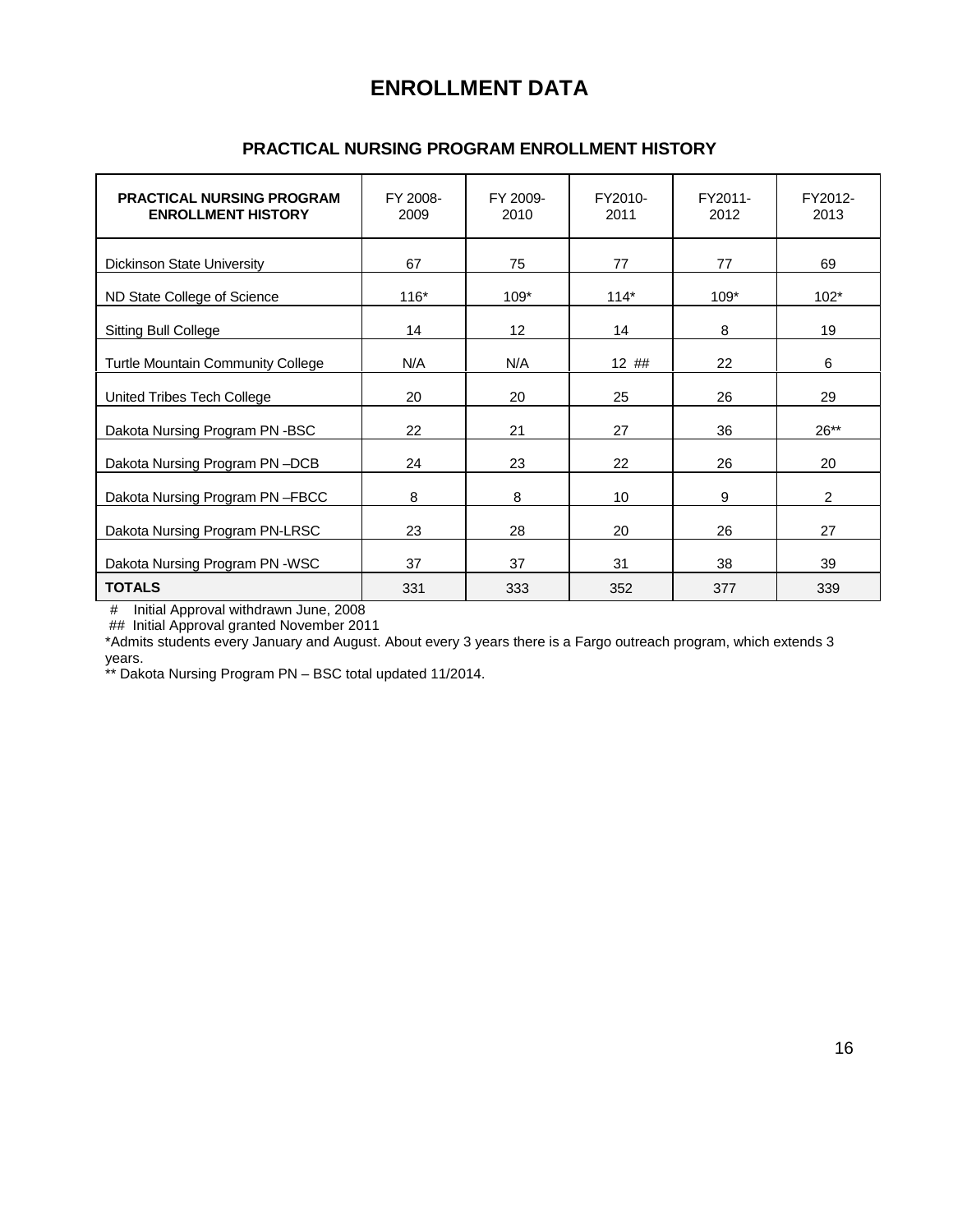| <b>REGISTERED NURSING PROGRAM</b><br><b>ENROLLMENT HISTORY</b> | FY 2008-<br>2009 | FY 2009-<br>2010 | FY 2010-<br>2011 | FY 2011-<br>2012 | FY 2012-<br>2013 |
|----------------------------------------------------------------|------------------|------------------|------------------|------------------|------------------|
| Concordia College                                              | 108              | 120              | 122              | 124              | 111              |
| Dickinson State University                                     | 50               | 45               | 40               | 32               | 37               |
| Jamestown College                                              | 107              | 105              | 95               | 103              | 103              |
| Sanford College of Nursing                                     | 140              | 137              | 137              | 150              | 147              |
| <b>Minot State University</b>                                  | 117              | 136              | 103              | 91               | 139              |
| North Dakota State University                                  | 221              | 167              | 191              | 196              | 191              |
| University of Mary                                             | 150              | 185              | 153              | 164              | 157              |
| University of North Dakota                                     | 382**            | 394              | 382              | 403              | 389              |
| Dakota Nursing Program                                         | 84               | 89               | Broken out below | Broken out below | Broken out below |
| Dakota Nursing Program-BSC                                     |                  |                  | 12               | 18               | 19               |
| Dakota Nursing Program-DCB                                     |                  |                  | 24               | 13               | 16               |
| Dakota Nursing Program-FBCC                                    |                  |                  | 6                | 5                | 4                |
| Dakota Nursing Program-LRSC                                    |                  |                  | 21               | 14               | 11               |
| Dakota Nursing Program-WSC                                     |                  |                  | 29               | 23               | 24               |
| North Dakota State College of Science                          | 24               | 19               | 20               | 25               | 25               |
| <b>TOTALS</b>                                                  | 1383             | 1397             | 1335             | 1361             | 1363             |

### **REGISTERED NURSING PROGRAM ENROLLMENT HISTORY**

\*\* 2008-2009 figure does not include RN to MS students, as they move into graduate status without obtaining the BSN degree.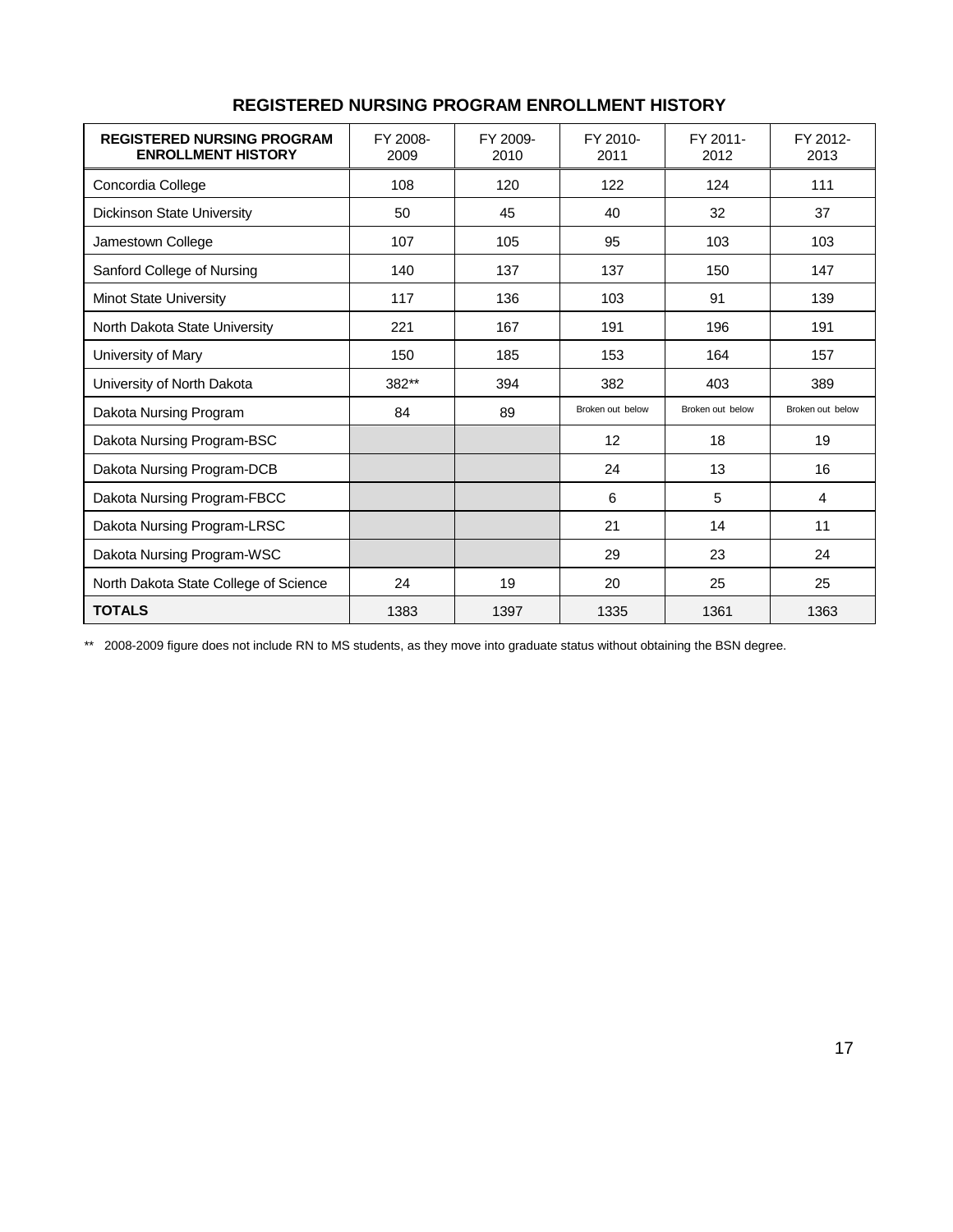### **MASTER'S NURSING PROGRAM ENROLLMENT HISTORY**

| <b>MASTER'S NURSING PROGRAM</b><br><b>ENROLLMENT HISTORY</b> | FY 2008-<br>2009 | FY 2009-<br>2010 | FY 2010-<br>2011 | FY 2011-<br>2012 | FY 2012-<br>2013 |
|--------------------------------------------------------------|------------------|------------------|------------------|------------------|------------------|
| ND State University                                          | 13               | 10               | 14               | $13*$            | 19               |
| University of Mary                                           | 166              | 184              | 389              | $311**$          | 44               |
| University of North Dakota                                   | 149              | 204              | 206              | 315              | 176              |
| <b>TOTALS</b>                                                | 328              | 398              | 609              | 639              | 239              |

\*NDSU FNP Program was expanded to the DNP level 02/2011.

\*\*University of Mary reported inclusion of all master's programs in years prior to 2012-13. (FNP, Nurse Educator, Nurse Administrator)

### **DOCTORATE LEVEL NURSING PROGRAM ENROLLMENT HISTORY**

| <b>DOCTORATE LEVEL NURSING</b><br><b>PROGRAM ENROLLNMENT HISTORY</b> | FY 2008-<br>2009 | FY 2009-<br>2010 | FY 2010-<br>2011 | FY 2011-<br>2012 | FY 2012-<br>2013 |
|----------------------------------------------------------------------|------------------|------------------|------------------|------------------|------------------|
| NDSU (DNP)                                                           | 26               | 22               | 32               | 32               | 33               |
| <b>TOTALS</b>                                                        | 26               | 22               | 32               | 32               | 33               |

|                                                 | FY 2008- | FY 2009- | FY 2010- | FY 2011- | FY 2012- |
|-------------------------------------------------|----------|----------|----------|----------|----------|
|                                                 | 2009     | 2010     | 2011     | 2012     | 2013     |
| <b>GRAND TOTAL (Enrollment All</b><br>Programs) | 2085     | 2141     | 2353     | 2409     | 1948     |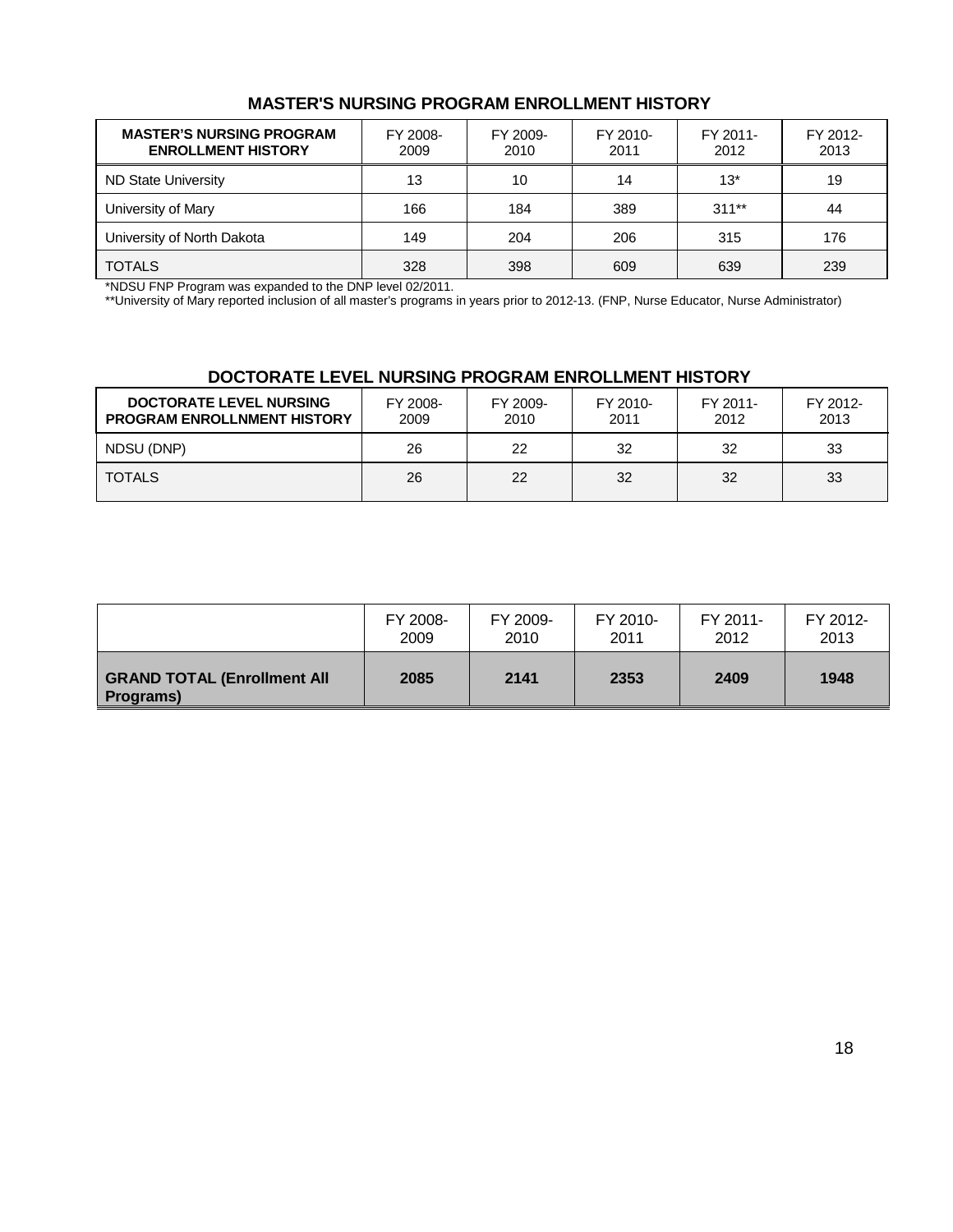## **DETAILED ENROLLMENT FOR ND NURSING PROGRAMS LADDER ENROLLMENT**

|                  | Total Ladder Enrollment LPN to AASPN/ASPN |                                                 |                         |                                            |                                        |          |
|------------------|-------------------------------------------|-------------------------------------------------|-------------------------|--------------------------------------------|----------------------------------------|----------|
|                  | Dickinsor<br>College<br>State             | 'ত<br>State<br>Science<br>College<br>$\epsilon$ | Sitting Bull<br>College | Turtle<br>Mountain<br>Community<br>College | echnica<br>College<br>United<br>Tribes | Totals   |
| <b>FULL-TIME</b> | $\Omega$                                  | 0                                               | 0                       |                                            | 0                                      | 0        |
| PART-TIME        | $\Omega$                                  | 0                                               | 0                       | $\Omega$                                   | 0                                      | 0        |
| <b>TOTAL</b>     | O                                         | 0                                               | O                       |                                            | 0                                      | $\Omega$ |

### **Total Ladder Enrollment LPN to AASPN/ASPN**

## **Total Ladder Enrollment LPN to ADN/ASN (RN)**

|                  | Dakota Nursing<br>Program-BSC | Nursing<br>Program-DCB<br>Dakota | Dakota Nursing<br>— FRCC<br>Program-FBC | Dakota Nursing<br>Program-LRSC | Dakota Nursing<br>Program-WSC | College<br>of Science<br>State<br>$\overline{z}$ | Totals |
|------------------|-------------------------------|----------------------------------|-----------------------------------------|--------------------------------|-------------------------------|--------------------------------------------------|--------|
| <b>FULL-TIME</b> | 2                             | 4                                | 1                                       | 2                              | 7                             | 0                                                | 16     |
| PART-TIME        | 0                             | $\Omega$                         | $\mathbf 0$                             | 0                              | 0                             | 25                                               | 25     |
| <b>TOTAL</b>     | 2                             | 4                                | 1                                       | 2                              | 7                             | 25                                               | 41     |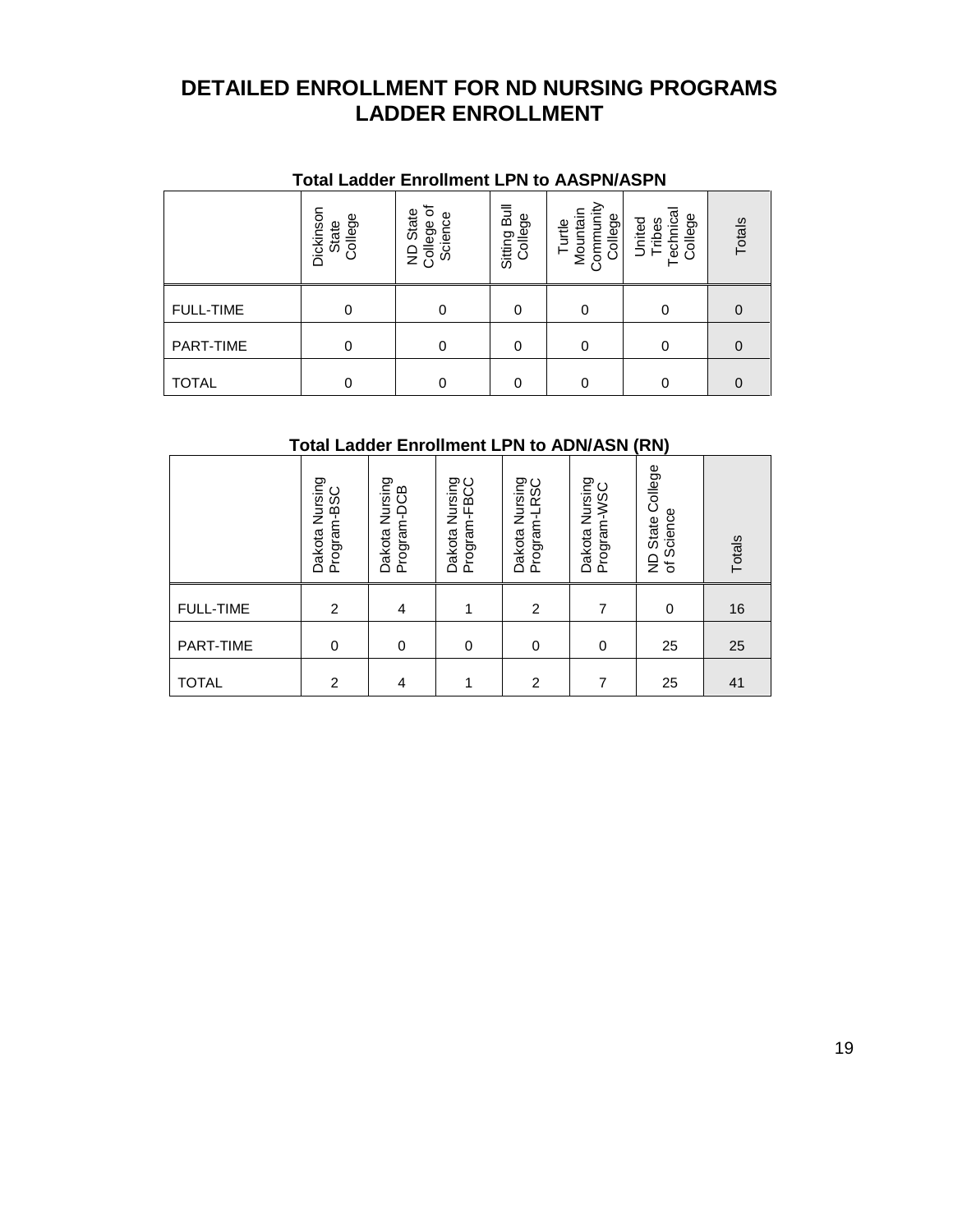|                  | Concordia<br>College | Dickinson<br>University<br>State | Jamestown<br>College | 'ত<br>Sanford<br>Nursing<br>College | State<br>Minot Stat<br>University | iversity<br>State<br>ξś | ৳<br>University<br>Mary | Dakota<br>৳<br>University<br>North | Totals |
|------------------|----------------------|----------------------------------|----------------------|-------------------------------------|-----------------------------------|-------------------------|-------------------------|------------------------------------|--------|
| <b>FULL TIME</b> | $\Omega$             | 17                               | 0                    | 0                                   | 0                                 | $\Omega$                | 24                      |                                    | 42     |
| PART TIME        | 0                    |                                  | 0                    | 0                                   | 0                                 | 48                      | 0                       | 4                                  | 59     |
| <b>TOTALS</b>    | 0                    | 24                               | 0                    | 0                                   | 0                                 | 48                      | 24                      | 5                                  | 101    |

### **Total Ladder Enrollment– LPN to BSN (RN)**

### **Total Ladder Enrollment- Diploma to BSN**

|                  | Concordia<br>College | University<br>nson<br>Dickir<br>State | Jamestown<br>College | ৳<br>Sanford<br>College<br>Nursing | State<br>rsity<br>Minot<br>Univel | versity<br>State<br>Ŝ<br>$\frac{1}{2}$ | ৳<br>University<br>Mary | Dakota<br>đ<br>University<br>North | Totals |
|------------------|----------------------|---------------------------------------|----------------------|------------------------------------|-----------------------------------|----------------------------------------|-------------------------|------------------------------------|--------|
| <b>FULL-TIME</b> | 0                    | 0                                     | 0                    | 0                                  | 0                                 | 0                                      | 0                       | 0                                  | 0      |
| PART-TIME        | 0                    | 0                                     | 0                    | $\Omega$                           | 0                                 | 0                                      | 0                       | 0                                  | 0      |
| <b>TOTALS</b>    | 0                    | 0                                     | 0                    | $\Omega$                           | 0                                 | 0                                      | 0                       | 0                                  | 0      |

### **Total Ladder Enrollment ADN to BSN**

|                  | Concordia<br>College | Dickinson<br>University<br>State | Jamestown<br>College | College of<br>Sanford<br>Nursing | Minot State<br>University                 | ND State<br>University | University or<br>Mary | University or<br>North Dakot  | Totals         |
|------------------|----------------------|----------------------------------|----------------------|----------------------------------|-------------------------------------------|------------------------|-----------------------|-------------------------------|----------------|
| <b>FULL-TIME</b> | $\mathbf 0$          | $\mathbf 0$                      | 0                    | $\mathbf 0$                      | $\mathbf 0$                               | $\mathbf 0$            | $\mathbf 0$           | 0                             | $\overline{0}$ |
| PART-TIME        | $\mathbf 0$          | $\mathbf 0$                      | 0                    | 0                                | $\mathbf 0$                               | $\mathbf 0$            | 0                     | $\mathbf 0$                   | 0              |
| <b>TOTALS</b>    | 0                    | $\mathbf 0$                      | 0                    | 0                                | $\mathbf 0$                               | 0                      | 0                     | 0                             | $\pmb{0}$      |
|                  |                      |                                  |                      |                                  | <b>Total Ladder Enrollment ADN to BSN</b> |                        |                       |                               |                |
|                  | Concordia<br>College | Dickinson<br>University<br>State | Jamestown<br>College | Sanford<br>College of<br>Nursing | Minot State<br>University                 | ND State<br>University | University of<br>Mary | University of<br>North Dakota | Totals         |
| <b>FULL TIME</b> | 0                    | $\mathbf 0$                      | $\mathbf 0$          | 0                                | $\mathbf 0$                               | $\pmb{0}$              | 1                     | 12                            | 13             |
| <b>PART TIME</b> | 0                    | $\mathbf 0$                      | 1                    | $\mathbf 0$                      | 49                                        | 12                     | $\mathbf 0$           | 19                            | 81             |
| <b>TOTALS</b>    | 0                    | $\mathbf 0$                      | 1                    | $\mathbf 0$                      | 49                                        | 12                     | 1                     | 31                            | 94             |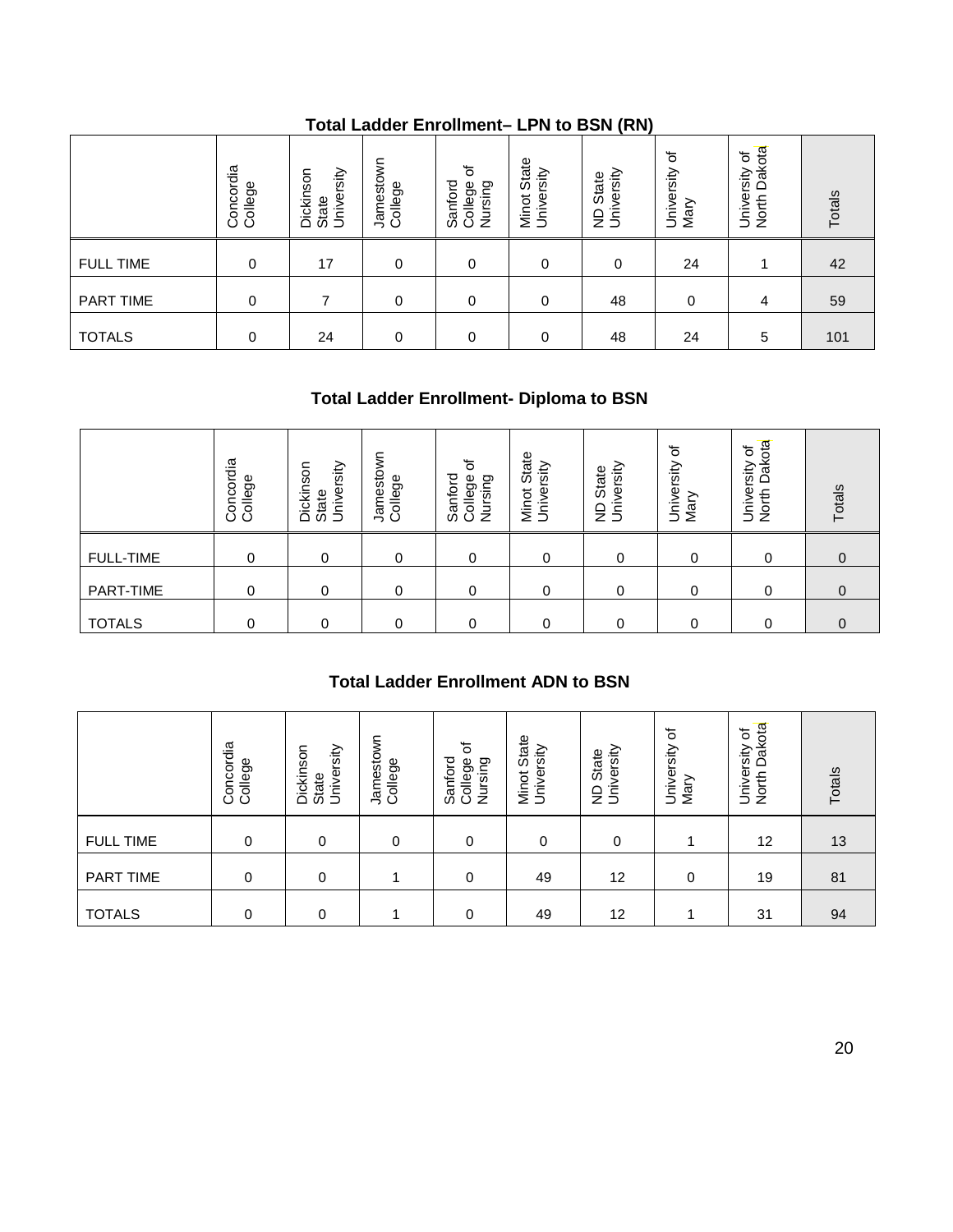### **DETAILED ENROLLMENT FOR ND NURSING PROGRAMS (Includes ladder enrollees)**

### **Detailed Certificate PN Program Enrollment**

|                  | <b>TOTAL</b><br><b>ENROLLED</b> |              |    | <b>MEN</b> | <b>MINORITY</b> |  |
|------------------|---------------------------------|--------------|----|------------|-----------------|--|
| <b>FULL-TIME</b> | <b>PART-TIME</b>                | <b>TOTAL</b> | -- | DТ         | ст              |  |
|                  |                                 |              |    |            |                 |  |
|                  |                                 |              |    |            |                 |  |
| 114              |                                 | 114          |    |            | 22              |  |

### **Detailed AASPN/ASPN Enrollment**

|               |                                 | <b>SEMESTER 1-2</b> |                        |    |           |         |                      |                                 | <b>SEMESTER 3-4</b> |           |     |                 |    |
|---------------|---------------------------------|---------------------|------------------------|----|-----------|---------|----------------------|---------------------------------|---------------------|-----------|-----|-----------------|----|
|               | <b>TOTAL</b><br><b>ENROLLED</b> |                     | <b>MINORITY</b><br>MEN |    |           |         |                      | <b>TOTAL</b><br><b>ENROLLED</b> |                     |           | MEN | <b>MINORITY</b> |    |
| FULL-<br>TIME | PART-<br><b>TIME</b>            | <b>TOTAL</b>        | <b>FT</b>              | PT | <b>FT</b> | PT<br>I | FULL-<br><b>TIME</b> | PART-<br><b>TIME</b>            | <b>TOTAL</b>        | <b>FT</b> | PT  | <b>FT</b>       | PT |
| 96            | 17                              | 113                 | 5                      | 0  | 37        | 0       | 64                   | 15                              | 79                  | 5         | 0   | 13              | 2  |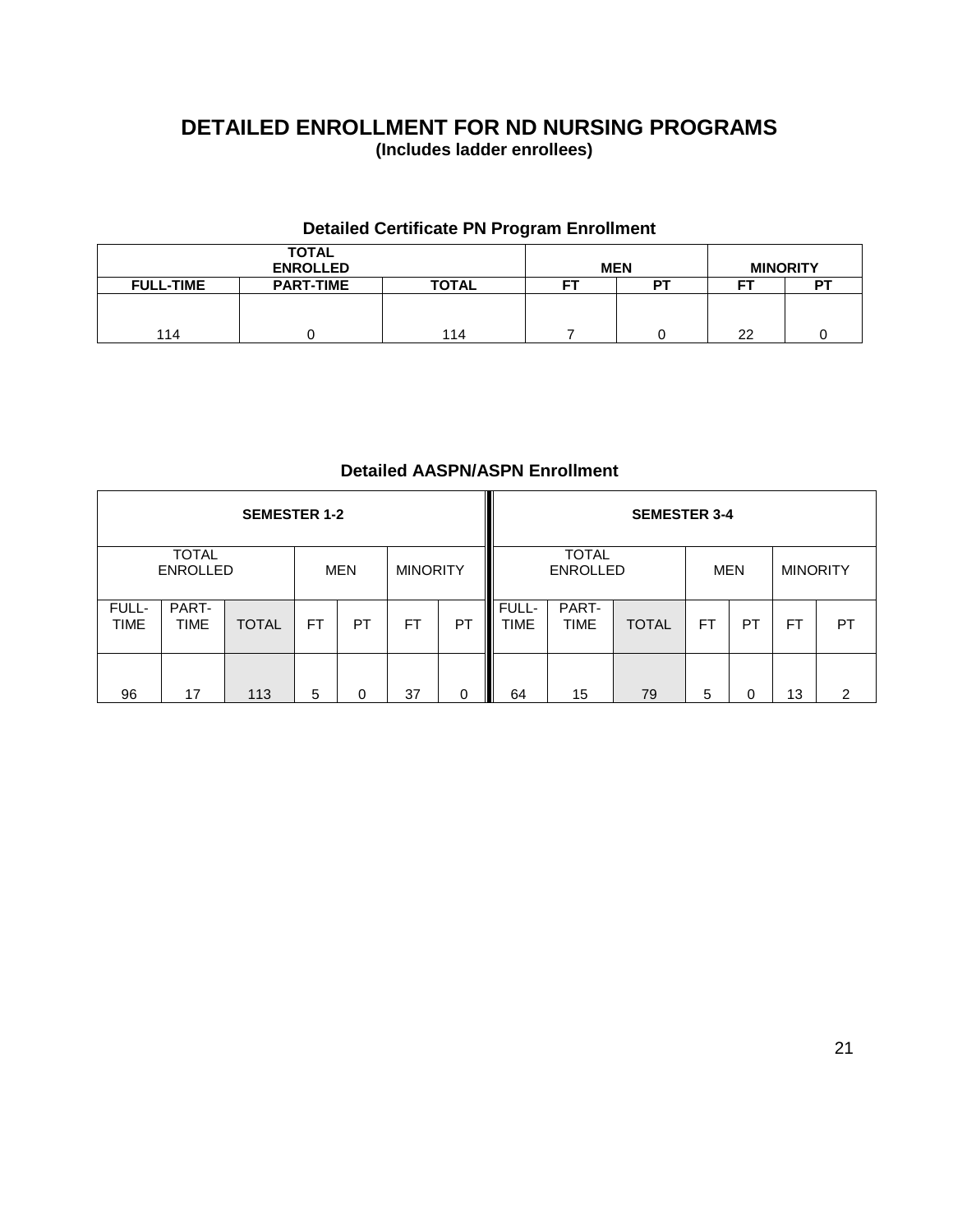### **DETAILED BACCALAUREATE ENROLLMENT**

|                      |                                 | <b>SEMESTER 1-2</b> |    |            |                 |                |                                                            |                                 | <b>SEMESTER 3-4</b> |           |    |     |                 |
|----------------------|---------------------------------|---------------------|----|------------|-----------------|----------------|------------------------------------------------------------|---------------------------------|---------------------|-----------|----|-----|-----------------|
|                      | <b>TOTAL</b><br><b>ENROLLED</b> |                     |    | <b>MEN</b> | <b>MINORITY</b> |                |                                                            | <b>TOTAL</b><br><b>ENROLLED</b> |                     |           |    |     | <b>MINORITY</b> |
| FULL-<br><b>TIME</b> | PART-<br>TIME                   | <b>TOTAL</b>        | FT | PТ         | FT              | P <sub>1</sub> | <b>PART</b><br><b>FULL</b><br><b>TOTAL</b><br>TIME<br>TIME |                                 |                     | <b>FT</b> | PT | FT. | PT              |
| 123                  | 6                               | 129                 | 16 |            | 9               |                | 307                                                        | 50                              | 347                 | 46        | 5  | 30  | 6               |

|                      |                      | <b>SEMESTER 5-6</b> |            |           |                 |    |                      |                 | <b>SEMESTER 7-8</b> |            |    |    |                 |
|----------------------|----------------------|---------------------|------------|-----------|-----------------|----|----------------------|-----------------|---------------------|------------|----|----|-----------------|
|                      | TOTAL                |                     |            |           |                 |    |                      | <b>TOTAL</b>    |                     |            |    |    |                 |
|                      | <b>ENROLLED</b>      |                     | <b>MEN</b> |           | <b>MINORITY</b> |    |                      | <b>ENROLLED</b> |                     | <b>MEN</b> |    |    | <b>MINORITY</b> |
| FULL-<br><b>TIME</b> | PART-<br><b>TIME</b> | <b>TOTAL</b>        | FΤ         | <b>PT</b> | FT              | P1 | FULL-<br><b>TIME</b> | PART-<br>TIME   | <b>TOTAL</b>        | FΤ         | P1 | FT | PT              |
| 433                  | 29                   | 462                 | 49         |           | 47              |    | 265                  | 51              | 316                 | 31         |    | 22 |                 |

### **DETAILED ADN/ASN ENROLLMENT**

|                                                                  |                      | <b>SEMESTER 1-2</b> |    |    |    |    |                     |                                            | <b>SEMESTER 3-4</b> |            |    |    |                 |
|------------------------------------------------------------------|----------------------|---------------------|----|----|----|----|---------------------|--------------------------------------------|---------------------|------------|----|----|-----------------|
| <b>TOTAL</b><br><b>ENROLLED</b><br><b>MEN</b><br><b>MINORITY</b> |                      |                     |    |    |    |    |                     | <b>TOTAL</b>                               |                     |            |    |    |                 |
|                                                                  |                      |                     |    |    |    |    |                     | <b>ENROLLED</b>                            |                     | <b>MEN</b> |    |    | <b>MINORITY</b> |
| FULL-<br><b>TIME</b>                                             | PART-<br><b>TIME</b> | <b>TOTAL</b>        | FT | PT | FT | PT | <b>FULL</b><br>TIME | <b>PART</b><br><b>TIME</b><br><b>TOTAL</b> |                     |            | PT | F7 | PT              |
|                                                                  |                      |                     | 0  | 0  |    | 0  | 74<br>Ш             |                                            | 74                  |            | 0  |    |                 |

| <b>SEMESTER 5-6</b>  |                                 |              |            |           |                 |    | <b>SEMESTER 7-8</b>             |               |              |            |                |    |                 |
|----------------------|---------------------------------|--------------|------------|-----------|-----------------|----|---------------------------------|---------------|--------------|------------|----------------|----|-----------------|
|                      | <b>TOTAL</b><br><b>ENROLLED</b> |              | <b>MEN</b> |           | <b>MINORITY</b> |    | <b>TOTAL</b><br><b>ENROLLED</b> |               |              | <b>MEN</b> |                |    | <b>MINORITY</b> |
| FULL-<br><b>TIME</b> | PART-<br>TIME                   | <b>TOTAL</b> | FΤ         | <b>PT</b> | FT              | P1 | FULL-<br>TIME                   | PART-<br>TIME | <b>TOTAL</b> | FT         | P <sub>1</sub> | F7 | PT              |
| 0                    | 0                               |              |            |           | 0               |    | 0                               |               | 0            | 0          |                |    |                 |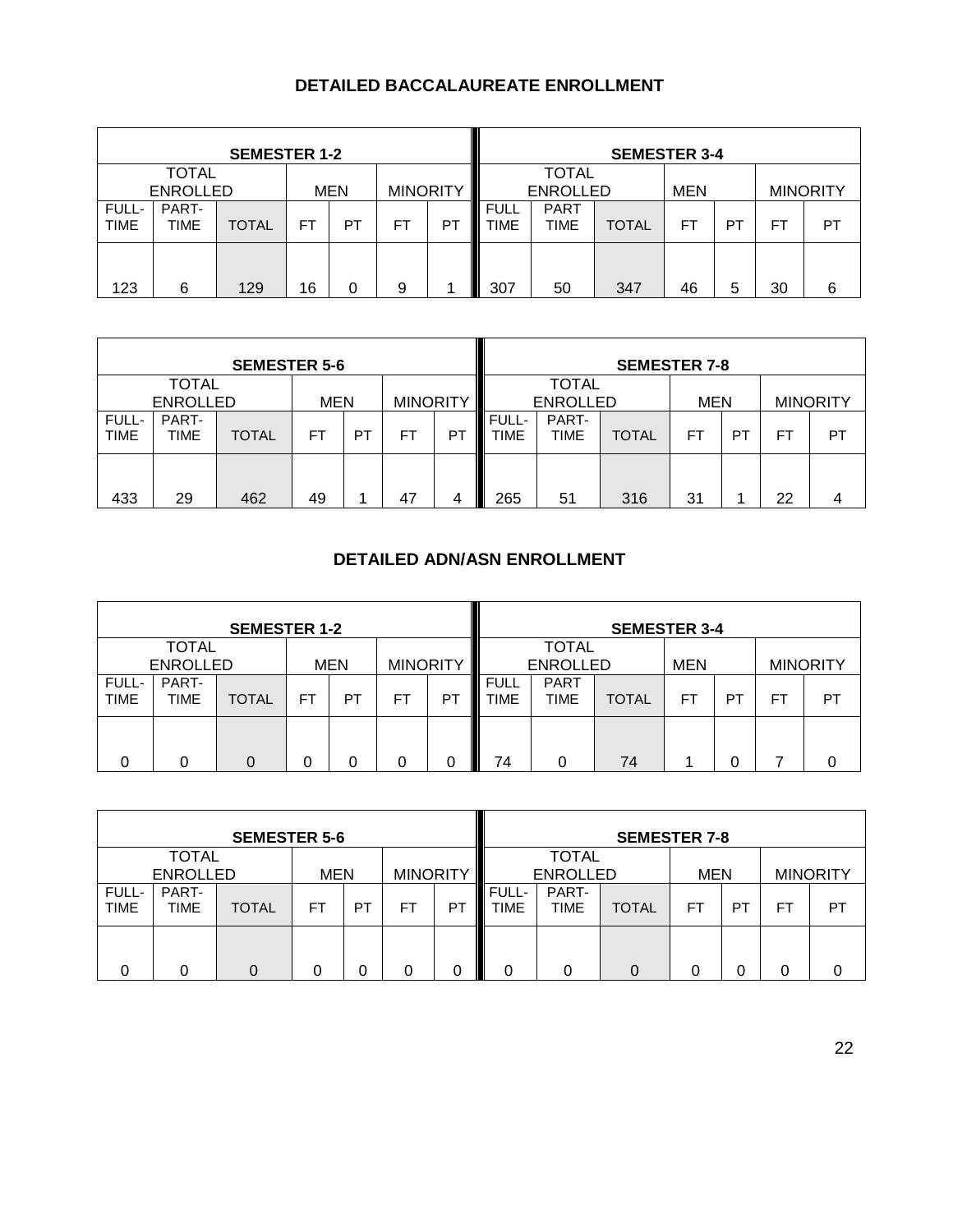| <b>TOTAL ENROLLED</b> |                  |       | <b>MEN</b> |    | <b>MINORITY</b> |    |
|-----------------------|------------------|-------|------------|----|-----------------|----|
| <b>FULL TIME</b>      | <b>PART TIME</b> | TOTAL | FТ         | PT | FТ              | ÞТ |
|                       |                  |       |            |    |                 |    |
| 136                   | 103              | 239   | 30         | ีค | 9               | 15 |

### **DETAILED MASTER'S DEGREE NURSING PROGRAMS ENROLLMENT**

### **DETAILED DOCTORATE DEGREE NURSING PROGRAMS ENROLLMENT**

| <b>TOTAL ENROLLED</b> |           |       | <b>MEN</b> |    | <b>MINORITY</b> |  |
|-----------------------|-----------|-------|------------|----|-----------------|--|
| <b>FULL TIME</b>      | PART TIME | TOTAL |            | DТ | FТ              |  |
|                       |           |       |            |    |                 |  |
| 29                    |           | 33    | ┍          |    | ⌒               |  |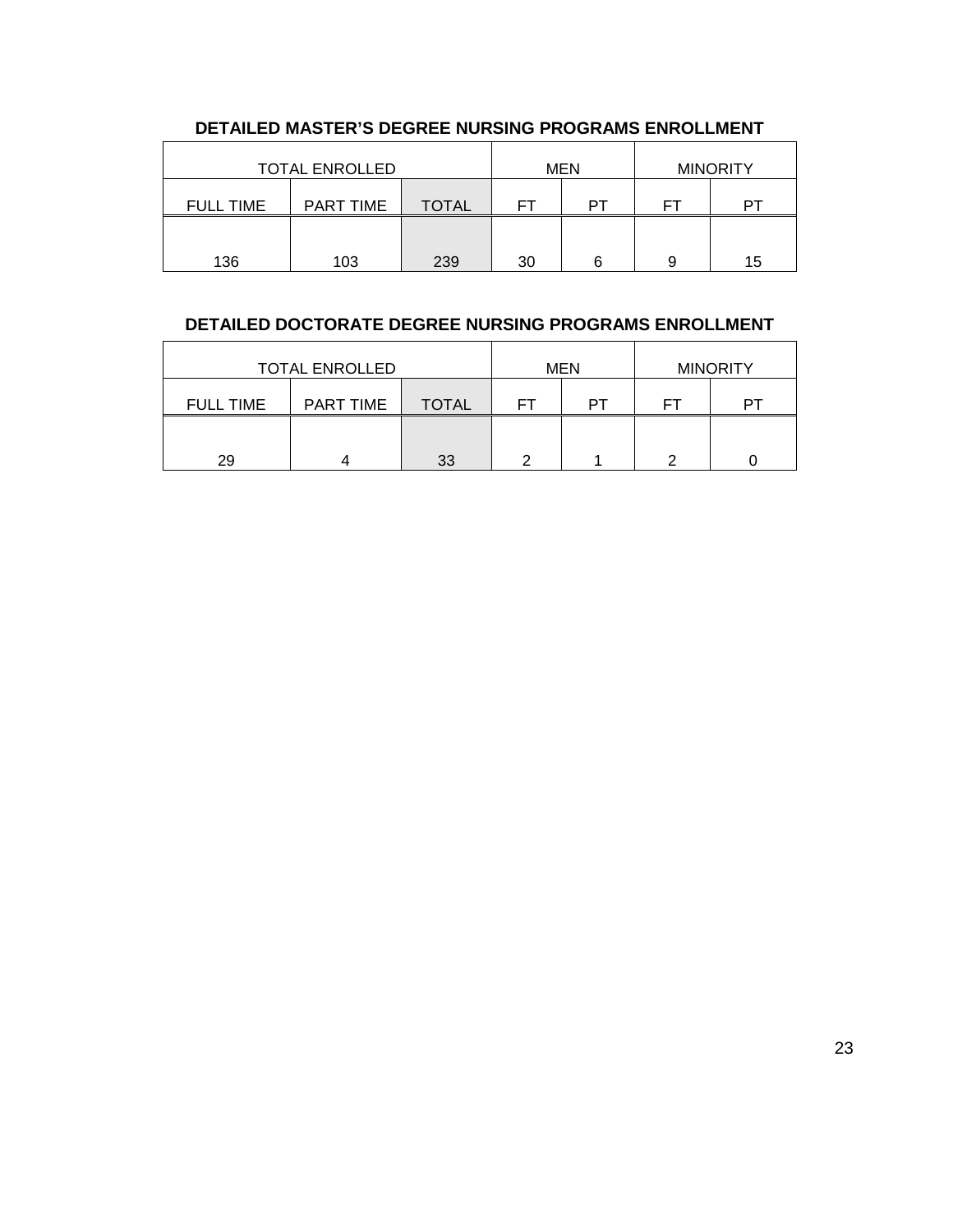## **GRADUATES**

### **Certificate Practical Nurse Graduates**

| CERTIFICATE PRACTICAL NURSING |              |
|-------------------------------|--------------|
| <b>PROGRAMS</b>               | <b>BASIC</b> |
| Dakota Nursing Program - BSC  |              |
|                               | 33           |
| Dakota Nursing Program - DCB  |              |
|                               | 23           |
| Dakota Nursing Program - FBCC |              |
|                               | 4            |
| Dakota Nursing Program - LRSC |              |
|                               | 15           |
| Dakota Nursing Program - WSC  |              |
|                               | 34           |
|                               |              |
| TOTAL                         | 109          |

### **Certificate Practical Nurse Programs Total Graduate Trends**

| CERTIFICATE PRACTICAL NURSING |           |         |         |         |         |
|-------------------------------|-----------|---------|---------|---------|---------|
| <b>PROGRAMS</b>               | 2008-09   | 2009-10 | 2010-11 | 2011-12 | 2012-13 |
| Dakota Nursing Program - BSC  |           |         |         |         |         |
|                               | 13        | 17      | 15      | 23      | 33      |
| Dakota Nursing Program - DCB  |           |         |         |         |         |
|                               | 26        | 15      | 20      | 19      | 23      |
| Dakota Nursing Program - FBCC |           |         |         |         |         |
|                               | <b>NA</b> | 5       | 6       | 7       | 4       |
|                               |           |         |         |         |         |
| Dakota Nursing Program - LRSC |           |         |         |         |         |
|                               | 29        | 20      | 23      | 14      | 15      |
| Dakota Nursing - WSC          |           |         |         |         |         |
|                               | 32        | 29      | 31      | 23      | 34      |
|                               |           |         |         |         |         |
| <b>TOTAL</b>                  | 100       | 86      | 95      | 86      | 109     |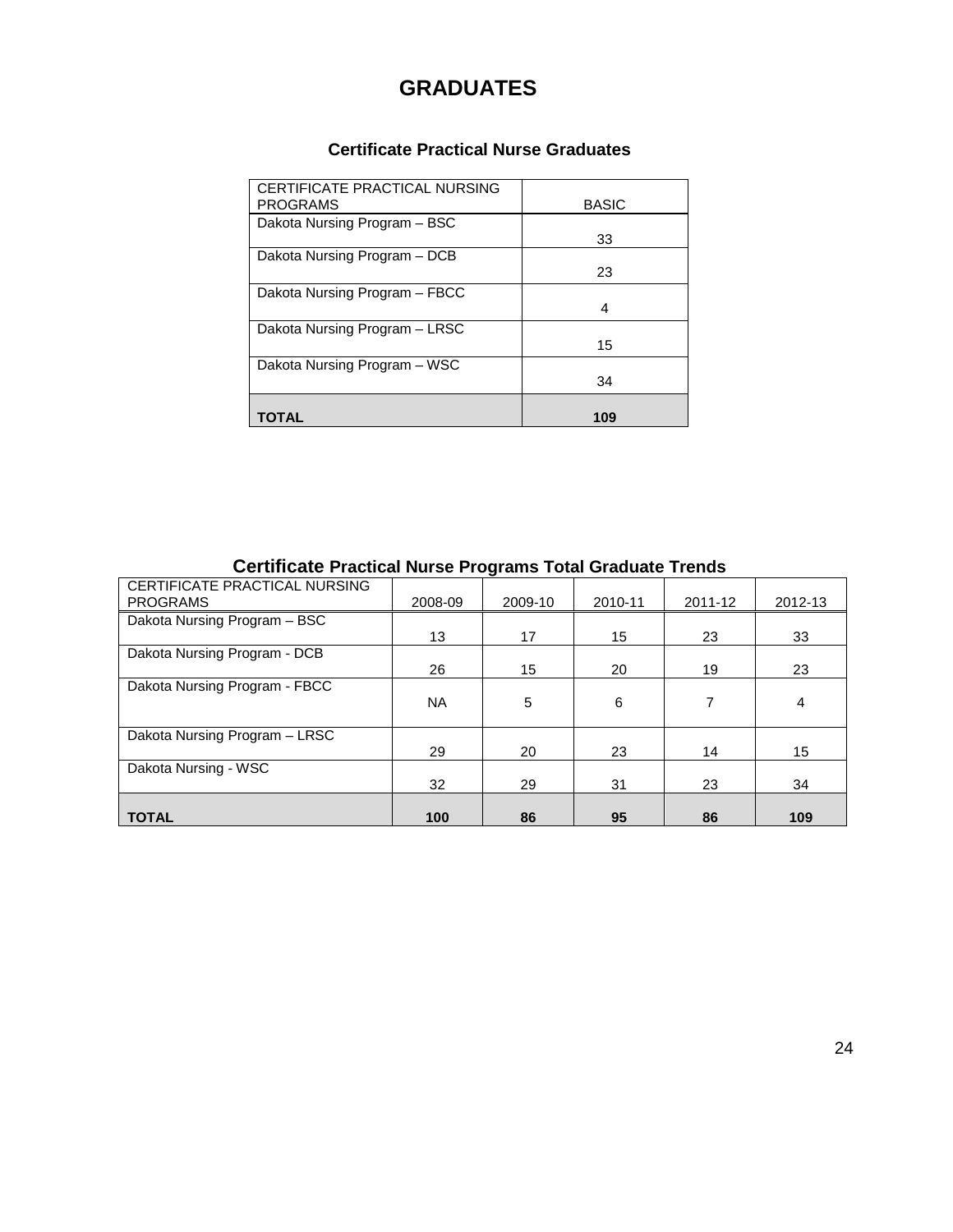### **Basic/Educational Ladder Advancement Associate Degree Practical Nurse Graduates**

| ASSOCIATE DEGREE PRACTICAL<br>NURSING PROGRAMS | AASPN-ASPN | LPN-AASPN |
|------------------------------------------------|------------|-----------|
| <b>Dickinson State University</b>              | 25         | 0         |
| ND State College of Science                    | 55         |           |
| Sitting Bull College                           | 3          |           |
| <b>Turtle Mountain Community College</b>       | 3          |           |
| United Tribes Technical College                | 11         | 0         |
| <b>TOTAL</b>                                   | 97         |           |

### **Associate Degree Practical Nurse Programs Graduate Trends for the Last Five Years**

| FY 2008-2009 | FY 2009-2010 | FY 2010-2011 | FY 2011-2012    | FY 2012-2013 |
|--------------|--------------|--------------|-----------------|--------------|
| 23           | 24           | 27           | 30              | 25           |
| 43           | 53           | $42*$        | 40              | 55           |
| 0            |              | 2            | 3               | 3            |
| #            | #            | #            | 10              | 3            |
|              | 9            | 8            | 12 <sup>2</sup> | 11           |
| 72           | 87           | 150          | 95              | 97           |
|              |              |              |                 |              |

# Program approval withdrawn 6/08

\* Total changed from original 2010-2011 Education Report per program Chair.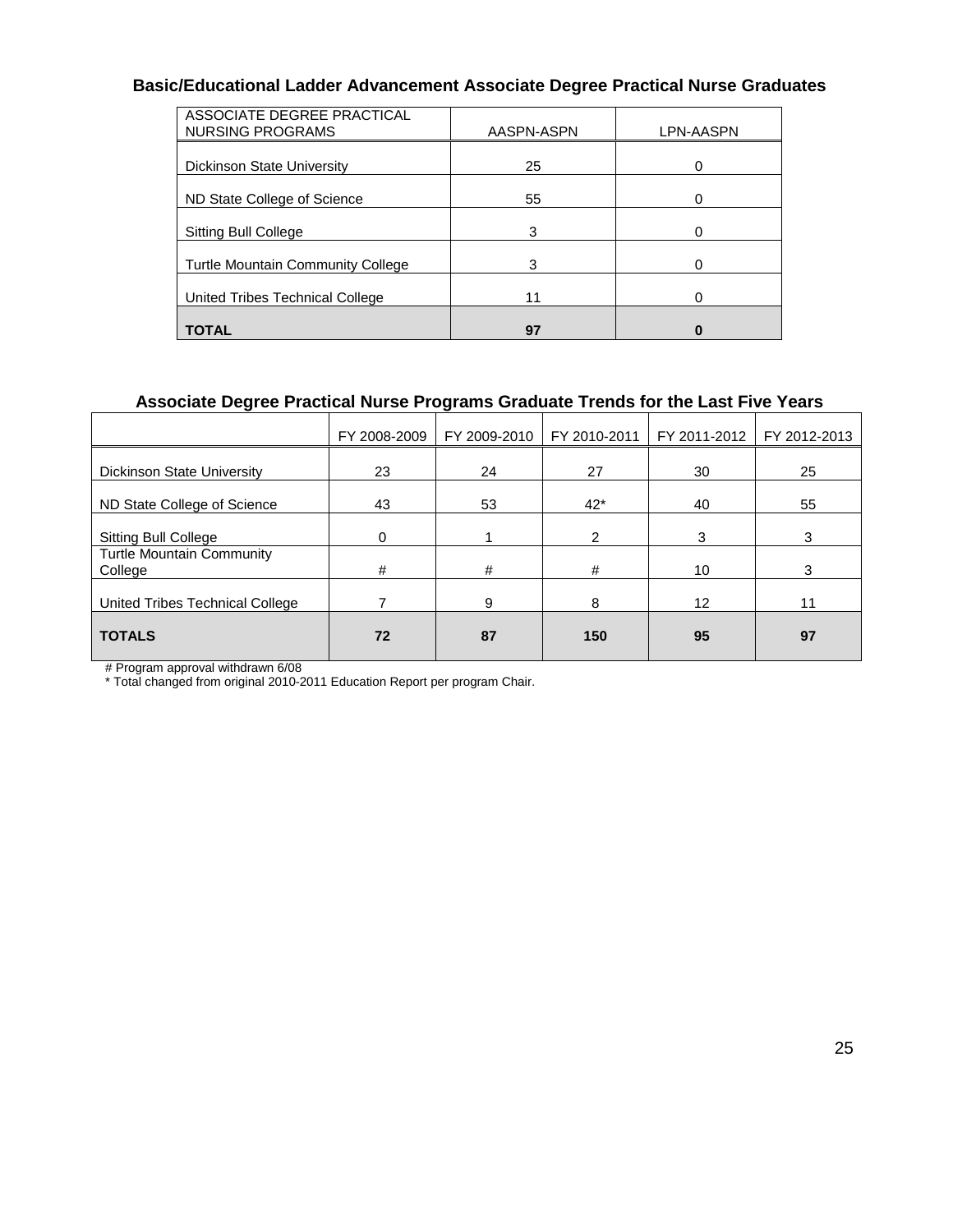| <b>Basic/Educational Ladder Advancement Associate Degree</b> |
|--------------------------------------------------------------|
| <b>Graduates for RN Licensure</b>                            |

| ASSOCIATE DEGREE RN<br>NURSING PROGRAMS | ADN-ASN | LPN-AASN |
|-----------------------------------------|---------|----------|
|                                         |         |          |
| Dakota Nursing Program - BSC            |         |          |
|                                         | 18      | 2        |
| Dakota Nursing Program - DCB            |         |          |
|                                         | 32      | 8        |
| Dakota Nursing Program - FBCC           |         |          |
|                                         | 4       |          |
| Dakota Nursing Program - LRSC           |         |          |
|                                         | 11      | 2        |
| Dakota Nursing - WSC                    |         |          |
|                                         | 19      | 6        |
| ND State College of Science             |         |          |
|                                         | o       | 22       |
|                                         |         |          |
| <b>TOTAL</b>                            | 84      | 41       |

## **Associate Degree (RN) Programs Graduate Trends**

| ASSOCIATE DEGREE RN          | FY 2008- | FY 2009- | FY 2010- | FY 2011- | FY 2012- |
|------------------------------|----------|----------|----------|----------|----------|
| <b>NURSING PROGRAMS</b>      | 2009     | 2010     | 2011     | 2012     | 2013     |
| Dakota Nursing Program - BSC |          |          |          |          |          |
|                              | 15       | 11       | 11       | 18       | 20       |
| Dakota Nursing Program - DCB |          |          |          |          |          |
|                              | 17       | 9        | 22       | 14       | 40       |
| Dakota Nursing Program -     |          |          |          |          |          |
| <b>FBCC</b>                  | N/A      | 7        | 5        | 8        | 5        |
| Dakota Nursing Program -     |          |          |          |          |          |
| <b>LRSC</b>                  | 17       | 20       | 18       | 21       | 13       |
| Dakota Nursing - WSC         |          |          |          |          |          |
|                              | 23       | 24       | 25       | 28       | 25       |
|                              |          |          |          |          |          |
| ND State College of Science  | 24       | 15       | 18       | 23       | 22       |
|                              |          |          |          |          |          |
| <b>TOTAL</b>                 | 96       | 86       | 99       | 112      | 125      |
|                              |          |          |          |          |          |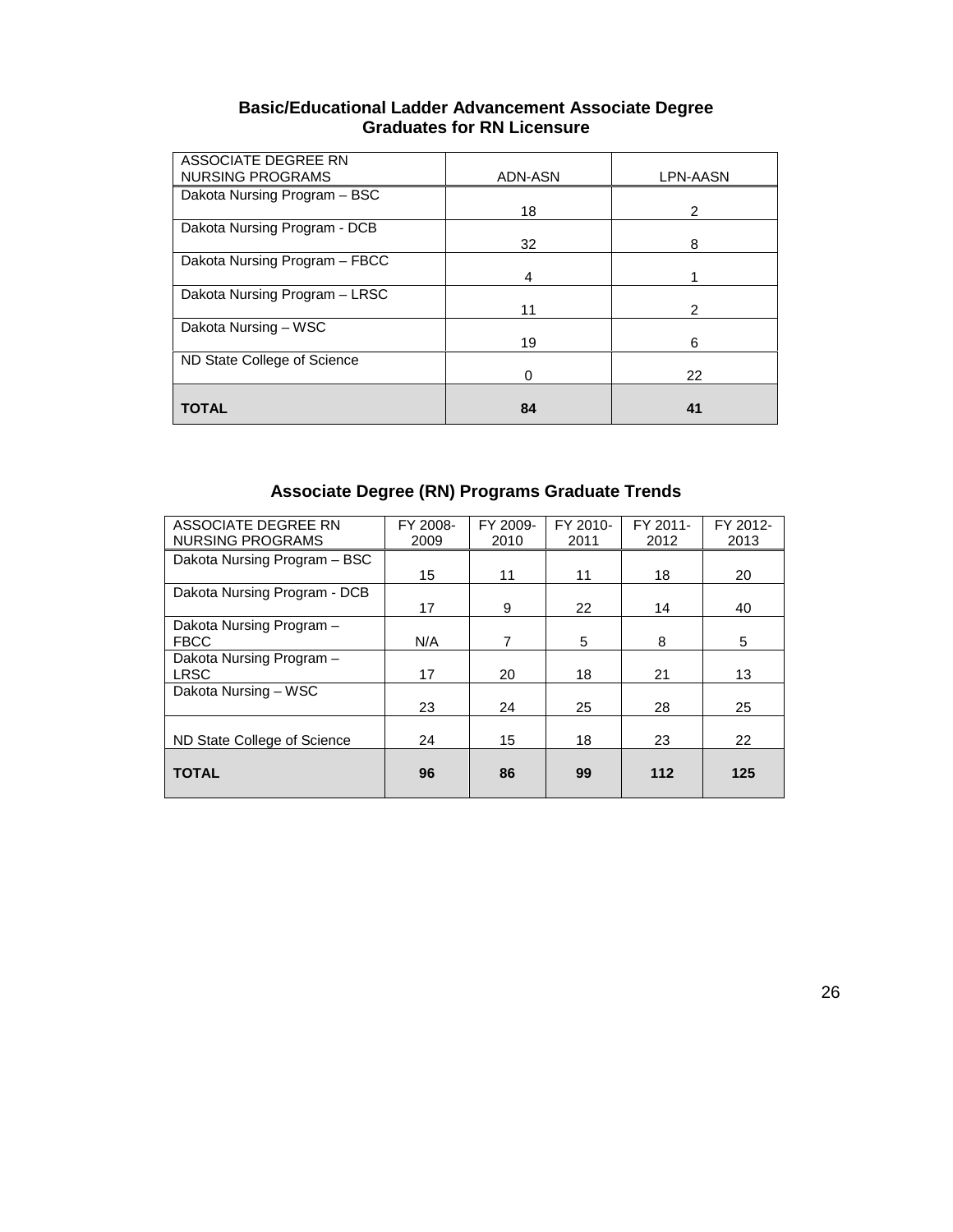| <b>BACCALAURATE PROGRAMS</b>      | <b>BASIC</b> | LPN TO<br><b>BSN</b> | DIPLOMA TO<br><b>BSN</b> | ADN TO<br><b>BSN</b> | <b>TOTAL</b> |
|-----------------------------------|--------------|----------------------|--------------------------|----------------------|--------------|
| Concordia College                 | 42           | $\Omega$             | $\mathbf 0$              | $\mathbf 0$          | 42           |
| <b>Dickinson State University</b> | 0            | 13                   | $\Omega$                 | 0                    | 13           |
| Jamestown College                 | 31           | $\Omega$             | $\Omega$                 | 0                    | 31           |
| Sanford College of Nursing        | 45           | $\Omega$             | $\Omega$                 | 0                    | 45           |
| <b>Minot State University</b>     | 32           | $\Omega$             | $\Omega$                 | 31                   | 63           |
| North Dakota State University     | 65           | 16                   | $\Omega$                 | 6                    | 87           |
| University of Mary                | 45           | 9                    | $\Omega$                 | 1                    | 55           |
| University of North Dakota        | 123          | $\overline{2}$       | $\Omega$                 | 18                   | 143          |
| <b>TOTALS</b>                     | 338          | 40                   | $\bf{0}$                 | 56                   | 479          |

### **Baccalaureate Program Graduates for RN Licensure**

## **Baccalaureate Programs Total Graduates for the Last Five Years**

|                                   | FY 2008-<br>2009 | FY 2009-<br>2010 | FY 2010-<br>2011 | FY 2011-<br>2012 | FY 2012-<br>2013 |
|-----------------------------------|------------------|------------------|------------------|------------------|------------------|
| Concordia College                 | 36               | 38               | 40               | 38               | 42               |
| <b>Dickinson State University</b> | 22               | 22               | 19               | 18               | 13               |
| Jamestown College                 | 40               | 36               | 27               | 32               | 31               |
| Sanford College of Nursing        | 44               | 44               | 43               | 42               | 45               |
| <b>Minot State University</b>     | 38               | 34               | 44               | 46               | 63               |
| North Dakota State University     | 70               | 49               | 72               | 67               | 87               |
| University of Mary                | 68               | 68               | 59               | 54               | 55               |
| University of ND                  | 144              | 117              | 111              | 117              | 143              |
| <b>TOTALS</b>                     | 462              | 408              | 415              | 414              | 479              |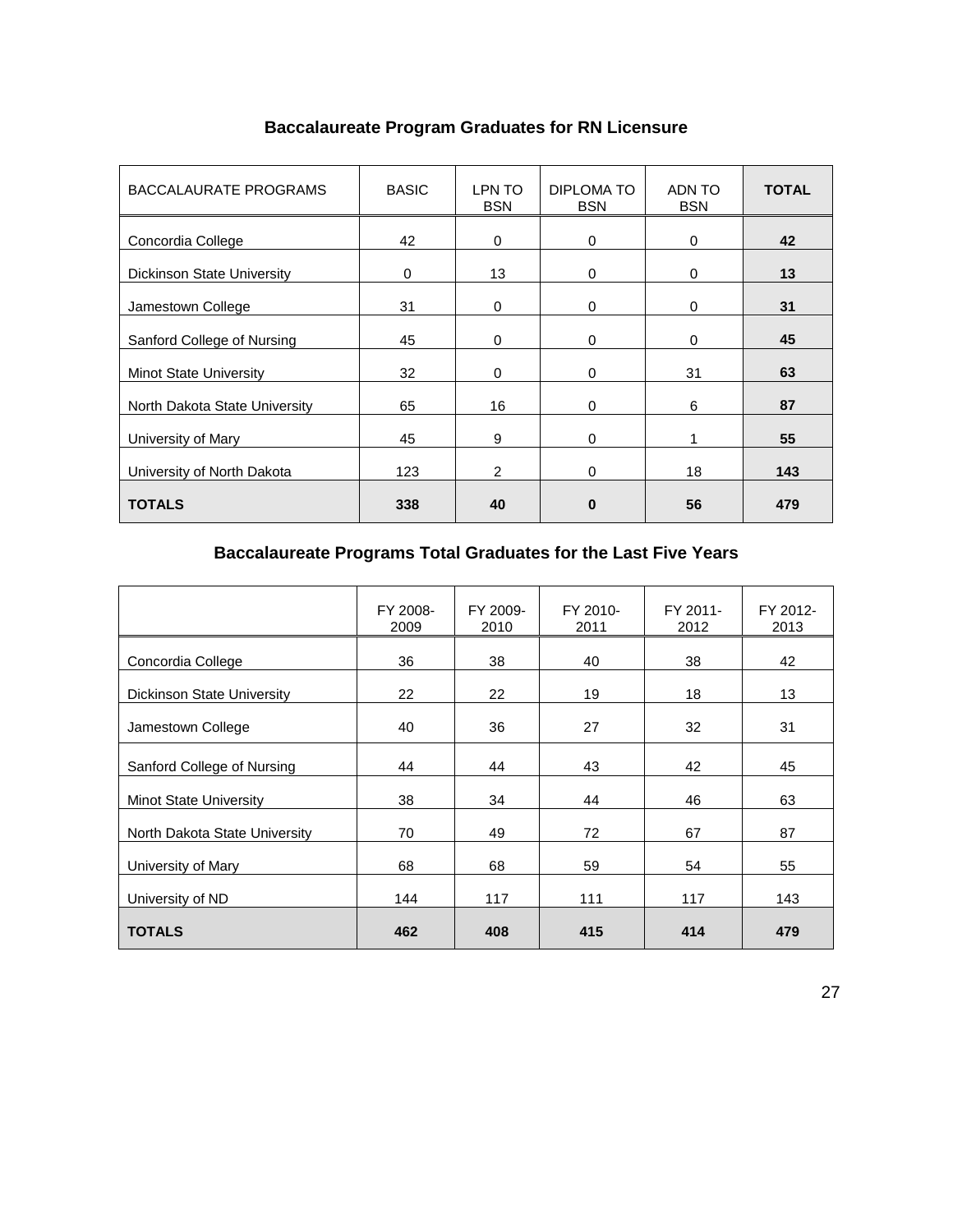## **Age Trend of Graduates from Undergraduate Programs**

| <b>AGES</b><br>(in Years) | Certificate<br><b>PN</b> | AASPN/<br><b>ASPN</b> | LPN to<br>AASPN/<br><b>ASPN</b> | ADN/<br><b>ASN</b> | LPN To<br>ADN/<br><b>ASN</b> | <b>BSN</b><br><b>BASIC</b> | LPN-<br><b>BSN</b> | Diploma-<br><b>BSN</b> | ADN-<br><b>BSN</b> | <b>Totals</b> | Percentage |
|---------------------------|--------------------------|-----------------------|---------------------------------|--------------------|------------------------------|----------------------------|--------------------|------------------------|--------------------|---------------|------------|
| 24 &<br>below             | 38                       | 53                    | 0                               | 21                 | $\sqrt{5}$                   | 277                        | 12                 | 0                      | $\overline{4}$     | 383           | 50%        |
| 25-30                     | 37                       | 20                    | 0                               | 24                 | 16                           | 65                         | 17                 | 0                      | 26                 | 191           | 25%        |
| $31 - 40$                 | 26                       | 16                    | 0                               | 19                 | 13                           | 35                         | 8                  | 0                      | 20                 | 134           | 17%        |
| 41 &<br>above             | 8                        | 7                     | $\mathbf 0$                     | 4                  | 3                            | 6                          | 3                  | $\mathbf 0$            | 6                  | 36            | 5%         |
| <b>Unknown</b>            | 0                        | 1                     | $\mathbf 0$                     | 16                 | 4                            | $\pmb{0}$                  | 0                  | 0                      | 0                  | $\bf{0}$      | 3%         |
| <b>Total</b>              | 109                      | 97                    | $\bf{0}$                        | 84                 | 41                           | 383                        | 40                 | $\bf{0}$               | 56                 | 765           | 100%       |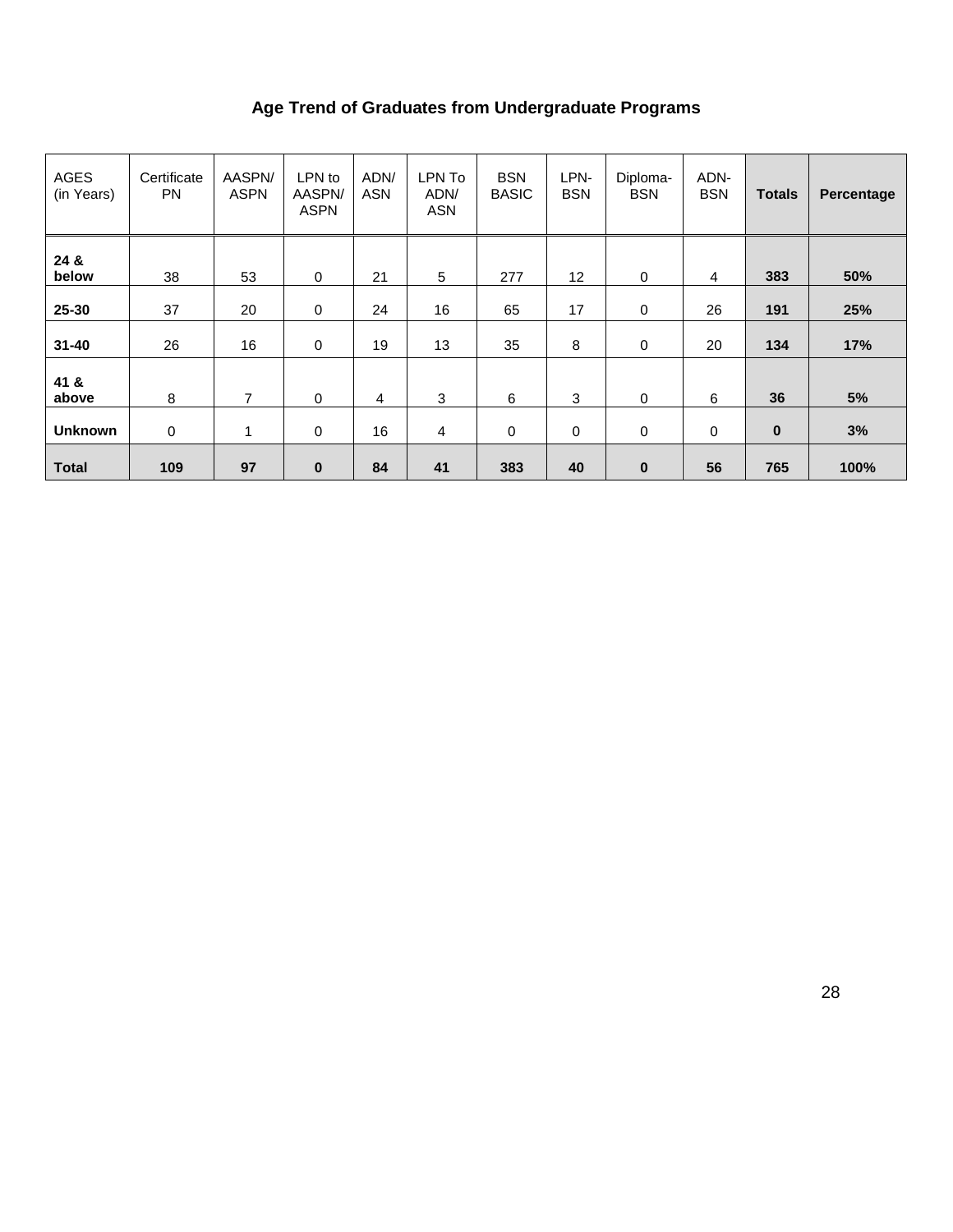| <b>MASTER'S PROGRAMS</b>      | FY 2008-<br>2009 | FY 2009-<br>2010 | FY 2010-<br>2011 | FY 2011-<br>2012 | FY 2012-<br>2013 |
|-------------------------------|------------------|------------------|------------------|------------------|------------------|
| North Dakota State University | 3                |                  | 3                | $2^*$            |                  |
| University of Mary            | 65               | 81               | 124              | $194**$          | 21               |
| University of North Dakota    | 31               | 39               | 50               | 68               | 62               |
| <b>TOTALS</b>                 | 99               | 120              | 177              | 264              | 84               |

### **Graduate-Level Program Graduate Trends**

\*NDSU FNP Program was expanded to the DNP level 02/2011.

\*\*University of Mary reported inclusion of all master's programs in 2011-12. (FNP, Nurse Educator, and Nurse Administrator).

### **Graduate Program by Role**

| <b>ROLE</b>                      | NUMBER GRADUATED<br>PER SPECIALTY* |
|----------------------------------|------------------------------------|
| <b>Nurse Practitioner</b>        | 71                                 |
| <b>Nurse Anesthetist</b>         | 12                                 |
| <b>Clinical Nurse Specialist</b> | ∩                                  |
| Nurse Midwife                    |                                    |

\* This table tracks only those specialties leading to another (advanced) licensure.

| <b>DOCTORAL PROGRAMS</b>      | FY 2008 -<br>2009 | FY 2009 -<br>2010 | FY 2010-<br>2011 | FY 2011-<br>2012 | FY 2012-<br>2013 |
|-------------------------------|-------------------|-------------------|------------------|------------------|------------------|
| North Dakota State University |                   |                   | 10               | 12               |                  |
| <b>TOTALS</b>                 |                   |                   | 10               | 12               |                  |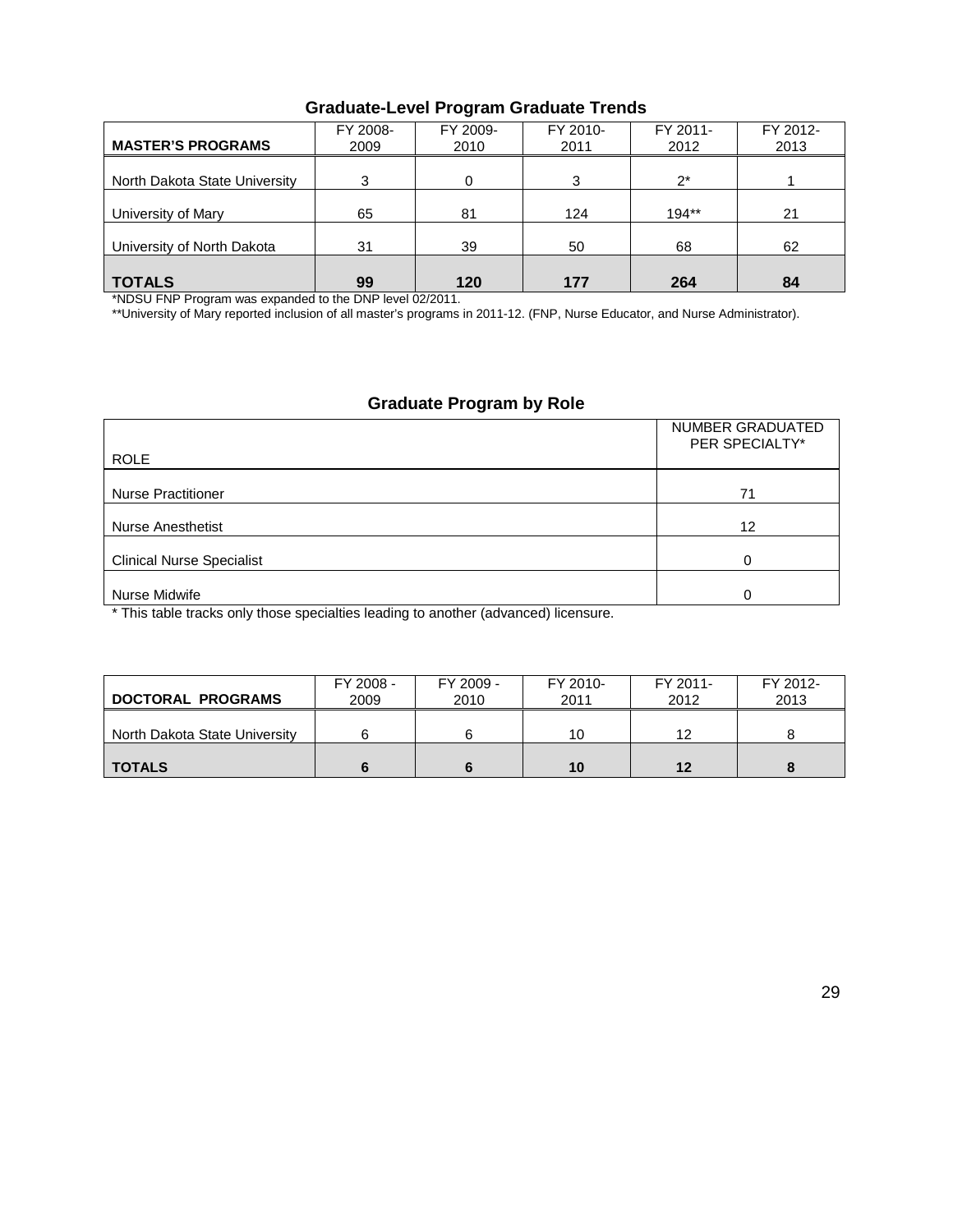| <b>Associate Degree PN Programs</b>                 | 2008-2009 | 2009-2010 | 2010-2011 | 2011-2012 | 2012-2013 |
|-----------------------------------------------------|-----------|-----------|-----------|-----------|-----------|
| <b>Dickinson State University</b>                   | 93.3%     | 95.2%     | 91.7%     | 96%       | 87.80%    |
| ND State College of Science                         | 95.1%     | 98%       | 97.8%     | 90.2%     | 87.04%    |
| Sitting Bull College                                | 50%       | $*N/A$    | 00.0%     | 100%      | 100%      |
| United Tribes Technical College                     | 100%      | 70%       | 100%      | 92%       | 100%      |
| <b>Turtle Mountain Community</b><br>College         | 42.9%^    | N/A       | N/A       | N/A       | 50%       |
| <b>Certificate PN Programs</b>                      | 2008-2009 | 2009-2010 | 2010-2011 | 2011-2012 | 2012-2013 |
| Dakota Nursing PN Program (DNP)                     | 96.7%     | 90.6%     | 100%      | 97.8%     | 99.31%    |
| <b>DNP- Williston State</b><br>$\bullet$<br>College | 92.6%     | 100%      | 100%      | 100%      | $(100\%)$ |
| <b>DNP</b> - Bismarck State<br>$\bullet$<br>College | 100%      | 100%      | 100%      | 100%      | (96.55%)  |
| DNP - Lake Region State<br>$\bullet$<br>College     | 100%      | 93.3%     | 100%      | 100%      | $(100\%)$ |
| DNP-Dakota College<br>$\bullet$<br><b>Bottineau</b> | 95.8%     | 93.3%     | 100%      | 88.89%    | $(100\%)$ |
| DNP - Fort Berthold<br>$\bullet$                    | N/A       | 66.7%     | 100%      | 100%      | $(100\%)$ |
| North Dakota Averages                               | 91.2%     | 94.3%     | 97.45%    | 95.03%    | 87.36%    |
| <b>National Averages</b>                            | 85.3%     | 86.4%     | 86.77%    | 83.94%    | 84.51%    |

### **FISCAL YEAR NCLEX-PN ® PROGRAM PASS RATES**

^Program approval withdrawn 6/08

\*No students took NCLEX-PN exam as first-time writers in FY 2009-10; 2010-11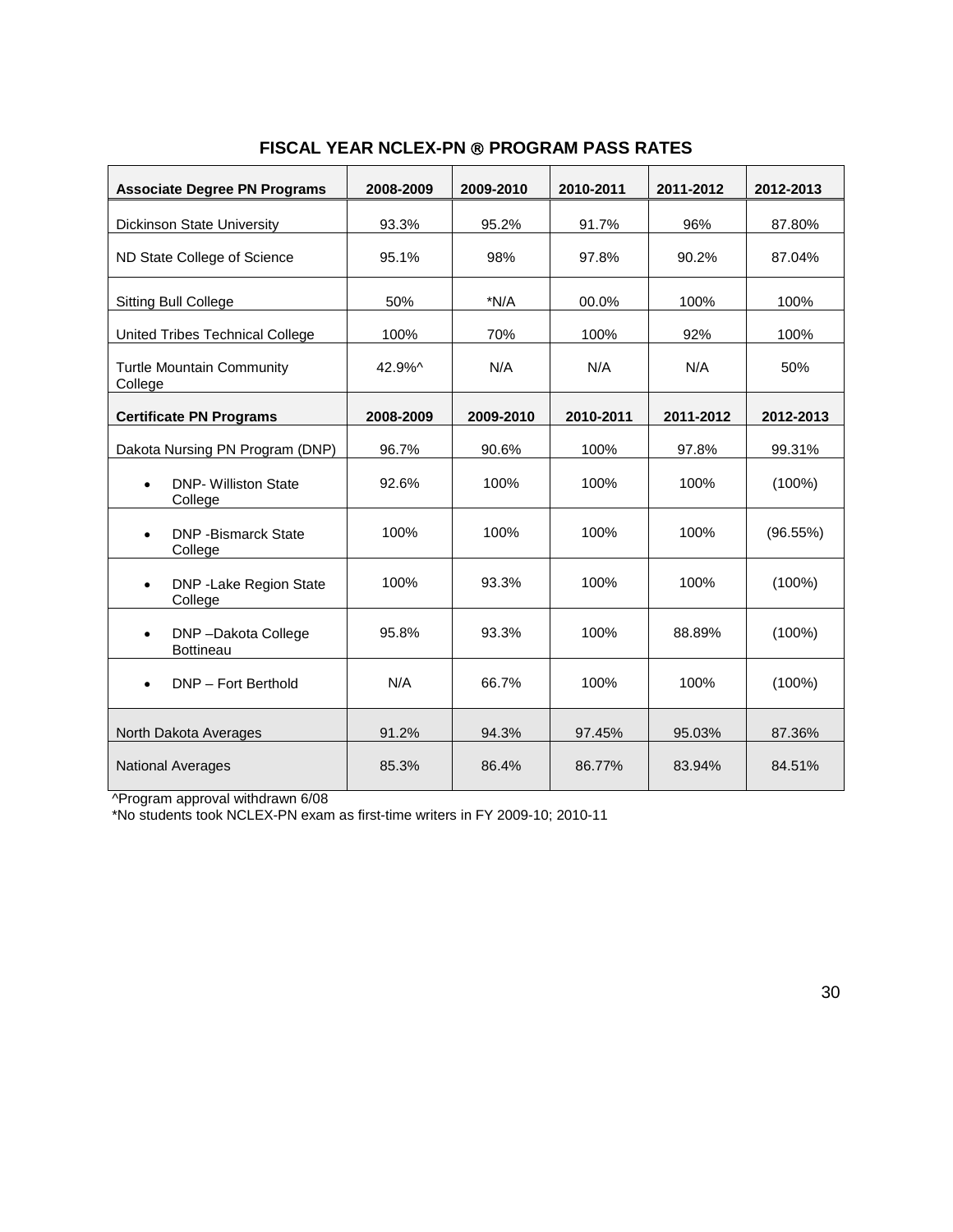| <b>Baccalaureate Degree Programs</b> | 2008-2009 | 2009-2010                           | 2010-2011                           | 2011-2012                           | 2012-2013                          |
|--------------------------------------|-----------|-------------------------------------|-------------------------------------|-------------------------------------|------------------------------------|
| Dickinson State University           | 85.2%     | 90.9%                               | 90.5%                               | 95.8%                               | 92.31%                             |
| Jamestown College                    | 84.2%     | 82.5%                               | 90.6%                               | 84.4%                               | 71.88                              |
| Sanford College of Nursing           | 88.1%     | 90.7%                               | 93.5%                               | 92.8%                               | 81.40%                             |
| <b>Minot State University</b>        | 82.1%     | 82.9%                               | 90.9%                               | 94.9%                               | 96.00%                             |
| North Dakota State University        | 91.9%     | 91.4%                               | 97%                                 | 93.9%                               | 95.18%                             |
| University of Mary                   | 81.2%     | 91.9%                               | 80.7%                               | 80.33%                              | 81.48%                             |
| University of North Dakota           | 86.8%     | 88.1%                               | 90.3%                               | 87.5%                               | 87.83%                             |
| Concordia College                    | 93.9%     | 97.2%<br>(as reported<br>by MN-BON) | 93.2%<br>(as reported<br>by MN-BON) | 97.6%<br>(as reported<br>by MN-BON) | 100% (as<br>reported by<br>MN-BON) |
| <b>Associate Degree Programs</b>     | 2008-2009 | 2009-2010                           | 2010-2011                           | 2011-2012                           | 2012-2013                          |
| Dakota Nursing Program (DNP)         | 85.7%     | 91.2%                               | 89.6%%                              | 90.5%                               | 88.72%                             |
| DNP - BSC<br>$\bullet$               | 94.7%     | 90.9%                               | 100%                                | 100%                                | (95.65%)                           |
| DNP - Dakota College                 | 72.2%     | 78.6%                               | 100%                                | 71.43%                              | (88.89%)                           |
| DNP - LRSC                           | 76.5%     | 92%                                 | 95.24%                              | 90.48%                              | (73.33%)                           |
| DNP - WSC<br>$\bullet$               | 96.2%     | 94%                                 | 79.17%                              | 90.63%                              | (85.71%)                           |
| DNP - Fort Berthold<br>$\bullet$     | N/A       | 100%                                | 66.67%                              | 100%                                | $(100\%)$                          |
| <b>NDSCS</b>                         | 94.7%     | 95.5%                               | 100%                                | 100%                                | 85.71%                             |
| North Dakota Averages                | 86.5%     | 89%                                 | 90.71%                              | 89.42%                              | 88.05%                             |
| <b>National Averages</b>             | 87.5%     | 88.8%                               | 87.73%                              | 88.92%                              | 87.03%                             |

### **FISCAL YEAR NCLEX-RN PROGRAM PASS RATES**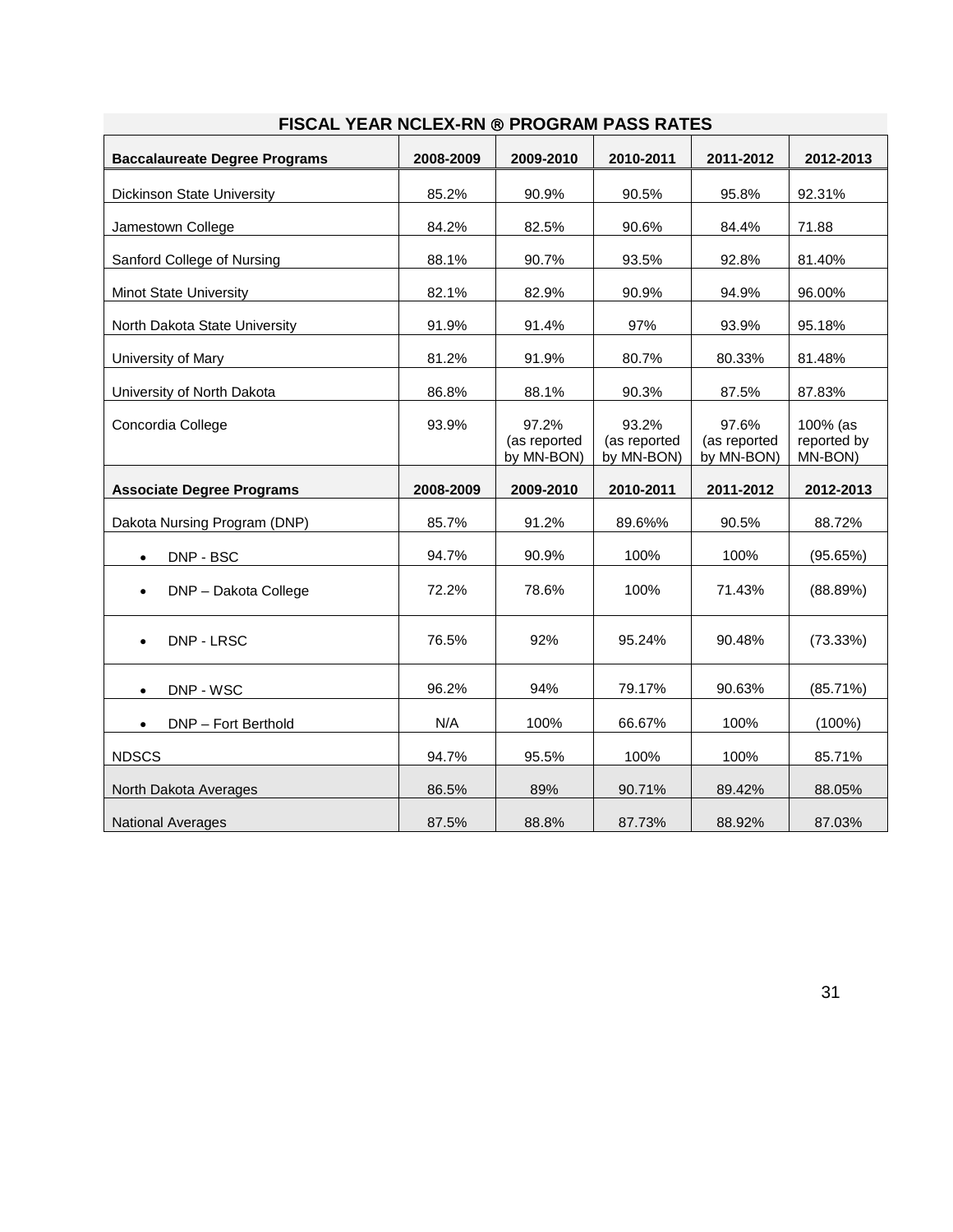## **NURSING FACULTY DATA SUMMARY**

### **HIGHEST LEVEL OF FACULTY PREPARATION**

|                                                |           | <b>TOTAL</b><br><b>FACULTY</b> |            |            | <b>BACHELORS</b> |            |                   | <b>MASTERS</b><br><b>NURSING</b> |            |      |               |                | <b>MASTERS</b><br><b>NON NSG</b> |           |            | <b>DOCTORAL</b><br><b>NURSING</b> |           |            | <b>DOCTORAL</b><br><b>NON NSG</b> |  |
|------------------------------------------------|-----------|--------------------------------|------------|------------|------------------|------------|-------------------|----------------------------------|------------|------|---------------|----------------|----------------------------------|-----------|------------|-----------------------------------|-----------|------------|-----------------------------------|--|
|                                                | <b>FT</b> | <b>PT</b>                      | <b>FTE</b> | <b>FT</b>  | <b>PT</b>        | <b>FTE</b> | <b>FT</b>         | PT                               | <b>FTE</b> | FT.  | <b>PT</b>     | <b>FT</b><br>E | <b>FT</b>                        | <b>PT</b> | <b>FTE</b> | <b>FT</b>                         | <b>PT</b> | <b>FTE</b> |                                   |  |
| Concordia<br>College*                          | 7.00      | 2.00                           | 7.50       | $\Omega$ . | 0.00             | 0.00       | 0.00              | 2.00                             | 0.50       | 0.00 | 0.00          | 0.00           | 3.00                             | 0.00      | 3.00       | 4.00                              | 0.00      | 4.00       |                                   |  |
| Dakota Nursing<br>Program                      | 20.00     | 17.39                          | 27.84      | 3.00       | 10.52            | 7.54       | 15.00             | 6.87                             | 18.30      | 1.00 | 0.00          | 1.00           | 1.00                             | 0.00      | 1.00       | 0.00                              | 0.00      | 0.00       |                                   |  |
| <b>Dickinson State</b><br>University           | 9.00      | 6.00                           | 11.14      | 0.00       | 4.00             | 1.14       | 7.00              | 2.00                             | 8.00       | 0.00 | 0.00          | 0.00           | 1.00                             | 0.00      | 1.00       | 1.00                              | 0.00      | 1.00       |                                   |  |
| Jamestown<br>College                           | 8.00      | 5.00                           | 9.20       | 0.00       | 0.00             | 0.00       | 5.00              | 5.00                             | 6.20       | 0.00 | 0.00          | 0.00           | 3.00                             | 0.00      | 3.00       | 0.00                              | 0.00      | 0.00       |                                   |  |
| Sanford<br>College of Nsg                      | 16.00     | 3.00                           | 18.50      | 1.00       | 2.00             | 3.00       | 12.00             | 1.00                             | 12.50      | 0.00 | $0.00$ $0.00$ |                | 1.00                             | 0.00      | 1.00       | 2.00                              | 0.00      | 2.00       |                                   |  |
| <b>Minot State</b><br>University               | 18.00     | 1.00                           | 18.25      | 1.00       | 0.00             | 1.00       | 13.00             | 0.00                             | 13.00      | 0.00 | $0.00$ $0.00$ |                | 2.00                             | 1.00      | 2.25       | 2.00                              | 0.00      | 2.00       |                                   |  |
| <b>ND State</b><br>College of<br>Science       | 7.00      | 17.00                          | 12.54      | 3.00       | 13.00            | 6.56       | 4.00              | 4.00                             | 5.98       | 0.00 | $0.00$ $0.00$ |                | 0.00                             | 0.00      | 0.00       | 0.00                              | 0.00      | 0.00       |                                   |  |
| North Dakota<br><b>State University</b>        | 14.00     | 12.00                          | 19.08      | 0.00       | 0.00             | 0.00       | 4.00              | 11.00                            | 8.68       | 0.00 | 0.00          | 0.00           | 7.00                             | 1.00      | 7.40       | 3.00                              | 0.00      | 3.00       |                                   |  |
| <b>Sitting Bull</b><br>College                 | 2.00      | 0.00                           | 0.00       | 0.00       | 0.00             | 0.00       | 1.00              | 0.00                             | 0.00       | 0.00 | $0.00$ $0.00$ |                | 0.00                             | 0.00      | 0.00       | 1.00                              | 0.00      | 0.00       |                                   |  |
| <b>Turtle Mountain</b><br>Community<br>College | 2.00      | 0.00                           | 2.00       | 1.00       | 0.00             | 1.00       | 1.00              | 0.00                             | 1.00       | 0.00 | $0.00$ $0.00$ |                | 0.00                             | 0.00      | 0.00       | 0.00                              | 0.00      | 0.00       |                                   |  |
| <b>United Tribes</b><br><b>Tech College</b>    | 1.00      | 4.00                           | 3.30       | 0.00       | 2.00             | 1.50       | 1.00              | 1.00                             | 1.40       | 0.00 | 0.00          | 0.00           | 0.00                             | 0.00      | 0.00       | 0.00                              | 1.00      | 0.40       |                                   |  |
| University of<br>Mary **                       | 13.00     | 23.00                          | 23.49      | 0.00       | 2.00             | 1.40       | 10.00             | 14.00                            | 16.05      | 0.00 | 0.00          | 0.00           | 1.00                             | 4.00      | 2.61       | 2.00                              | 3.00      | 3.43       |                                   |  |
| University of<br>North Dakota                  | 35.00     | 90.00                          | 90.00      | 0.00       | 54.00            | 19.00      | 19.00             | 21.00                            | 40.00      | 0.00 | 0.00          |                | 0.00 10.00                       | 9.00      | 19.00      | 6.00                              | 6.00      | 12.00      |                                   |  |
| <b>TOTAL</b>                                   | 153.00    | 180.39                         | 242.84     | 10.00      |                  |            | 87.52 42.14 92.00 | 67.87                            | 131.61     | 1.00 | 0.00          |                | 1.00 29.00                       | 15.00     | 40.26      | 21.00                             | 10.00     | 27.83      |                                   |  |

\*Also utilizes clinical assistants (licensed registered nurses with a minimum of a BSN/BAN), who are in addition to and assistive to clinical faculty.

These individuals do not participate in curricular delivery or student assessment.

\*\*University of Mary reported inclusion of all master's programs in 2011-12. (FNP, Nurse Educator, and Nurse Administrator)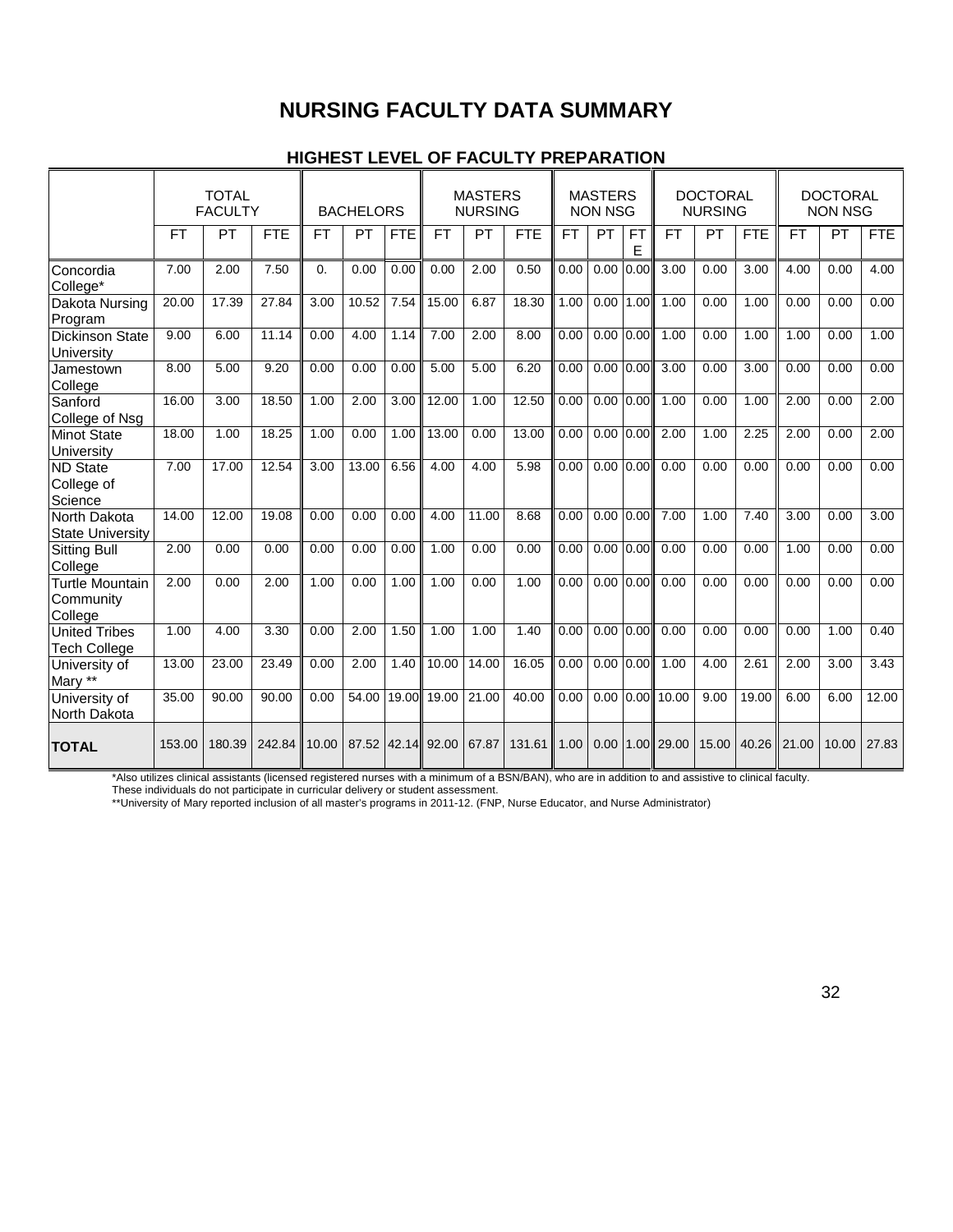### **FACULTY POSITION OPENINGS As of December 2013**

|                                                    | <b>TOTAL</b><br><b>NUMBER</b><br><b>FACULTY</b><br><b>OPENINGS</b><br>2012-2013 | <b>BSN</b><br><b>REQUIRED</b> | <b>MASTERS</b><br><b>REQUIRED</b> | <b>DOCTORATE</b><br><b>REQUIRED</b> | <b>Total vacancies</b><br>being actively<br>recruited as of<br>December 2013 | <b>Total faculty</b><br>positions<br>(FTEs)* filled<br>by unqualified<br>individual in<br>2012-2013 |
|----------------------------------------------------|---------------------------------------------------------------------------------|-------------------------------|-----------------------------------|-------------------------------------|------------------------------------------------------------------------------|-----------------------------------------------------------------------------------------------------|
| Concordia College                                  | 0.00                                                                            | 0.00                          | 0.00                              | 0.00                                | 0.00                                                                         | 0.00                                                                                                |
| Dakota Nursing<br>Program - BSC                    | 0.25                                                                            | 0.00                          | 0.25                              | 0.00                                | 0.25                                                                         | 0.33                                                                                                |
| <b>Dakota Nursing</b><br>Program - DCB             | 0.00                                                                            | 0.00                          | 0.00                              | 0.00                                | 0.00                                                                         | 0.00                                                                                                |
| Dakota Nursing<br>Program - FBCC                   | 0.00                                                                            | 0.00                          | 0.00                              | 0.00                                | 0.00                                                                         | 0.30                                                                                                |
| Dakota Nursing<br>Program - LRSC                   | 0.00                                                                            | 0.00                          | 0.00                              | 0.00                                | 0.00                                                                         | 0.00                                                                                                |
| Dakota Nursing<br>Program - WSC                    | 0.92                                                                            | 0.00                          | 0.92                              | 0.00                                | 0.92                                                                         | 1.00                                                                                                |
| <b>Dickinson State</b><br>University               | 0.42                                                                            | 0.00                          | 0.42                              | 0.00                                | 0.00                                                                         | 0.00                                                                                                |
| Jamestown College                                  | 0.00                                                                            | 0.00                          | 8.20                              | 1.00                                | 0.00                                                                         | 0.00                                                                                                |
| Sanford College of<br>Nursing                      | 0.00                                                                            | 0.00                          | 0.00                              | 0.00                                | 0.00                                                                         | 3.00                                                                                                |
| <b>Minot State University</b>                      | 0.00                                                                            | 0.00                          | 1.00                              | 1.00                                | 0.00                                                                         | 2.00                                                                                                |
| ND State College of<br>Science                     | 1.00                                                                            | 1.00                          | 0.00                              | 0.00                                | 1.00                                                                         | 0.00                                                                                                |
| North Dakota State<br>University                   | 1.50                                                                            | 0.00                          | 1.00                              | 0.50                                | 1.50                                                                         | 0.00                                                                                                |
| <b>Sitting Bull College</b>                        | 0.00                                                                            | 0.00                          | 0.00                              | 0.00                                | 0.00                                                                         | 0.00                                                                                                |
| <b>Turtle Mountain</b><br><b>Community College</b> | 2.00                                                                            | 1.00                          | 1.00                              | 0.00                                | 1.00                                                                         | 0.00                                                                                                |
| <b>United Tribes</b><br><b>Technical College</b>   | 0.00                                                                            | 0.00                          | 0.00                              | 0.00                                | 0.00                                                                         | 0.00                                                                                                |
| University of Mary**                               | 2.00                                                                            | 0.00                          | 0.00                              | 2.00                                | 2.00                                                                         | 0.00                                                                                                |
| University of North<br>Dakota                      | 6.00                                                                            | 0.00                          | 2.00                              | 1.00                                | 3.00                                                                         | 3.00                                                                                                |
| <b>TOTALS</b>                                      | 14.09                                                                           | 2.00                          | 14.79                             | 5.50                                | 9.67                                                                         | 9.63                                                                                                |

\*If not specifically reported by program, PT Faculty estimated at 0.25 FTE

\*\*University of Mary reported inclusion of all master's programs in 2011-12. (FNP, Nurse Educator, and Nurse Administrator)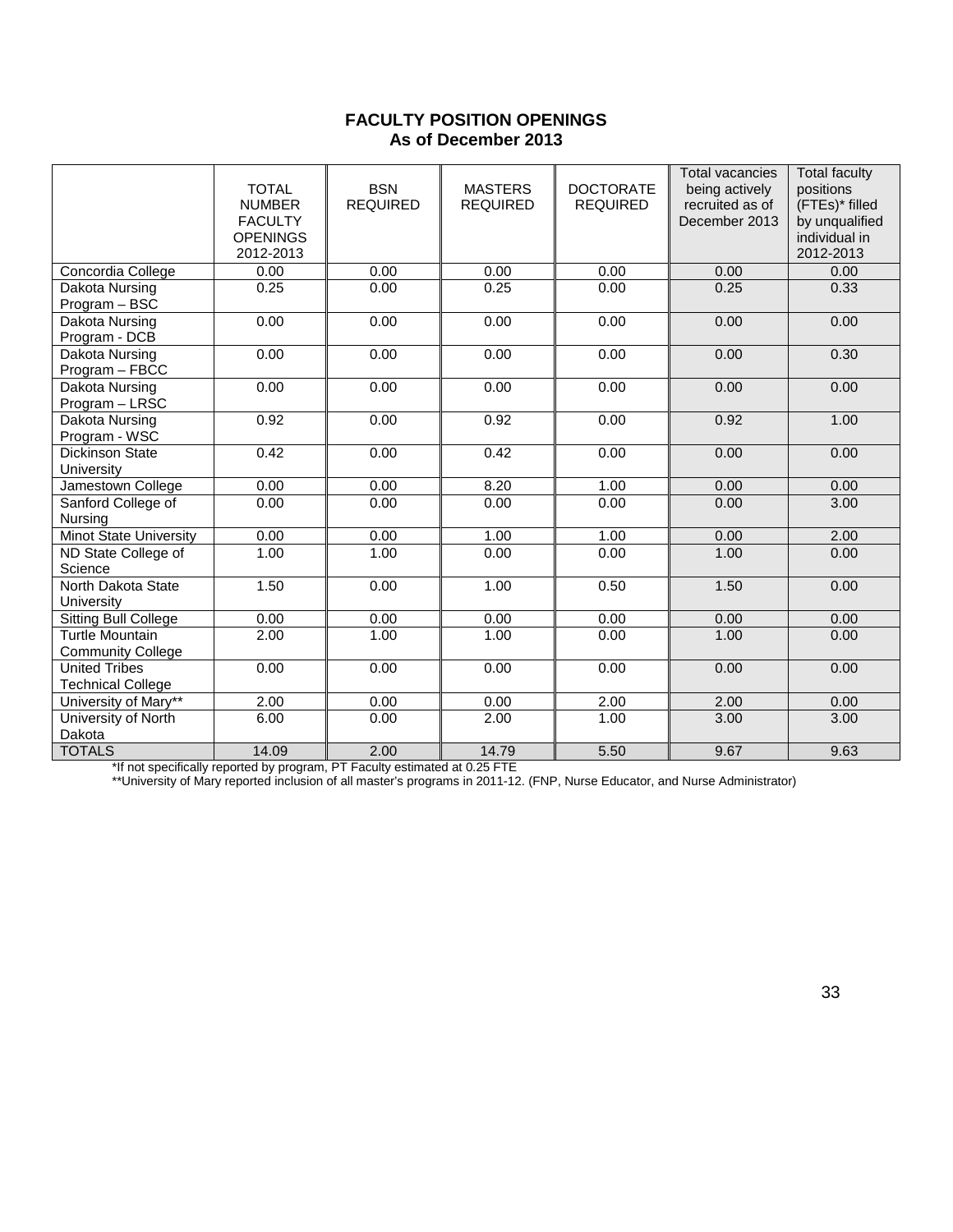### **FACULTY DEMOGRAPHIC INFORMATION**

# FACULTY AGE GROUPS FACULTY GENDER FACULTY ETHNICITY

| 24 and below | 0   |
|--------------|-----|
|              |     |
| 25-30        | 17  |
| $31 - 40$    | 65  |
| 41-50        | 83  |
| 51-60        | 103 |
| 61 & above   | 32  |

| <b>Male</b> | 15  |  |
|-------------|-----|--|
| Female      | 286 |  |

## 

| <b>African American</b> | O              |
|-------------------------|----------------|
| Asian                   |                |
| Asian Indian            |                |
| <b>Other Asian</b>      |                |
| <b>Caucasian</b>        | 296            |
| <b>Hispanic</b>         |                |
| <b>Native American</b>  | 5              |
| Other                   | $\mathfrak{p}$ |
| <b>Pacific Islander</b> |                |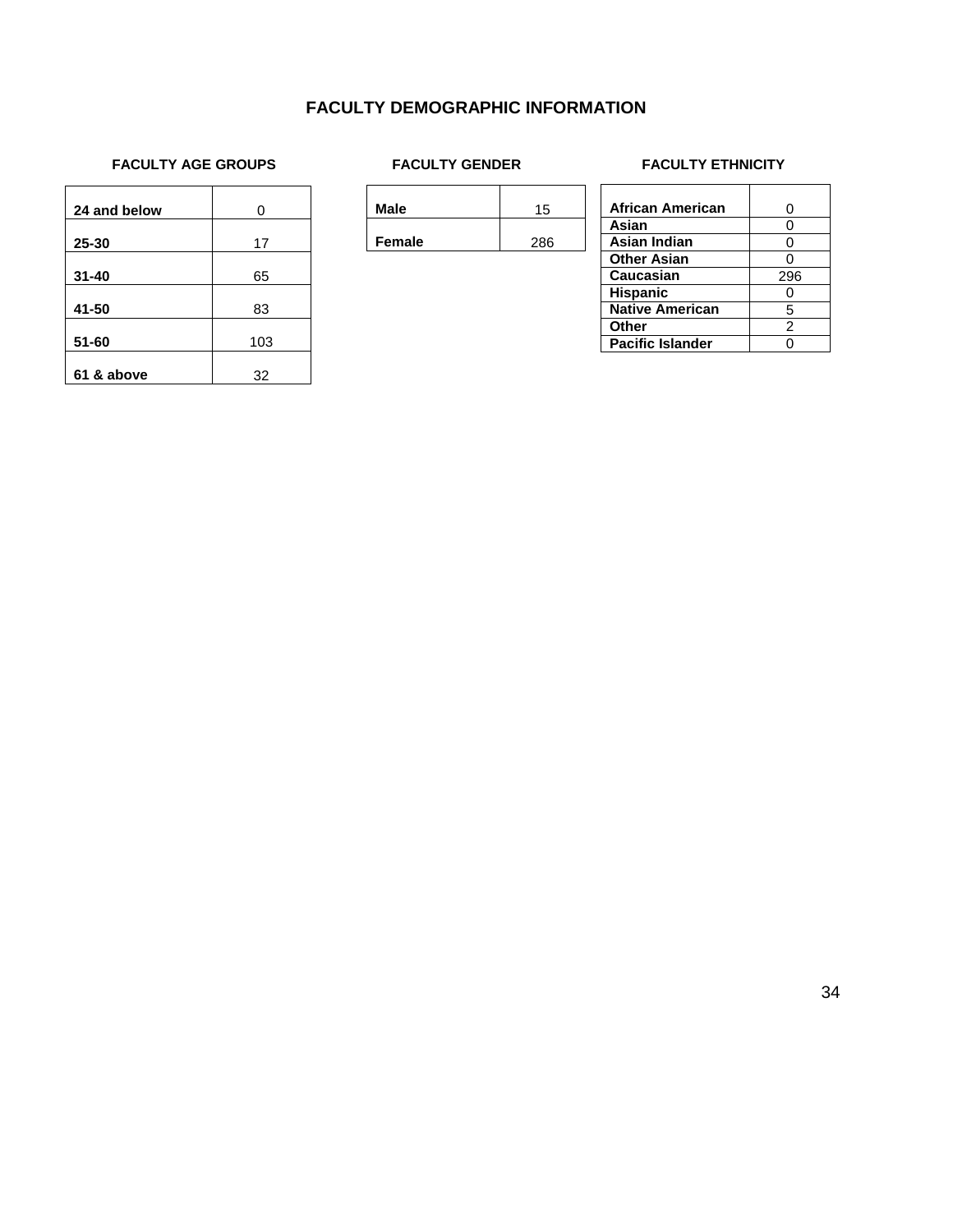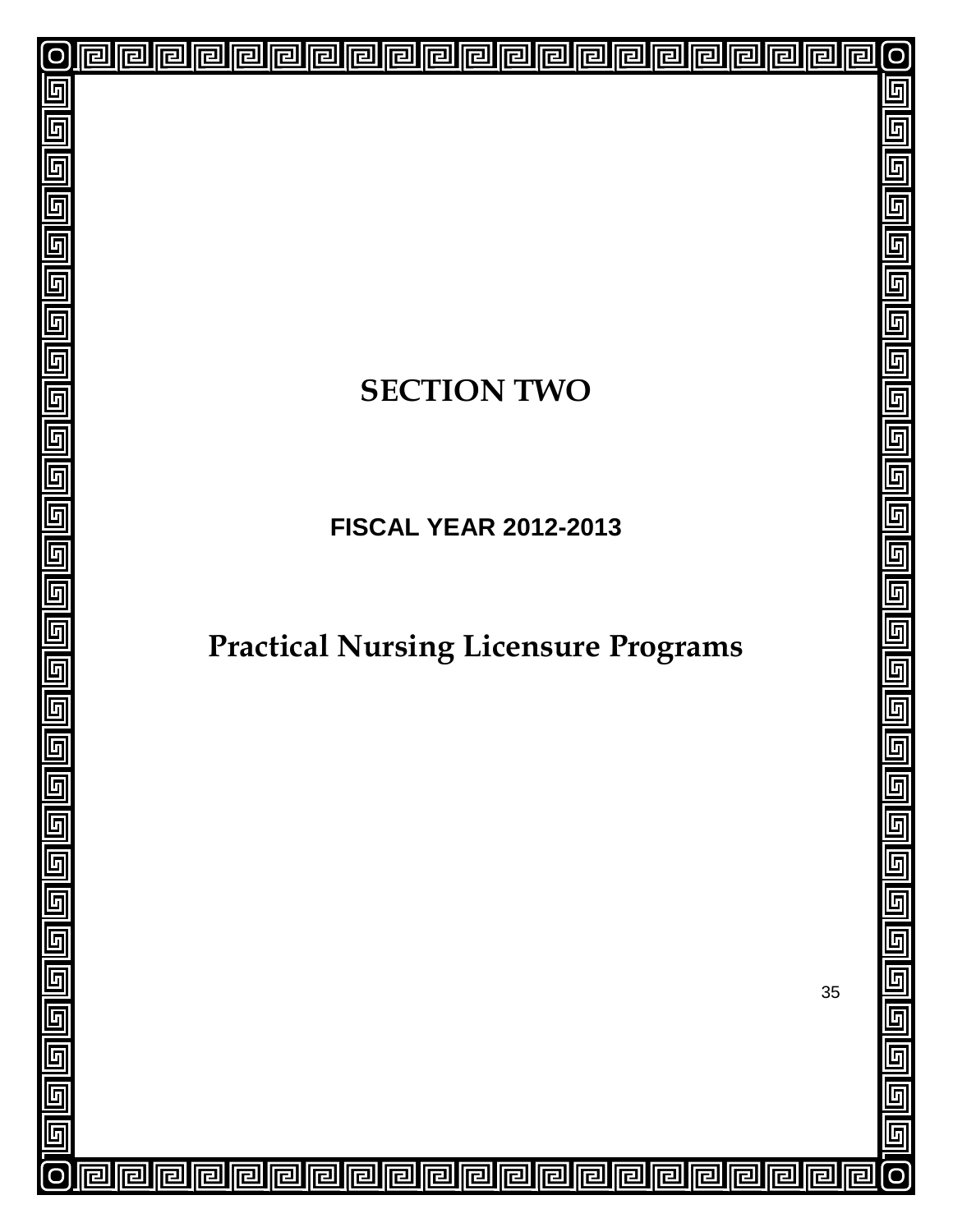### **DAKOTA NURSING PROGRAM (PN Certificate) Bismarck State College, Lake Region State College, Dakota College at Bottineau, Williston State College, and Fort Berthold Community College**

### **Summary of Faculty/Student Ratio**

The program reported clinical faculty/student ratios of 1:8 or less for beginning students involved in direct client care. The majority offer 1:1-1:5 ratios in clinical settings.

### **Summary of Major Practice Facilities**

The Dakota Nursing PN Program listed the clinical facilities utilized by each institution. These clinical agencies/entities represent acute care, long-term care, and clinic facilities; providing evidence of student opportunity for client care across the lifespan.

### **Faculty Development Program**

Reflective of all DNP programs and sites, FY 2012-13 routine submissions of academically unqualified faculty employed demonstrated academic progression. Program reported one May 2013 graduate. The graduate completion dates ranged from 2013-15. The program meets **NDAC 54-03.2-04-08. Employment of academically unqualified faculty.**

### **Major Programmatic Changes**

No programmatic changes in FY 2012-13.

### **Student Policies (Selection, Progression, Graduation, Health/Safety)**

Materials reviewed: most recent BSC, DCB, LRSC, WSC College Catalogs, DNP Nursing Student Handbook 2013-2014, DNP website

- Academic Policies in handbook and on website for PN and ADN [\(http://www.dakotanursing.org/pdf/adn-pn-handbook.pdf\)](http://www.dakotanursing.org/pdf/adn-pn-handbook.pdf) including background check policy (pp. 42-46). Clinical policies (pp. 86-104) included immunization, health policies, liability insurance coverage, and BLS/CPR requirements.
- PN Application process (handbook pp. 14-15) and progression (handbook p. 22)
- PN Graduation requirements for each college campus handbook pp. 23-26.
- Each college catalog addressed the information related to campus offerings such as admissions and library resources.

### **Budget Statement**

Budgets are prepared by the separate campuses and reflect the combined figures for the respective PN & ADN programs. The numbers below will be the same in both the PN & ADN budget statements. The following reflects budgetary information delineated for each campus (PN & ADN programs combined):

BSC-*Overall Total PN & ADN: \$402,151.* Salary comprised \$318,398 of the total and Operations accounted for \$83,753. There were no capital expenditures reported.

LRSC-*Overall Total PN & ADN: \$577,271.* Salary comprised \$474,540 of the total and Operations accounted for \$63,378. Capital expenditures reported at \$39,353.

DCB-*Overall Total PN & ADN: \$425,835.* Salary comprised \$332,996 of the total and Operations accounted for \$92,839. There were no capital expenditures reported.

WSC-*Overall Total PN & ADN: \$732,906.* Salary comprised \$527,534 of the total and Operations accounted for \$205,372. There were no capital expenditures reported.

FBCC-*Overall Total PN & ADN: \$420,239.* Salary comprised \$171,656 of the total and Operations accounted for \$238,211.Capital expenditures reported at \$10,372.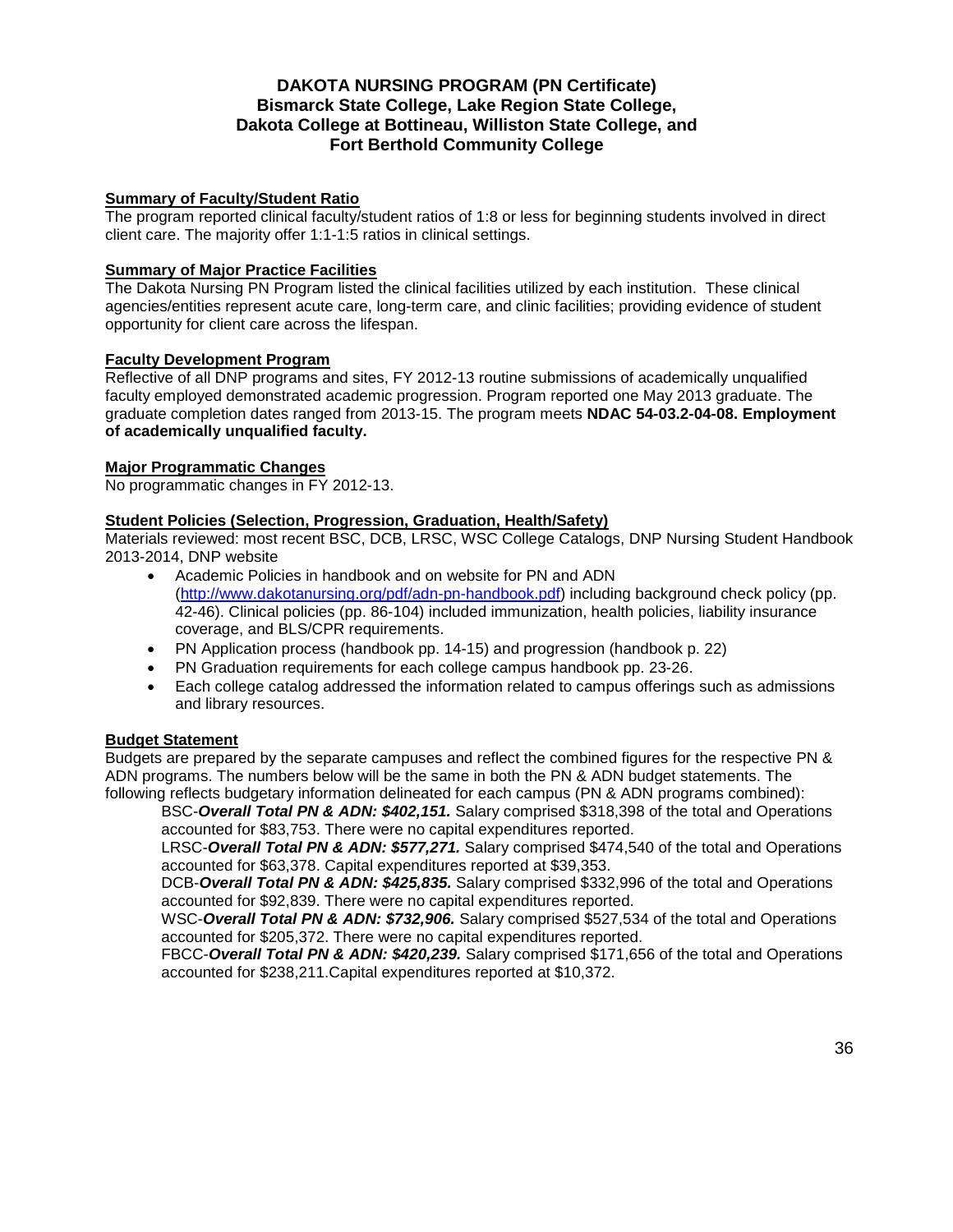### **Program Evaluation Summary**

The DNP colleges are currently in candidacy status for ACEN accreditation and have initiated a new systematic program evaluation plan which separates data previously compiled for the consortium into more focused site data. Based upon the information submitted regarding program, performance, and graduate program outcomes, the program meets the requirements set forth in **NDAC 54-3.2-02-05 Program evaluation.**

### **Curriculum Designs:** Refer to websites: [http://www.dakotanursing.org](http://www.dakotanursing.org/)

The DNP Nursing Student Handbook 2013-14:<http://www.dakotanursing.org/pdf/adn-pn-handbook.pdf> Links to each site: [http://www.fortbertholdcc.edu](http://www.fortbertholdcc.edu/)

[http://www.bismarckstate.edu](http://www.bismarckstate.edu/) [http://www.willistonstate.edu](http://www.willistonstate.edu/)  [http://www.dakotacollege.edu](http://www.dakotacollege.edu/) [http://www.lrsc.edu](http://www.lrsc.edu/)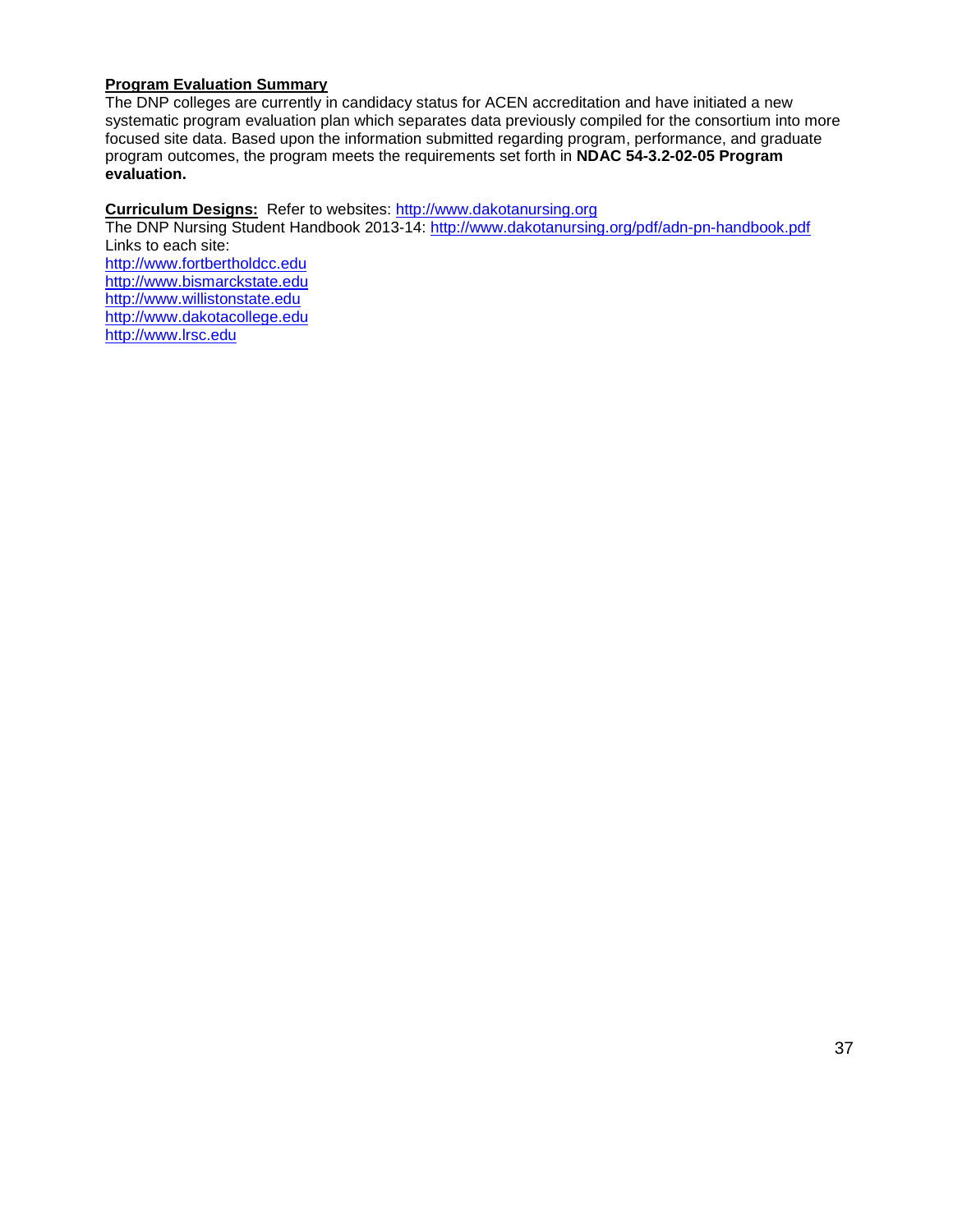### **DICKINSON STATE UNIVERSITY (AASPN)**

### **Summary of Faculty/Student Ratio**

The program reported a campus laboratory ratio of 3:43. The program reported clinical faculty/student ratios at clinical agencies ranged from 1:4 to 1:8. In cases of precepted experiences, a ratio of 1:1 was maintained.

### **Summary Of Major Practice Facilities**

The program reported use of facilities within the Dickinson area for acute and long-term care and at the ND State Hospital for psych/mental health clinical experiences. Facilities were chosen for the particular course objectives and represented client care across the lifespan, in various clinical settings.

#### **Faculty Development Program**

During FY 2012-13, the program reported that one faculty completed MS degree July 31, 2012. Program utilized one academically unqualified faculty member as clinical adjunct in fall 2012 and spring 2013. As of summer 2013, the program reported all academically qualified faculty members. The program meets **NDAC 54-03.2-04-08. Employment of academically unqualified faculty.**

### **Major Programmatic Change**

No programmatic changes in FY 2012-13.

### **Student Policies (Selection, Progression, Graduation, Health/Safety)**

Materials reviewed: 2012-14 Academic Catalog, Department of Nursing Policy Handbook 2012-14, website • Policy & Procedures available at

- [http://www.dickinsonstate.edu/academics/academic\\_resources/academic\\_affairs/policyprocedures.aspx](http://www.dickinsonstate.edu/academics/academic_resources/academic_affairs/policyprocedures.aspx)
- Academic Success Center, Wellness Programs, and Catalogs (with Policy & Procedures) available at [http://www.dickinsonstate.edu/academics/academic\\_resources/academic\\_affairs/catalog.aspx](http://www.dickinsonstate.edu/academics/academic_resources/academic_affairs/catalog.aspx)
- Admission requirements in Catalog pp.7-14. Admissions, progression, and graduation detailed in Policy Handbook pp.12-24. Graduation discussed in Catalog (pp.43-45), website.
- Personal and health status requirements outlined in Policy Handbook pp.28-37.
- Criminal background check in Policy Handbook pp. 26-27.
- Self-assessment for students related to "Functional Abilities for Nursing Students."

### **Program Evaluation Summary:**

The program submitted evidence of comprehensive ongoing program evaluation with action and follow through based upon evaluation findings as set forth by NLNAC, thus meeting the requirements outlined in **NDAC 54-3.2-02-05 Program evaluation.**

#### **Budget Statement:**

The budget figures submitted were inclusive of both of the DSU nursing programs, and the budget information provided is as follows: *Overall Total: \$***753,526***.* Salary comprised \$717,884 of the total and Operations accounted for \$31,284. Capital Expenditures were reported at \$4,358.

#### **Curriculum Design:** Refer to websites:

<http://www.dickinsonstate.edu/academics/departments/nursing/curriculumplan.pdf> <http://www.dickinsonstate.edu/academics/departments/nursing>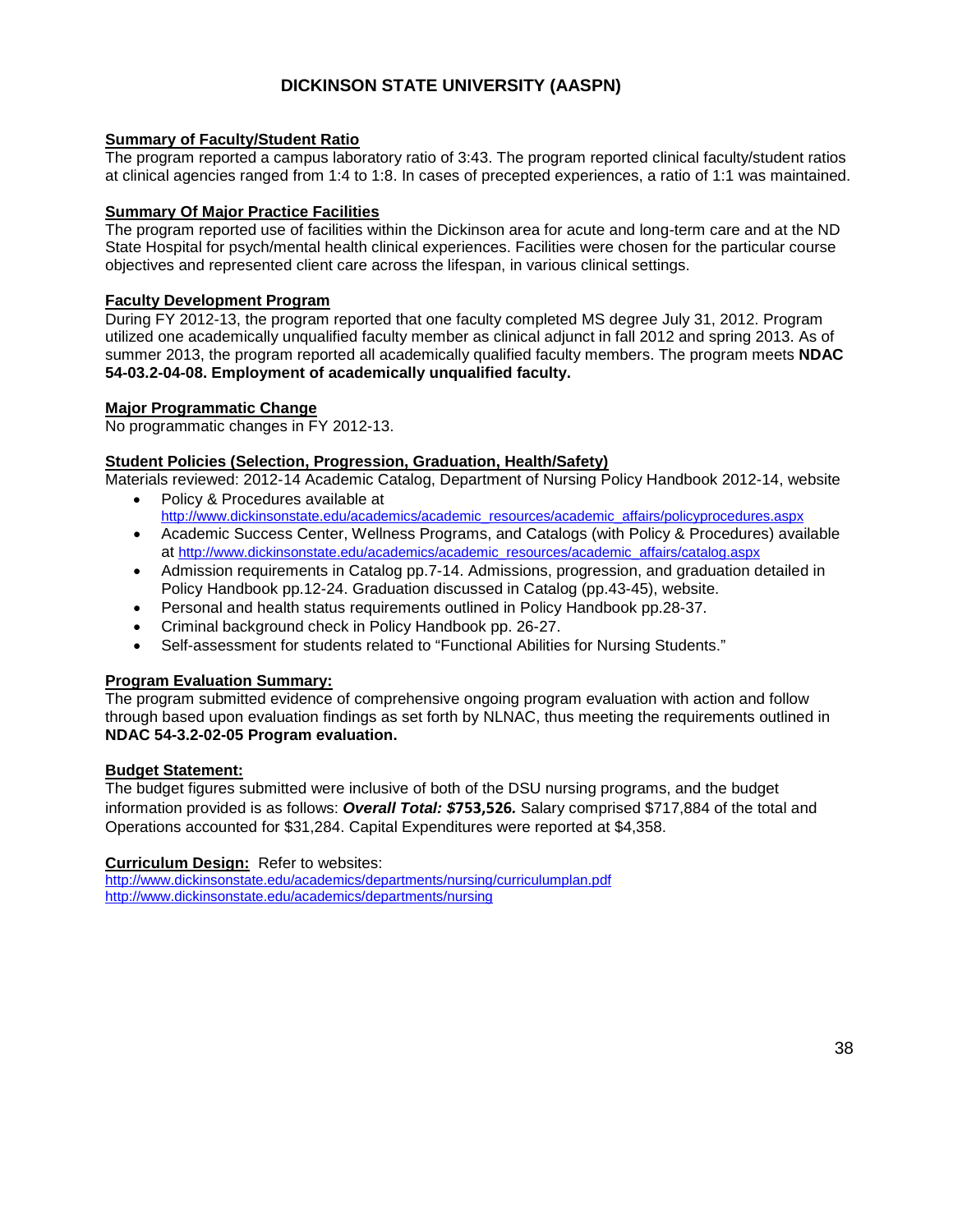### **NORTH DAKOTA STATE COLLEGE OF SCIENCE (AASPN)**

### **Summary Of Faculty/Student Ratio**

The program reported clinical faculty/student ratios of 1:8 in clinical courses involving direct client care.

#### **Summary Of Major Practice Facilities**

The program reported use of several clinical facilities in eastern ND and in MN. Facilities were chosen for the related experiences based upon the specific course objectives. The sites represented experiences of client care across the lifespan in acute, long-term, and clinic settings, which were situated in both rural and more populated areas and geographically located in reasonable proximity for each distance clinical agency.

#### **Faculty Development Program**

No unqualified nursing faculty utilized during the FY 2012-13.

#### **Major Programmatic Change**

No programmatic changes in FY 2012-13.

### **Student Policies (Selection, Progression, Graduation, Health/Safety)**

Materials reviewed: Spring 2013 Practical Nursing Student Handbook, 2013-14 Catalog, website

- Academic Service Center, Student Rights & Responsibilities, Wellness & Safety, and Graduation information available online:<https://www.ndscs.edu/current-students/>
- On-campus student health and counseling services (website & Student Handout pp.15-16).
- Requirement of medical report with proof of immunizations and criminal background check (catalog p.8 & 11, student handbook pp.27-29, and website). Opt out waiver required for Hepatitis B series.
- Clinical student policies outlined on p. 53 of student handbook.
- Chemical impairment policy and civility addressed in student handbook (pp. 66, 79).

#### **Program Evaluation Summary:**

The program evaluation summary provided evidence of systematic assessment endeavors based upon NLNAC criteria, thus meeting **NDAC 54-3.2-02-05 Program evaluation**. The summary described evaluation, actions, and utilization related to the evaluative data.

#### **Budget Statement:**

The budget figures submitted were inclusive of both of the NDSCS nursing programs, and the budget information provided is as follows: *Overall Total: \$835,386.* Salary comprised \$764,628 of the total and Operations accounted for \$70,758. There were no capital expenditures.

#### **Curriculum Design:** Refer to websites:

[https://www.ndscs.edu/images/uploads/academic\\_option\\_pdf/Practical\\_Nursing.pdf](https://www.ndscs.edu/images/uploads/academic_option_pdf/Practical_Nursing.pdf) <https://www.ndscs.edu/campus-life/resources-and-services-for-students/health-counseling-services-overview/>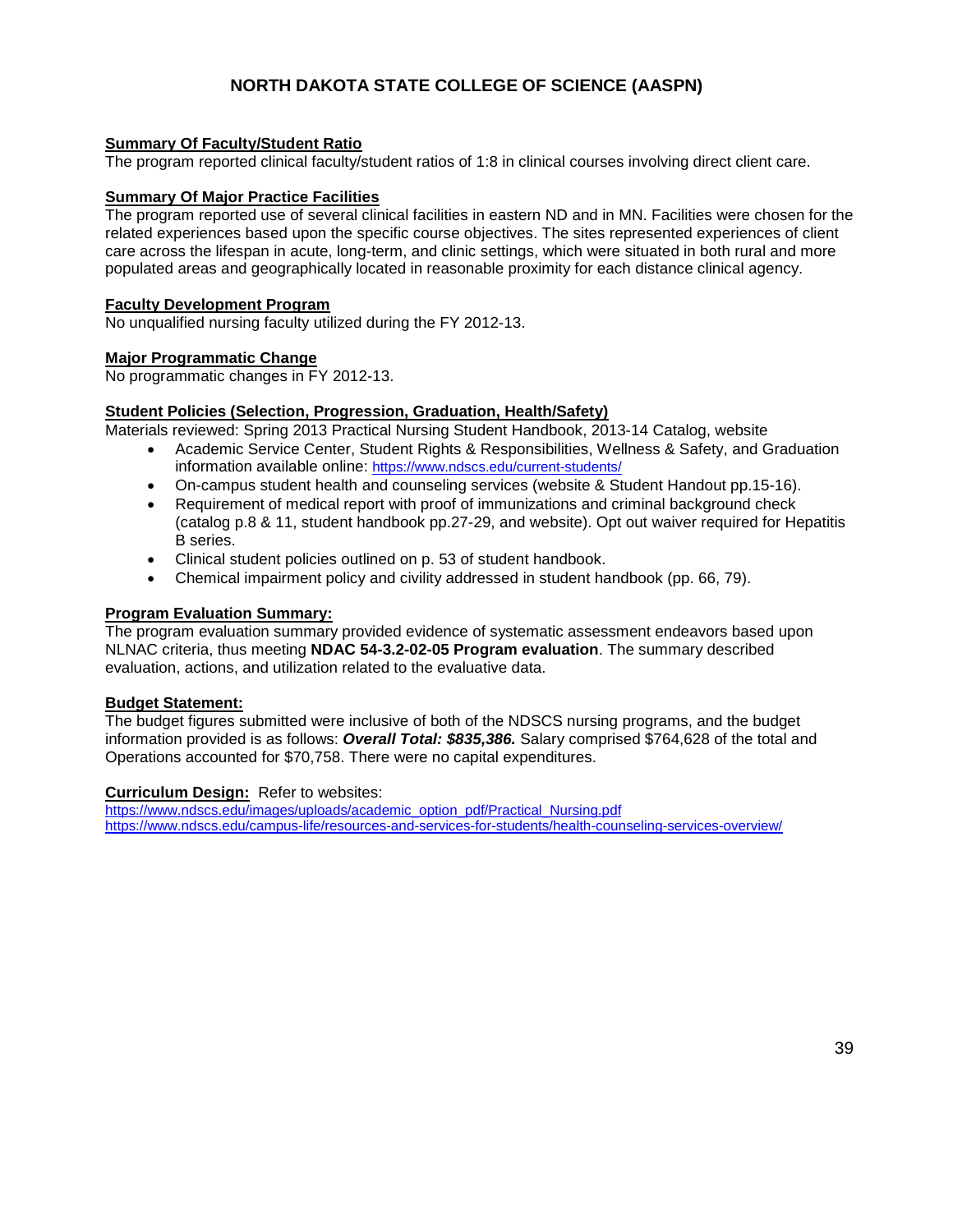### **SITTING BULL COLLEGE (ASPN)**

### **Summary Of Faculty/Student Ratio**

The program reported clinical faculty/student ratios ranging from 1:1 to 1:5. The capstone course (N297) involved a clinical experience at a 1:1 preceptor/student ratio with a faculty member providing oversight.

### **Summary Of Major Practice Facilities**

The program utilized contracted facilities including a long-term care center, a major medical center, a public health unit, a school district, and Indian Health Services. The program provided opportunities for students to experience care of clients across the lifespan.

#### **Faculty Development Program**

No unqualified nursing faculty utilized during the FY 2012-13.

### **Major programmatic Changes**

During FY 2012-13, the following changes were Board-approved:

• Deletion of SOC 210 Chemical Dependency I from campus-wide general requirements, which reduced total degree credits for nursing students from 74-71. Despite this deletion, graduation credit requirements remain at the upper end of the range for ASPN programs. The program stated that the content of this course is threaded in several other ASPN courses.

### **Program Survey**

The NDBON completed a focused onsite survey September 2012 to address issues of partial compliance evident during the September 2010 onsite survey. The NDBON approved the following motions during the November 2012 convened meeting:

- 1. Find the Sitting Bull College Associate of Science Practical Nursing Program in substantial compliance with North Dakota Administrative Code 54-03.2 Standards for Nursing Education Programs; and
- 2. Continue full approval of the Sitting Bull College ASPN program through November 2015; and
- 3. Require an addendum to accompany the FY 2012-2013 Nursing Education Annual Report, verifying: a) the presence of adequate and dedicated clerical/assistive support for the Sitting Bull College Division of Nursing; and b) incorporation of additional adjunct nursing faculty as deemed appropriate and necessary.

### **Student Policies (Selection, Progression, Graduation, Health/Safety)**

Materials reviewed: 2012-2014 Bulletin, Nursing Student Handbook, website

- Student policies and procedures available online:<http://www.sittingbull.edu/students/policies.asp>
- Health requirements and immunization criteria in student handbook, pp.8-9. Hepatitis B vaccination policy required students to sign waiver to opting out of series (p.10).
- Application and admissions required Federal Criminal checks. Facilities may require Tribal Background check (student handbook p.6). Drug use and criminal history guidelines p.7.
- Nursing student's standards of practice included in student handbook pp. 30-32, which detailed safe and responsible activities in classroom and clinical facilities.
- Student resources and services to included free tutoring services on p. 20 of student handbook.

### **Program Evaluation Summary**

The September 2010 NDBON survey found the program in partial compliance with NDAC 54-03.2-02-05 Nursing program evaluation. The focused survey conducted September 2012 reported evidence of progress in the areas of data collection and consistent documentation regarding evaluative findings. The need for appropriate workload distribution to facilitate the evaluative process continues to be discussed. Overall, partial compliance in this area continues as the program evaluation is still in development campus-wide.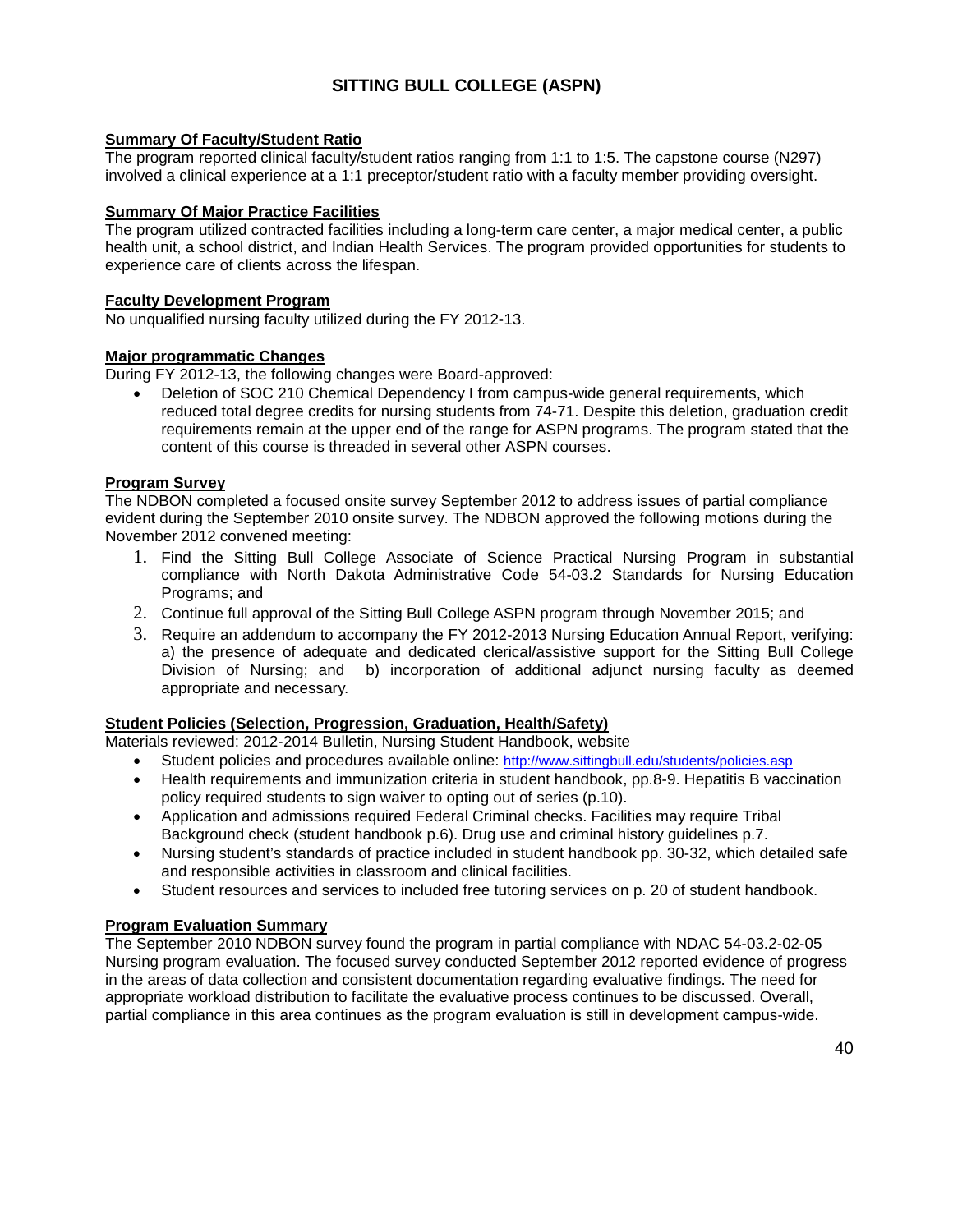### **Budget Statement:**

The following is budget information submitted by the program: *Overall Total: \$143,111.* Salary comprised \$134,238 of the total and Operations accounted for \$8,873. There were no capital expenditures. The program continues to be grant funded (primarily the Native American Career and Technical Education Grant). Additional funding comes from Title III, general funds, academics, student fees, and the state of ND.

**Curriculum Design:** Refer to websites: <http://www.sittingbull.edu/> (general site) and <http://www.sittingbull.edu/programs/list/DegreePlans.pdf> (degree plans)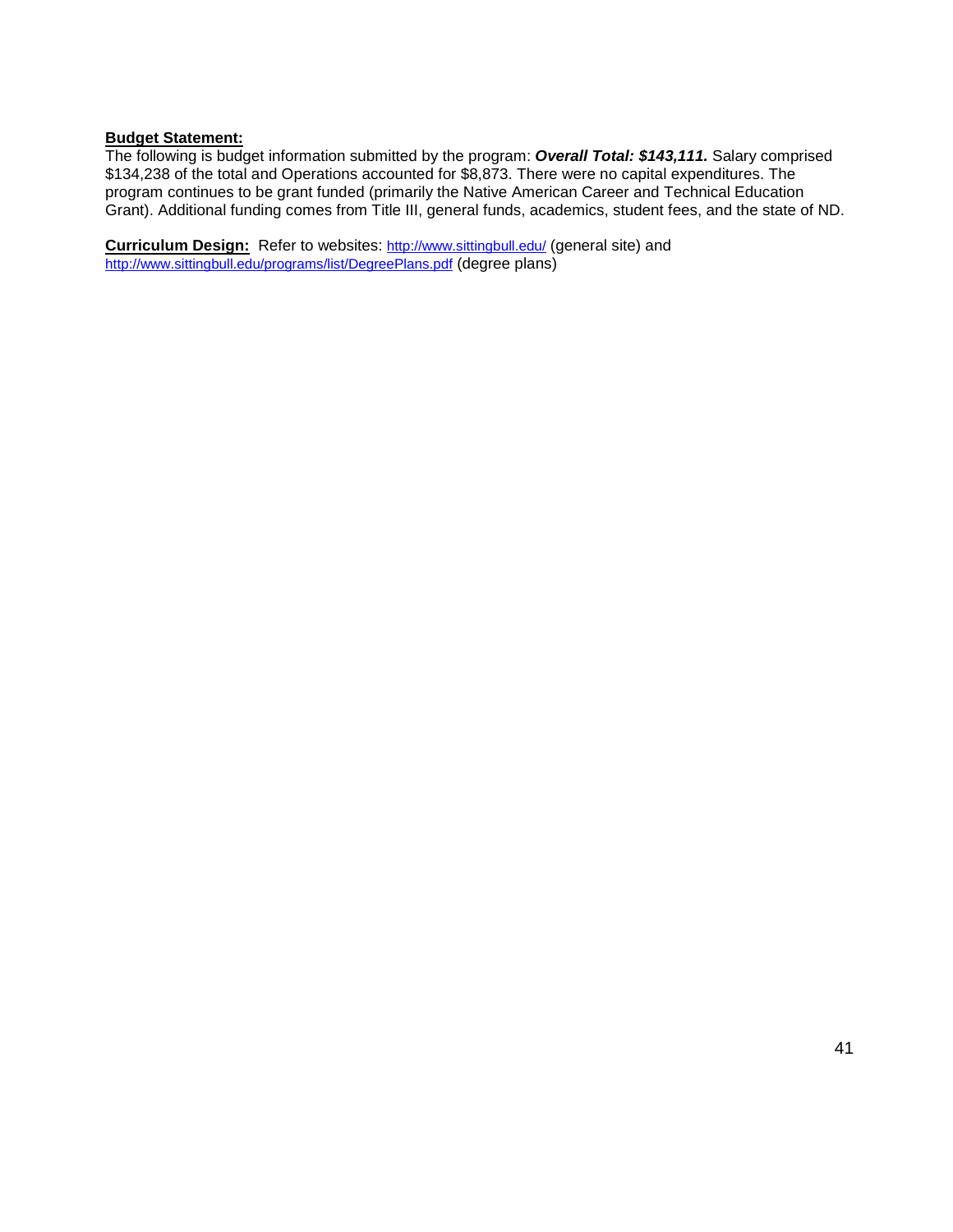### **TURTLE MOUNTAIN COMMUNITY COLLEGE (AASPN)**

### **Summary Of Faculty/Student Ratio**

The program reports three faculty on staff and currently lists three students in the program. The faculty/student ratio reported by the program for all sites indicates no more than 1:8 ratio for beginning students involved in direct client care.

### **Summary Of Major Practice Facilities**

Turtle Mountain Community College listed facilities within the Belcourt and Rollette areas in which students participate in clinical practice. The facilities represented care of clients across the lifespan, inclusive of longterm care, acute care, and Indian Health Service Centers.

### **Faculty Development Program**

No unqualified nursing faculty utilized during the FY 2012-13.

### **Major Programmatic Change**

Programmatic changes in FY 2012-13 (documented during April 2013 survey process post-implementation):

- Removal of Anatomy and Physiology I and II from nursing curriculum and placement of those courses within the pre-requisites to be completed prior to AASPN program admission;
- Expansion of content and credits within selected nursing courses for a net gain of 2 credits;
- Nursing curriculum reduction from five semesters to three semesters; and
- Changes in overall credits for AASPN graduation from 76 to 78.

### **Program Survey**

As a follow up to the November 2011 focused survey non-compliance and partial compliance findings, the NDBON surveyors completed a focused onsite survey April 2013. During the May 2013 convened meeting, the NDBON approved the following motions:

1. Find Turtle Mountain Community College Associate of Applied Science Practical Nurse (AASPN) program in continued partial compliance with ND Administrative Code 54-03.2; and

2. Place Turtle Mountain Community College AASPN program on conditional approval status until January 30, 2014, at which time the ND Board of Nursing will determine whether stated deficiencies have been sufficiently corrected; and

3. If a level of substantial compliance is not demonstrated by January 30, 2014, the ND Board of Nursing will determine a course of action, which will include withdrawal of board approval and the setting of a date to discontinue the program; and

4. Turtle Mountain Community College AASPN program may not admit a new cohort of AASPN students until the program has achieved substantial compliance. A date for further admission of AASPN students must be mutually agreed upon by the ND Board of Nursing and Turtle Mountain Community College.

5. The Turtle Mountain Community College AASPN program administrator must submit the 2012-2013 Annual Report by October 15, 2013. In addition, a compliance report will be submitted by December 13, 2013 addressing the deficiencies of the "non-compliance", "partial-compliance", and "met progressing" standards for Nursing Program Approval as cited in this survey report.

The TMCC representatives requested reconsideration upon meeting noncompliance and partial compliance issues and requested to bring evidence of compliance to the July 2013 board meeting for reconsideration of recommendation #4 which mandated no admittance of a Fall 2013 cohort.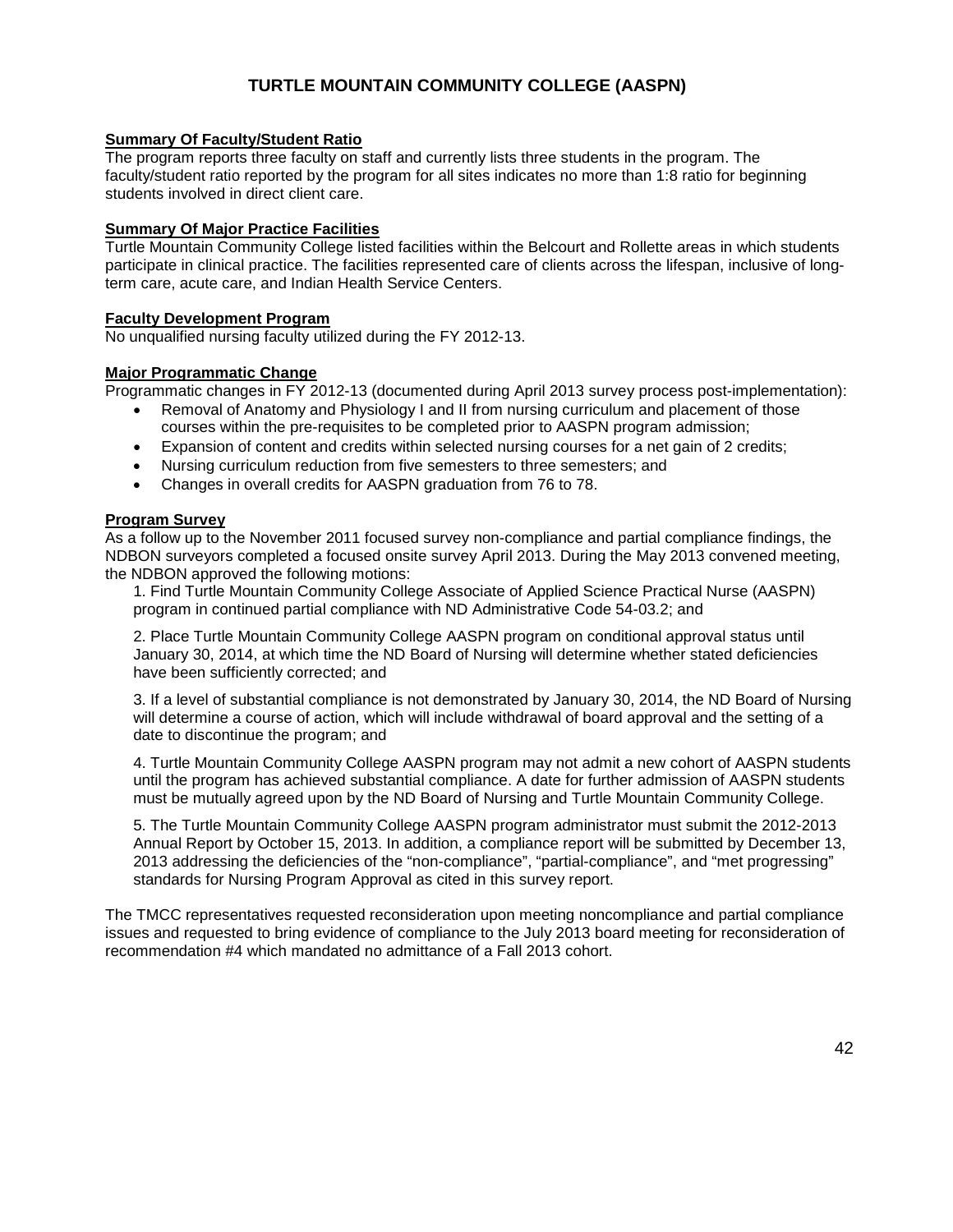### **Student Policies (Selection, Progression, Graduation, Health/Safety)**

Materials reviewed: 2013-14 Catalog, Student Nurse Policy and Procedure Manual 2013-14; website

- Admissions requirements online at http://my.tm.edu/ICS/Admissions/Admission Requirements.jnz and in catalog pp. 10-12.
- Progression, retention and graduation on website [\(http://www.tm.edu/current\\_students/graduation\\_requirements.aspx\)](http://www.tm.edu/current_students/graduation_requirements.aspx), catalog pp. 31-40, manual pp. 12-13, 15, 16, 21.
- Policies for student health are delineated in manual pp. 24-29, including CPR and immunization.
- Background check and drug screening detailed in manual p. 15. Catalog referred requirement to programs (p. 10).
- Student services outlined in catalog pp. 42-43.

### **Program Evaluation Summary:**

According to the focused on-site survey conducted April 2013, the overall evaluation plan continues to be a developmental focus; however, during did display evidence of improvement since November 2011 survey. For the annual education report, the program submitted a brief summary of assessment/evaluative activities and key components, including program outcomes and curricular component evaluations which demonstrated that formal evaluative process was an ongoing activity in the program. The program reported participation in Project Choice, which allows continued work with former students to succeed at the NCLEX PN examination.

### **Budget Statement:**

The following is budget information submitted by the program: *Overall Total: \$380,000.* Salary comprised \$240,000 of the total and Operations accounted for \$75,000. Capital expenditures reported at \$65,000. Estimated budget reflective of Project Choice and TMCC.

**Curriculum Design:** Refer to the website: <http://tm.edu/programs/assocsci/nursing/courses.asp>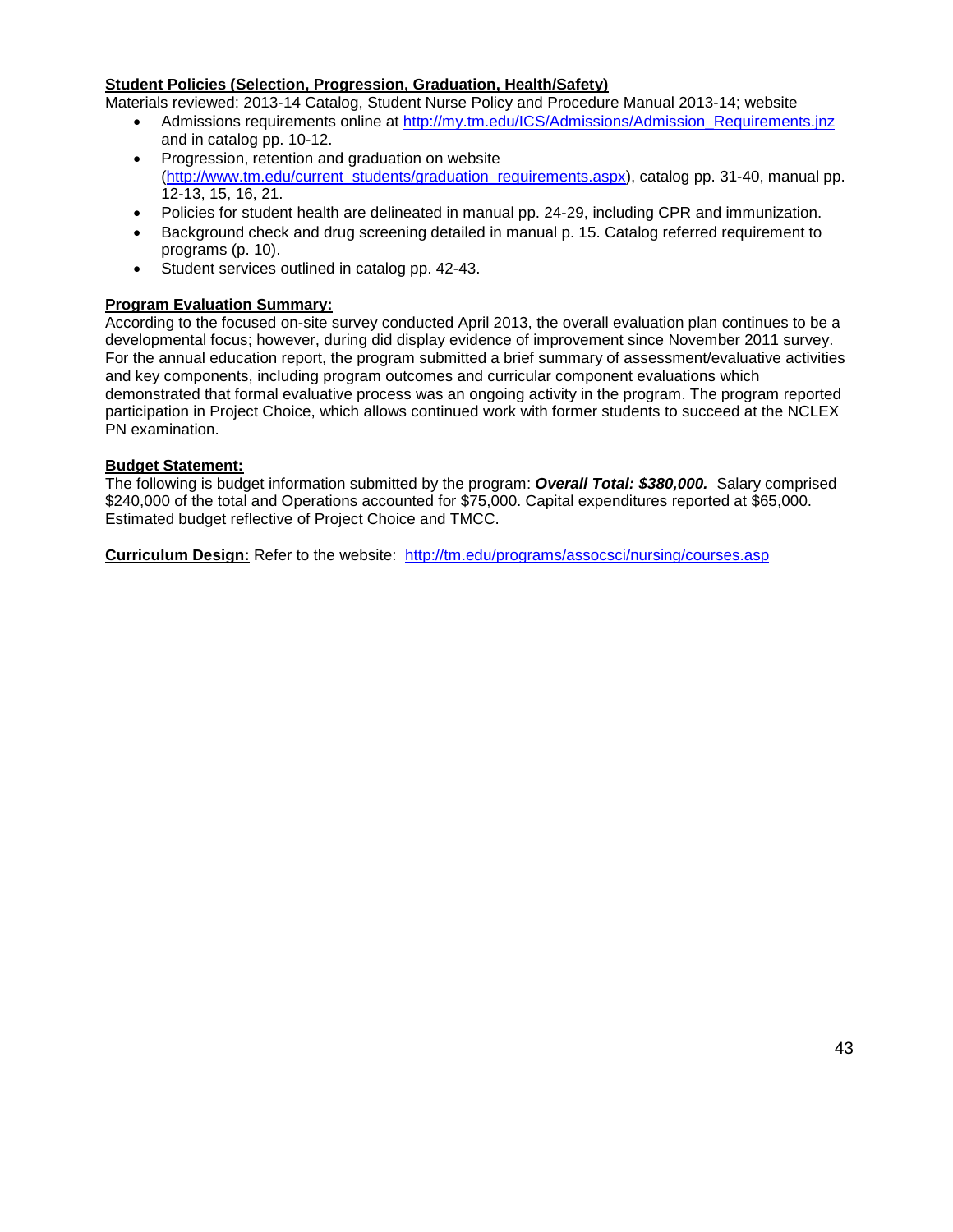### **UNITED TRIBES TECHNICAL COLLEGE (AASPN)**

### **Summary Of Faculty/Student Ratio**

The program reported clinical faculty/student ratios ranging from 1:2 to 1:5. In cases of precepted experiences in the long-term care settings, a ratio of 1:1 was maintained.

### **Summary Of Major Practice Facilities**

The program listed a variety of facilities within the Bismarck/Mandan area in which students participated in clinical practice. The facilities represented care of clients across the lifespan, inclusive of long-term care, acute care, wellness activities, observational experiences, and leadership opportunities.

### **Faculty Development Program**

No unqualified nursing faculty utilized during the FY 2012-13.

### **Major Programmatic Change**

No programmatic changes in FY 2012-13.

### **Student Policies (Selection, Progression, Graduation, Health/Safety)**

Materials reviewed: 2013-14 College Catalog, Nursing Student Handbook Fall 2011, website

- Admissions requirements online at<http://www.uttc.edu/academics/practicalnursing/>
- Program admission, progression, and retention in Handbook pp. 11-14 and Catalog pp. 6-12.
- Resources, facilities and services in Handbook p. 10 and Catalog pp. 89-92.
- Graduation information in Catalog p. 88.
- Clinical experience requirements in Handbook p. 27, including immunizations and CPR.
- Criminal background checks outlined in Handbook pp. 11-12, is required. Catalog p. 6 states that students with felony record will be subject to a background check.

### **Program Evaluation Summary:**

The program evaluation summary reported that despite faculty shortage those involved in the program were qualified. Due to the faculty shortage, NUR 101 was not taught in the spring semester, which did not impact student degree plans, as it was taught in the Fall. The program reported that a change in measurement criteria was found to be a better representation of students work. The program continues to evaluate curriculum and revise according to the evaluative findings. Based upon the information submitted, the UTTC program meets the requirements of **NDAC 54-3.2-02-05 Program Evaluation.**

### **Budget Statement:**

The following is budget information submitted by the program: *Overall Total: \$454, 126.* Salary comprised \$385,721 of the total and Operations accounted for \$68,405. There were no capital expenditures.

#### **Curriculum Design:** Refer to website: [http://www.uttc.edu](http://www.uttc.edu/)

Catalog with degree plan and course descriptions: [http://www.uttc.edu/academics/catalog/catalog\\_2013\\_2014.pdf](http://www.uttc.edu/academics/catalog/catalog_2013_2014.pdf)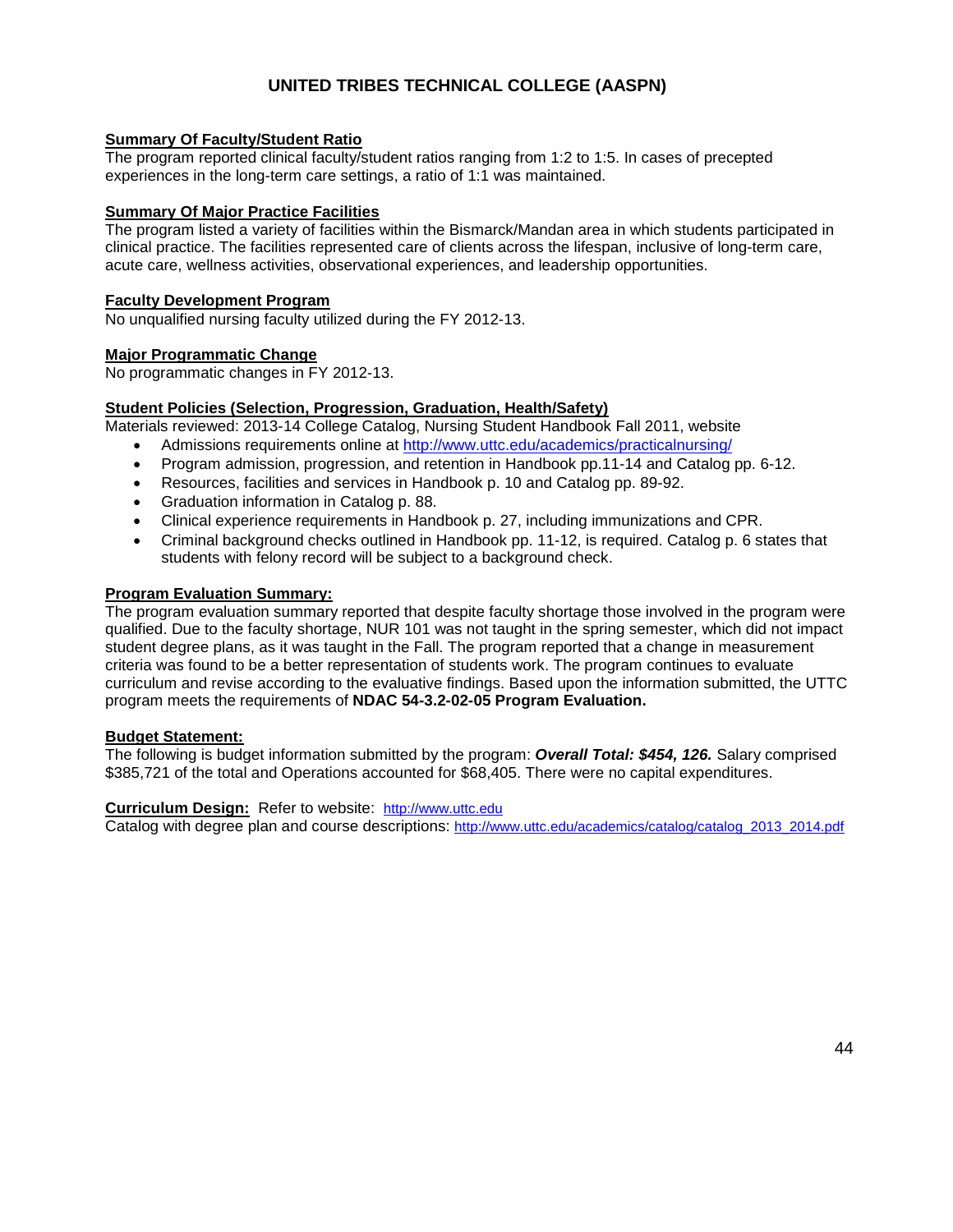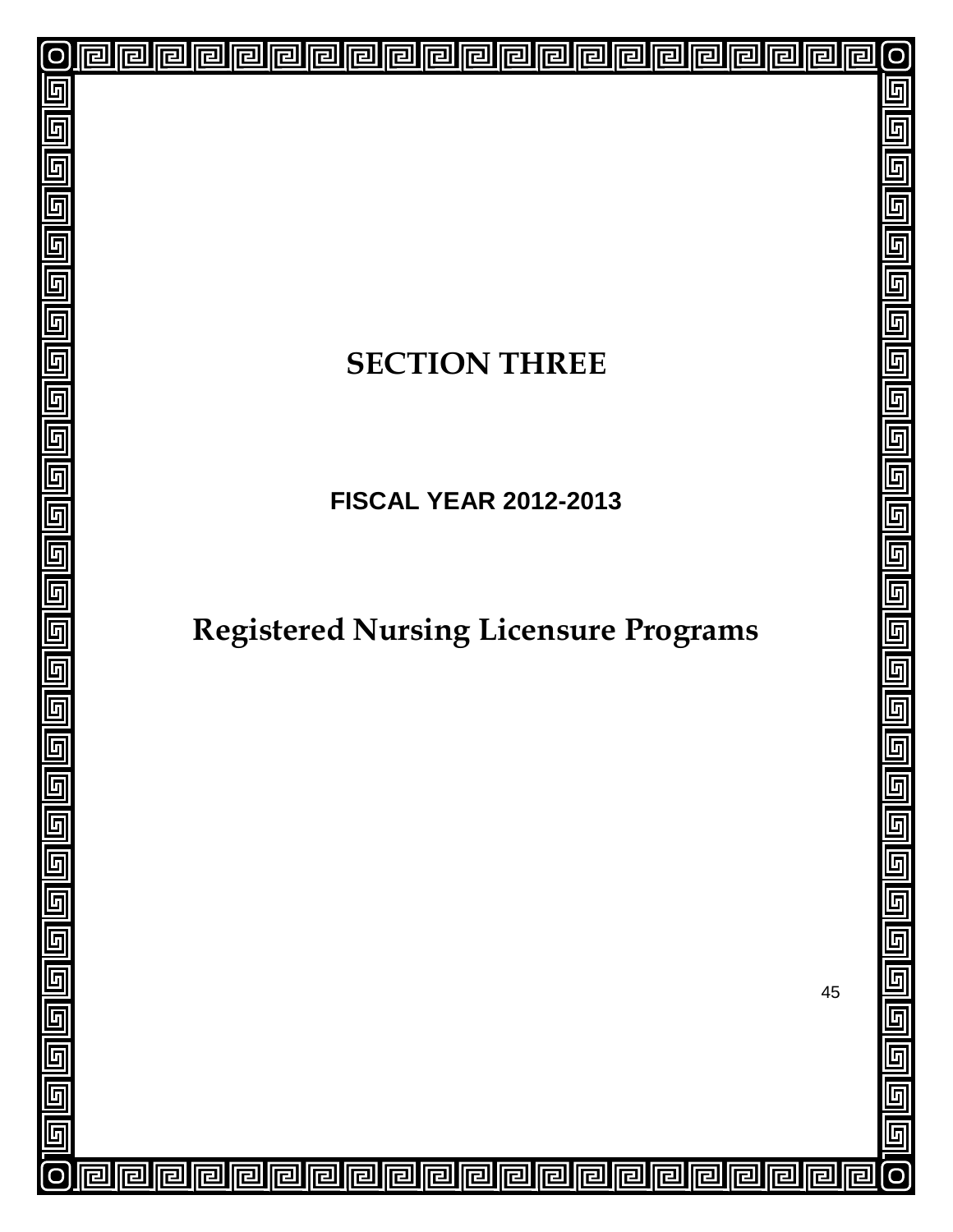### **Concordia College (BAN)**

### **Summary Of Faculty/Student Ratio**

The program reported clinical faculty/student ratios ranging from 1:1 to 1:8. Most precepted experiences maintain a 1:1 ratio. Interdisciplinary precepted experiences have ratios ranging from 1:1 to 1:3.

### **Summary Of Major Practice Facilities**

The program utilized facilities including long-term care, major medical centers, public health, home health, and specialty care. The program provided opportunities for students to experience care of clients across the lifespan. The majority of undergraduate clinical facilities utilized are located primarily in the Fargo/West Fargo/Moorhead area. Interdisciplinary preceptors are utilized for role development courses.

#### **Faculty Development Program**

No unqualified nursing faculty utilized during the FY 2012-13.

### **Major Programmatic Change**

No programmatic changes in FY 2012-13.

### **Student Policies (Selection, Progression, Graduation, Health/Safety)**

Materials reviewed: 2013-14 Academic Catalog, Nursing Program Student Handbook 2013, website

- Admissions requirements for nursing programs in Catalog (pp. 123-125). Application and admission information available at [http://concordiacollege.edu/files/resources/accelnursingapplication.pdf,](http://concordiacollege.edu/files/resources/accelnursingapplication.pdf) which included departmental requirement of annual criminal background checks, liability insurance, physical health requirements and records, and CPR requirements (items also available in Handbook pp. 10-13, 17-18). Clinical experience requirements in Handbook pp. 11-20.
- Resources, facilities and services available at [http://www.concordiacollege.edu/student](http://www.concordiacollege.edu/student-life/student-services-resources/)[life/student-services-resources/](http://www.concordiacollege.edu/student-life/student-services-resources/) and in Catalog pp. 34-39.
- Graduation information at [http://www.concordiacollege.edu/directories/offices](http://www.concordiacollege.edu/directories/offices-services/registrar/for-students/commencement/)[services/registrar/for-students/commencement/.](http://www.concordiacollege.edu/directories/offices-services/registrar/for-students/commencement/) In catalog pp. 22, 159.

#### **Program Evaluation Summary:**

The program submitted a summary of evaluative activity which addresses five baccalaureate outcomes and three curricular concepts reflective of AACN standards. The report provides evidence that the Concordia program continues to meet criteria for **NDAC 54-3.2-02-05 Program Evaluation.**

#### **Budget Statement:**

The following is budget information submitted by the program: *Overall Total: \$850,271.* Salary comprised \$786,327 of the total. The salary figure includes FT faculty only with 31% benefits. Operations accounted for \$63,944 and this figure includes the department secretary's salary. There were no capital expenditures.

**Curriculum Designs:** Refer to website: [http://www.concordiacollege.edu/academics/departments](http://www.concordiacollege.edu/academics/departments-programs/nursing/)[programs/nursing/](http://www.concordiacollege.edu/academics/departments-programs/nursing/) Catalog with degree plan and course descriptions: [http://issuu.com/cordmn/docs/adm\\_catalog\\_2013-14\\_complete/127](http://issuu.com/cordmn/docs/adm_catalog_2013-14_complete/127)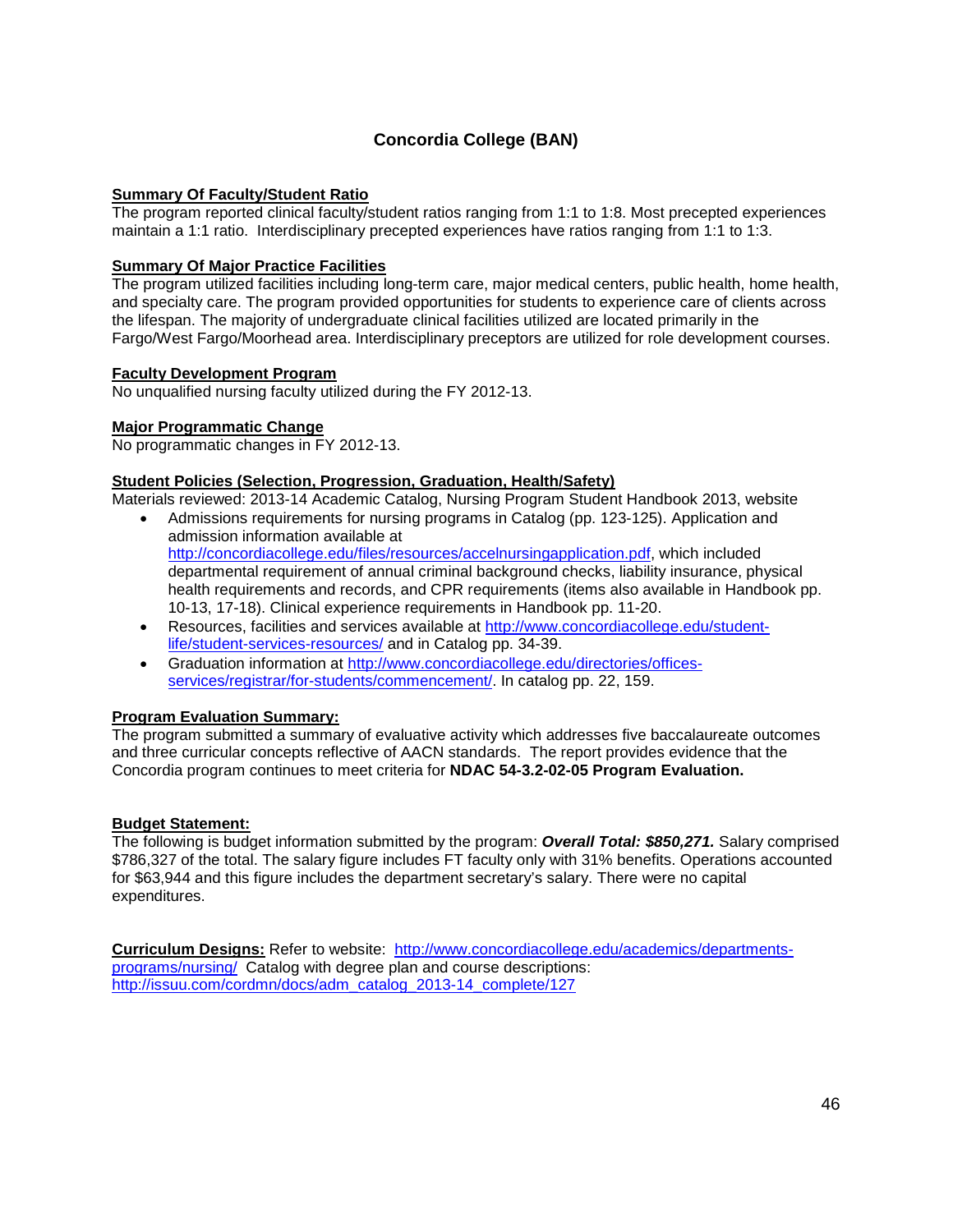### **DAKOTA NURSING PROGRAM (AAS)**

### **Summary Of Faculty/Student Ratio**

The program reported clinical faculty/student ratios ranging from 1:1 to 1:8, with the majority 1:1 to 1:6. The majority of students advancing through this program are licensed practical nurses.

### **Summary Of Major Practice Facilities**

Most major clinical experiences are provided in facilities in the general area of each campus. The facilities include those that deliver experiences in acute care, long-term care, community care and other types of specialty care and provide students the opportunity for client care across the lifespan, as well as the opportunity for leadership development as appropriate.

### **Faculty Development Program**

Reflective of all DNP programs and sites, FY 2012-13 routine submissions of academically unqualified faculty employed demonstrated academic progression. Program reported one May 2013 graduate. The graduate completion dates ranged from 2013-15. The program meets **NDAC 54-03.2-04-08. Employment of academically unqualified faculty.**

### **Major Programmatic Change**

No programmatic changes in FY 2012-13.

### **Student Policies (Selection, Progression, Graduation, Health/Safety)**

Materials reviewed: most recent BSC, DCB, LRSC, WSC College Catalogs, DNP Nursing Student Handbook 2013-2014, DNP websites.

- Academic Policies in handbook and on website [\(http://www.dakotanursing.org/pdf/adn-pn](http://www.dakotanursing.org/pdf/adn-pn-handbook.pdf)[handbook.pdf\)](http://www.dakotanursing.org/pdf/adn-pn-handbook.pdf) included background check policy (pp. 42-46). Clinical policies (pp. 86-104) included immunization, health policies, liability insurance coverage, and BLS/CPR requirements.
- Application process (handbook pp. 28-29) and progression (handbook p. 36)
- Graduation requirements for each college campus handbook pp. 37-40.
- Each college catalog addressed the information related to campus offerings such as admissions and library resources.

#### **Budget Statement**

Budgets are prepared by the separate campuses and reflect the combined figures for the respective PN & ADN programs. The numbers below will be the same in both the PN & ADN budget statements. The following reflects budgetary information delineated for each campus (PN & ADN programs combined):

BSC-*Overall Total PN & ADN: \$402,151.* Salary comprised \$318,398 of the total and Operations accounted for \$83,753. There were no capital expenditures reported.

LRSC-*Overall Total PN & ADN: \$577,271.* Salary comprised \$474,540 of the total and Operations accounted for \$63,378. Capital expenditures reported at \$39,353.

DCB-*Overall Total PN & ADN: \$425,835.* Salary comprised \$332,996 of the total and Operations accounted for \$92,839. There were no capital expenditures reported.

WSC-*Overall Total PN & ADN: \$732,906.* Salary comprised \$527,534 of the total and Operations accounted for \$205,372. There were no capital expenditures reported.

FBCC-*Overall Total PN & ADN: \$420,239.* Salary comprised \$171,656 of the total and Operations accounted for \$238,211.Capital expenditures reported at \$10,372.

### **Program Evaluation Summary**

The DNP colleges are currently in candidacy status for ACEN accreditation and have initiated a new systematic program evaluation plan which separates data previously compiled for the consortium into more focused site data. Based upon the information submitted regarding program, performance, and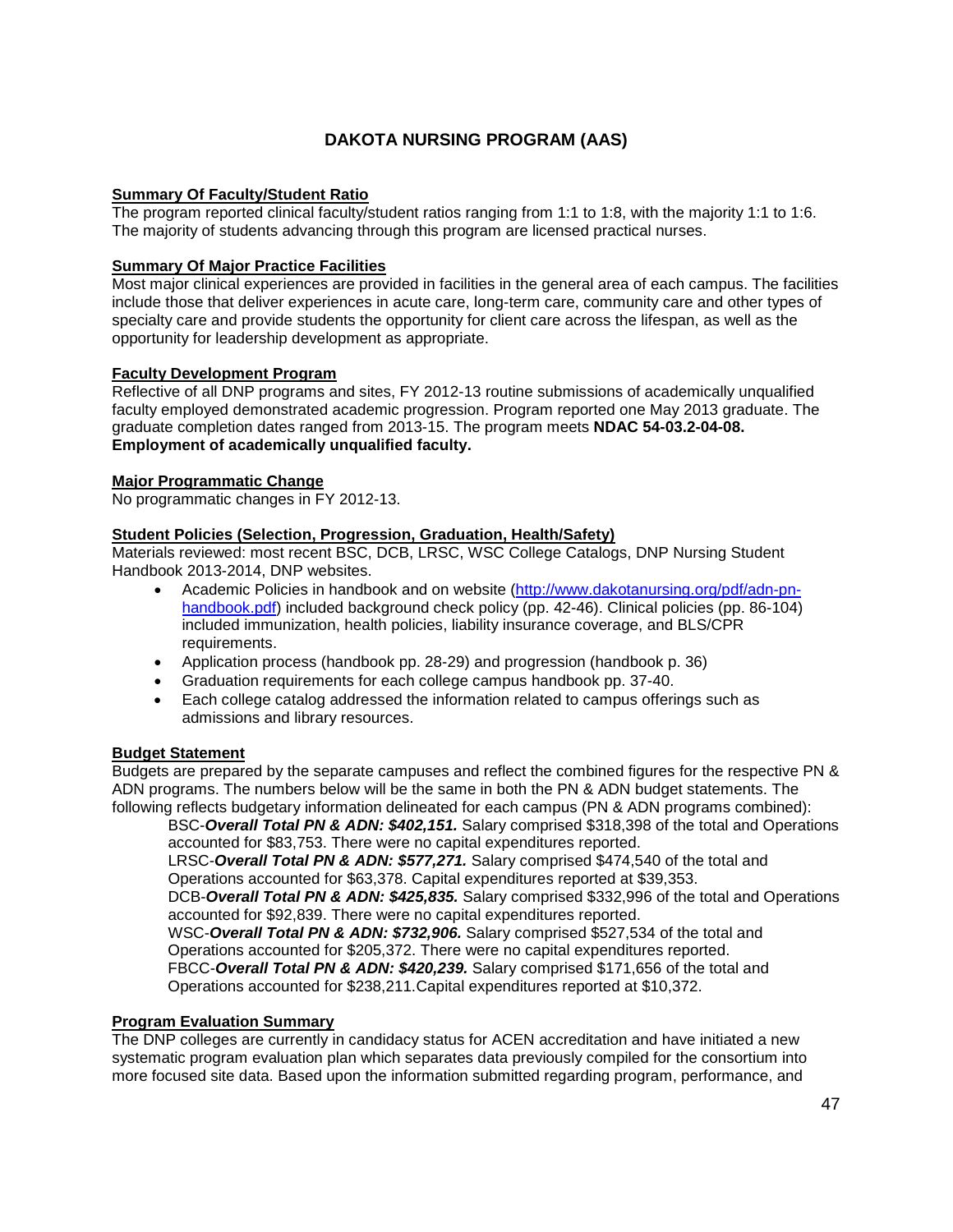graduate program outcomes, the program meets the requirements set forth in **NDAC 54-3.2-02-05 Program evaluation.**

**Curriculum Designs:** Refer to websites: [http://www.dakotanursing.org](http://www.dakotanursing.org/) The DNP Nursing Student Handbook 2013-14: <u>http://www.dakotanursing.org/pdf/adn-pn-handbook.pdf</u> Links to each site: [http://www.fortbertholdcc.edu](http://www.fortbertholdcc.edu/) [http://www.bismarckstate.edu](http://www.bismarckstate.edu/) [http://www.willistonstate.edu](http://www.willistonstate.edu/)  [http://www.dakotacollege.edu](http://www.dakotacollege.edu/) [http://www.lrsc.edu](http://www.lrsc.edu/)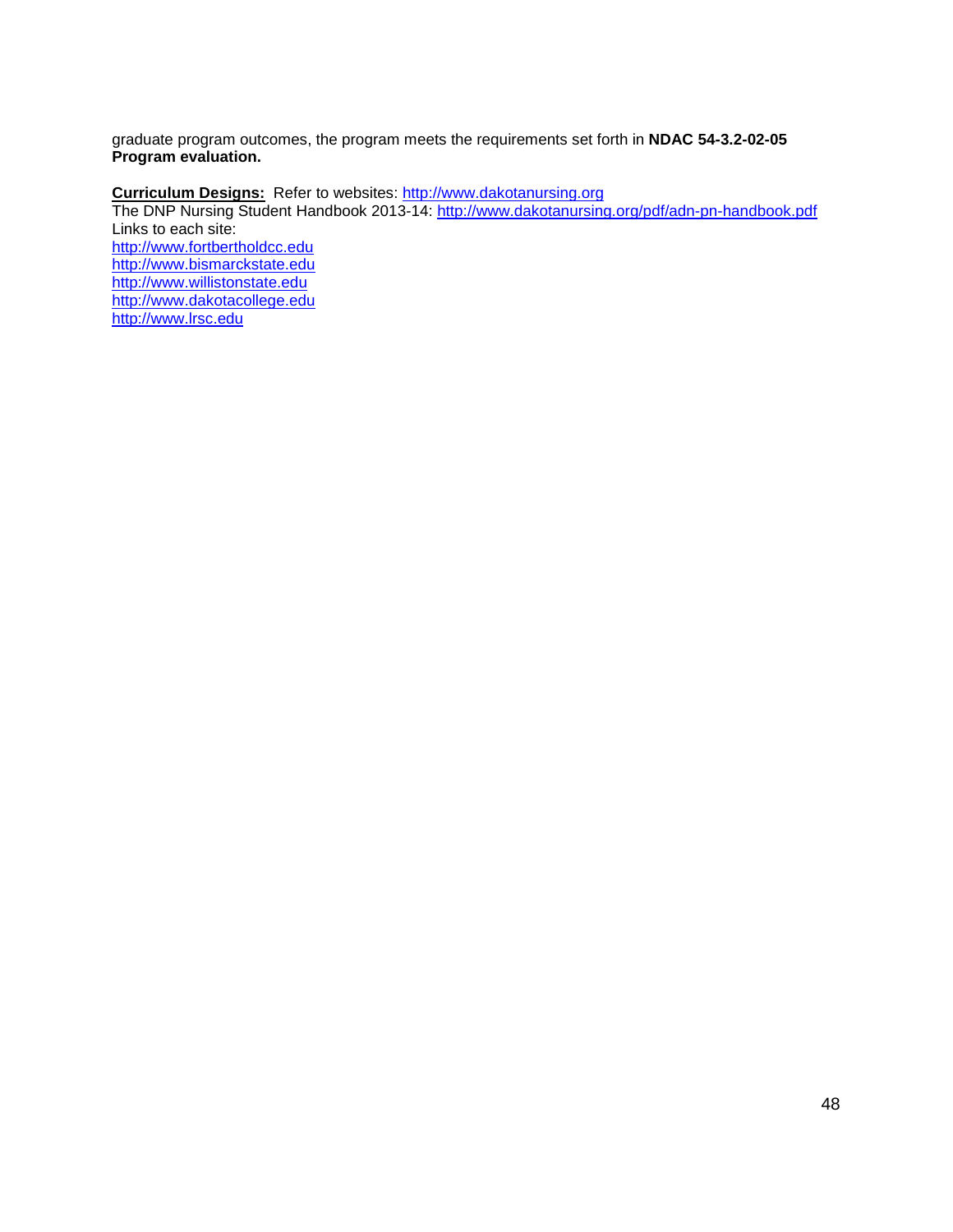### **DICKINSON STATE UNIVERSITY (BSN Completion)**

### **Summary Of Faculty/Student Ratio**

All students in this program are licensed practical nurses. Campus laboratory faculty/student ratios range from 1:11 to 1:12 for 300 level learning labs (3:19 for the N398B Clinical concepts in which students are grouped). Clinical ratios in acute care settings range from 1:2 up to 1:7 in upper level courses in clinical courses. All precepted experiences remain at the 1:1 ratio.

### **Summary Of Major Practice Facilities**

Dickinson State University reported using healthcare facilities within Dickinson, Bismarck, and Hettinger. The facilities utilized are selected to match the particular course and objectives and represent client care across the lifespan that includes acute care, community healthcare (children's day care, public schools), long-term care facilities, and clinics.

### **Faculty Development Program**

Program reported 1 July graduate; no other unqualified nursing faculty utilized during the FY 2012-13. The program meets **NDAC 54-03.2-04-08. Employment of academically unqualified faculty.**

### **Major Programmatic Change**

During the FY 2012-13, the following changes were Board-approved:

• As of Fall 2012, change in progression policy to require BSN students to maintain a minimum nursing GPA of 2.50 to progress from junior to senior year, which would allow faculty to capture students needing extra assistance earlier in the program.

### **Student Policies (Selection, Progression, Graduation, Health/Safety)**

Materials reviewed: 2012-14 Academic Catalog, Nursing Policy Handbook 2012-14, website

- Admissions, progression, and graduation (Handbook pp. 12-19, 21-24; Catalog pp. 7-14, 21-22, 34-36, 45-45). Nursing application form with requirements available at [http://www.dickinsonstate.edu/\\_docs/nursing/BSN%20ONLINE%20%20APP.pdf](http://www.dickinsonstate.edu/_docs/nursing/BSN%20ONLINE%20%20APP.pdf) which included information on annual criminal background check and functional ability assessment**.** Criminal background check outlined in Handbook pp. 26-27.
- Resources and facilities services in Catalog pp. 21-27, included security, library, tutoring, wellness program and health services (available at [http://www.dickinsonstate.edu/current\\_students/index.aspx\)](http://www.dickinsonstate.edu/current_students/index.aspx)
- Clinical experience requirements in Handbook p. 24-40, 44-46, included immunizations, CPR, health reports, and clinical policies/documents.

#### **Program Evaluation Summary:**

The program submitted evidence of comprehensive ongoing program evaluation with action and follow through based upon evaluation findings. The DSU program meets the requirements outlined in **NDAC 54-3.2-02-05 Program evaluation.**

#### **Budget Statement:**

The budget figures submitted were inclusive of both of the DSU nursing programs and the budget information provided is as follows: *Overall Total: \$***753,526***.* Salary comprised \$717,884 of the total and Operations accounted for \$31,284. Capital Expenditures were reported at \$4,358.

**Curriculum Design:** Refer to website:

<http://www.dickinsonstate.edu/academics/departments/nursing/index.aspx> and <http://www.dickinsonstate.edu/academics/departments/nursing/curriculumplan.pdf>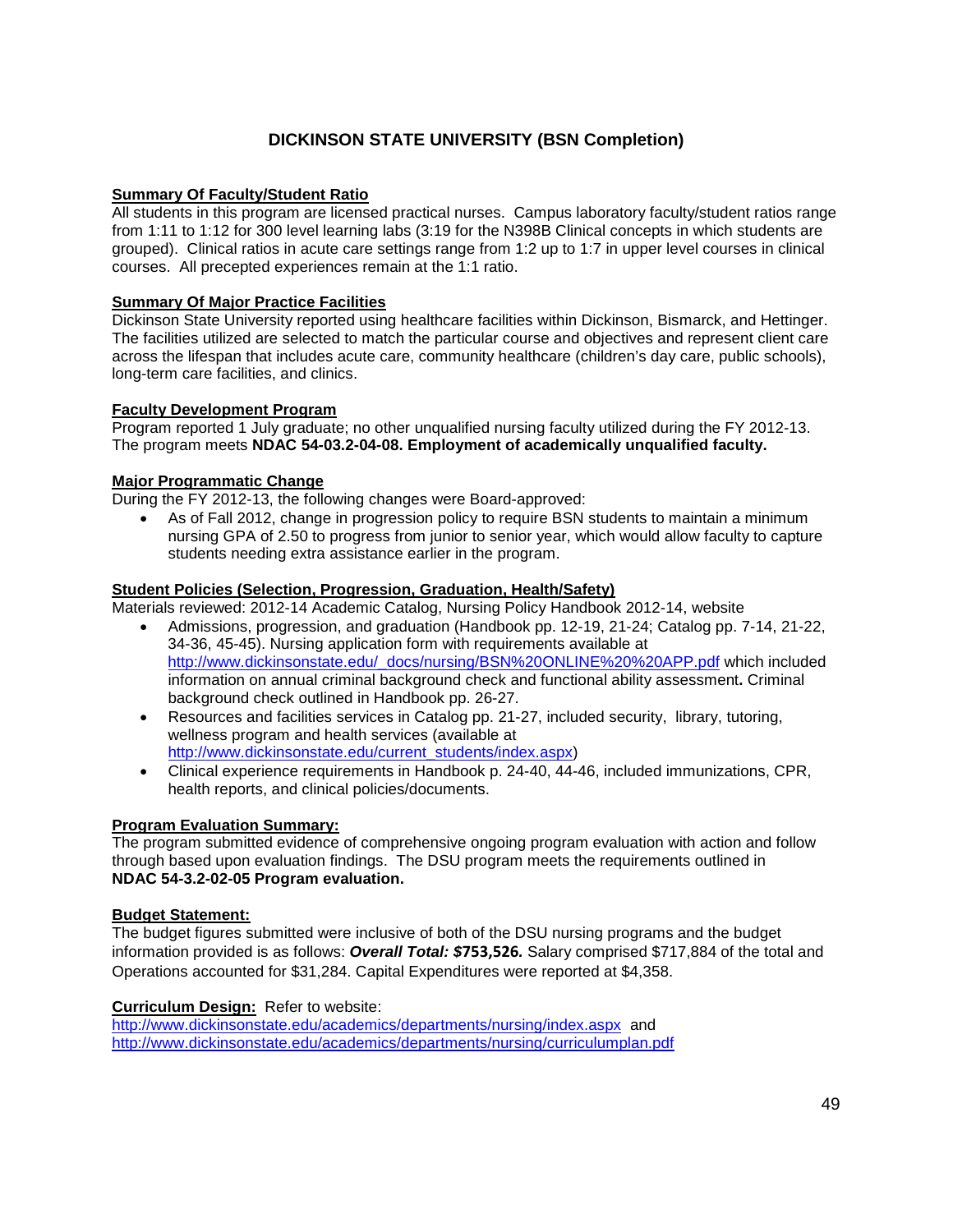### **JAMESTOWN COLLEGE (BSN)**

### **Summary Of Faculty/Student Ratio**

The program reported clinical faculty/student ratio ranging from 1:31 to 1:6 for courses involving direct client care. N426 reported a 1 preceptor to 1 student experience.

### **Summary Of Major Practice Facilities**

Most major clinical experiences are located in facilities in the Jamestown and Fargo areas. The facilities listed represented acute care, long-term care, mental health care, community health, and other types of specialty care. The facilities identified provide students with the opportunity to experience client care across the lifespan. The preceptored experiences for Nursing Leadership and Management occur throughout the country and in one international site.

#### **Faculty Development Program**

No unqualified nursing faculty utilized during the FY 2012-13. One May 2013 graduate.

### **Major Programmatic Change**

No programmatic changes in FY 2012-13.

### **Student Policies (Selection, Progression, Graduation, Health/Safety)**

Materials reviewed: 2012-13 Catalog, Nursing Student Handbook Fall 2013, website

- Program admission and progression in Handbook pp. 8-13 (available at [http://www.uj.edu/wp](http://www.uj.edu/wp-content/uploads/2013/08/Nursing-Student-Handbook-2013-PDF.pdf)[content/uploads/2013/08/Nursing-Student-Handbook-2013-PDF.pdf\)](http://www.uj.edu/wp-content/uploads/2013/08/Nursing-Student-Handbook-2013-PDF.pdf); Catalog pp. 11-13, 37-41, and 161-162.
- Student participation within department outlined in Handbook p. 35.
- Graduation requirements in Handbook p. 20, 38 (and throughout); catalog p. 44.
- Criminal background check requirements noted in Handbook pp. 15-16.
- Resources, facilities and services in Catalog p. 22-24 and Handbook p. 39.
- Clinical experience requirements in Handbook p. 18-23 (and Catalog p. 163), including immunizations, CPR, essential functional abilities, liability insurance.

#### **Program Evaluation Summary:**

The program submitted evidence of comprehensive ongoing program evaluation with action and follow through based upon evaluation findings. The program meets the requirements outlined in **NDAC 54-3.2-02-05 Program evaluation.**

#### **Budget Statement:**

The following is budget information submitted by the program: *Overall Total: \$570,106.* Salary comprised \$511,756 of the total. Operations accounted for \$29,765. Capital Expenditures were reported at \$28,585.

**Curriculum Design:** Refer to website:<http://www.uj.edu/academics/nursing> Catalog with degree plan and course descriptions: [http://www.uj.edu/wp](http://www.uj.edu/wp-content/uploads/2013/08/Nursing.pdf)[content/uploads/2013/08/Nursing.pdf](http://www.uj.edu/wp-content/uploads/2013/08/Nursing.pdf) Handbook: <http://www.uj.edu/wp-content/uploads/2013/08/Nursing-Student-Handbook-2013-PDF.pdf>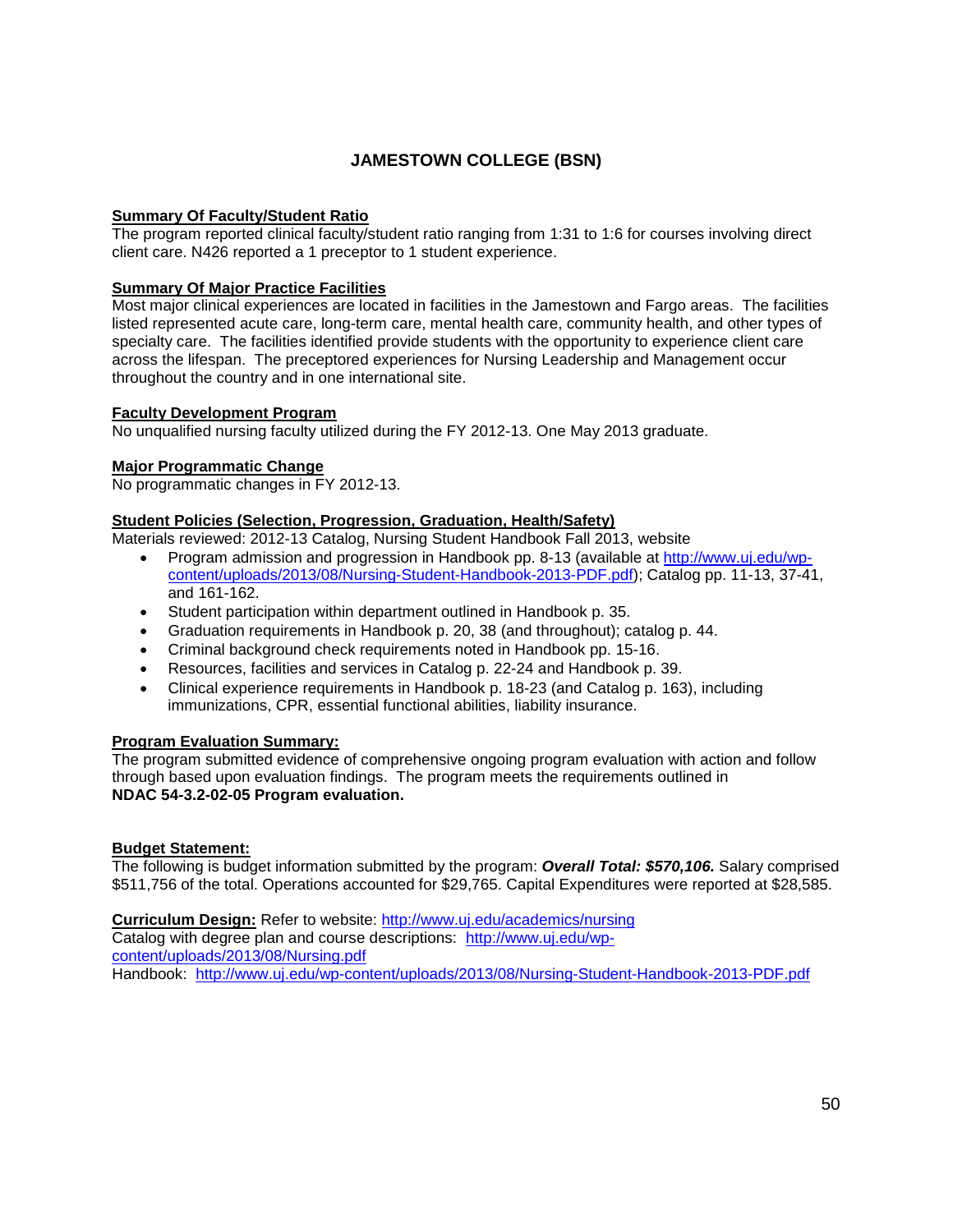### **MINOT STATE UNIVERSITY (BSN)**

### **Summary Of Faculty/Student Ratio**

The program reported clinical faculty/student ratios ranging from 1:1 to 1:10. Ratios extended to 1:10 in Public Health settings and experiences in which there is supervision and coordination of faculty and agency staff.

### **Summary Of Major Practice Facilities**

The program utilized facilities offering experiences in acute and long-term care, community, and mental health programs. Facilities located in Minot and surrounding communities. The program provided opportunities for students to experience care of clients across the lifespan. In addition, a variety of instate healthcare facilities are utilized for nursing practicum, in which students work with clinical preceptors under faculty supervision and coordination.

### **Faculty Development Program**

The program reported one academically unqualified faculty in FY 2012-13. In addition, the program's nurse administrator is currently enrolled at the American Sentinel University DNP program with an anticipated graduation date of July 2014. In the FY 2010-11, the nurse administrator's anticipated graduation date was May 2012; however, there was a change of focus from PhD to DNP with a university change. The program meets **NDAC 54-03.2-04-08. Employment of academically unqualified faculty.**

### **Major Programmatic Change**

No programmatic changes in FY 2012-13.

### **Student Policies (Selection, Progression, Graduation, Health/Safety)**

Materials reviewed: Undergraduate Catalog 2013-14, Nursing Handbook 2013-15, website

- Admission, progression, and graduation information available at [http://www.minotstateu.edu/catalog\\_u/cat\\_33.shtml#01](http://www.minotstateu.edu/catalog_u/cat_33.shtml%2301) and [http://www.minotstateu.edu/nursing/bsn.shtml.](http://www.minotstateu.edu/nursing/bsn.shtml) Information also outlined in the Catalog pp. 10-16, 31-32, 113-115 and Handbook pp. 24-32. Information included criminal background check requirement requirements, admission policy and procedure, and progression.
- Resources, facilities and services in Catalog pp. 214-227 and Handbook pp. 54-67, included student safety, tutoring, development center, scholarships, library services, and health center.
- Clinical experience requirements in Handbook p. 32-51, including health records, immunizations, CPR, and clinical policy and procedures.

#### **Program Evaluation Summary:**

The report provided evidence covering 5 major categories that the program assesses for programmatic effectiveness.The program meets the requirements outlined in **NDAC 54-3.2-02-05. Program evaluation.**

#### **Budget Statement:**

The following is budget information submitted by the program: *Overall Total: \$1,170,389.* Salary comprised \$1,136,388 of the total. Operations accounted for \$24,001. There were no Capital expenditures.

**Curriculum Design:** Refer to website: [http://www.minotstateu.edu/enroll/program\\_27.shtml](http://www.minotstateu.edu/enroll/program_27.shtml) Catalog with degree plan and course descriptions: [http://www.minotstateu.edu/catalog\\_u/cat\\_33.shtml](http://www.minotstateu.edu/catalog_u/cat_33.shtml) Department of Nursing Handbook: [http://www.minotstateu.edu/nursing/pdf/dept\\_handbook.pdf](http://www.minotstateu.edu/nursing/pdf/dept_handbook.pdf)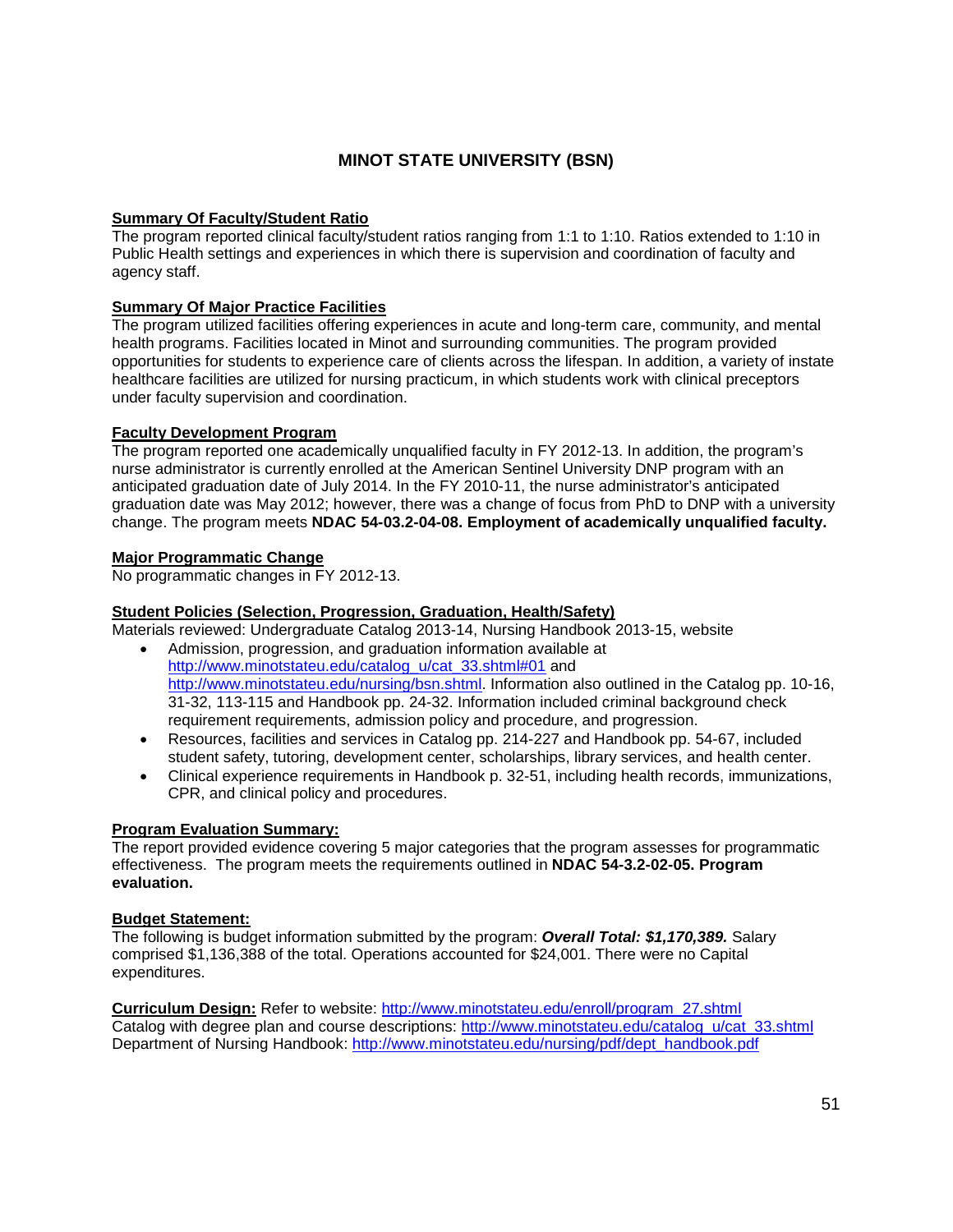### **NORTH DAKOTA STATE COLLEGE OF SCIENCE (ASN)**

### **Summary Of Faculty/Student Ratio**

The students in this program are licensed practical nurses. The program reported clinical faculty/student ratio ranged from 1:1 to 1:5. Courses offering precepted experiences are listed as 1:1 ratios.

### **Summary Of Major Practice Facilities**

Clinical experiences are presented in facilities in ND, MN, and SD. This wide array of agencies serves to deliver experiences in acute care, long-term care, community care and other types of specialty care and provide the students with opportunity to care for clients across the lifespan. Students are also engaged in leadership opportunities with assigned preceptor.

### **Faculty Development Program**

The program reported academically unqualified faculty in FY 2012-13. One faculty graduated December 2012. Anticipated graduation dates of 2014. The program meets **NDAC 54-03.2-04-08. Employment of academically unqualified faculty.**

#### **Major Programmatic Change**

No programmatic changes in FY 2012-13.

### **Student Policies (Selection, Progression, Graduation, Health/Safety)**

Materials reviewed: 2013-14 Catalog, website

- Admission requirements available at [https://www.ndscs.edu/images/uploads/academic\\_option\\_pdf/Associate\\_in\\_Science\\_in\\_Nursin](https://www.ndscs.edu/images/uploads/academic_option_pdf/Associate_in_Science_in_Nursing.pdf) [g.pdf](https://www.ndscs.edu/images/uploads/academic_option_pdf/Associate_in_Science_in_Nursing.pdf) included criteria that applicant must be a licensed practical nurse and noted requirement of criminal background check.
- Academic Service Center, Student Rights & Responsibilities, Wellness & Safety, and Graduation information available online:<https://www.ndscs.edu/current-students/>
- Requirement of medical report with proof of immunizations and criminal background check found in Catalog p.8 & 11 and on the website.

#### **Program Evaluation Summary:**

The program reported the use of Systematic Program Evaluation Plan (SPEP), reflective of the six NLNAC standards. The program meets the requirements outlined in **NDAC 54-3.2-02-05 Program evaluation.**

#### **Budget Statement:**

The budget figures submitted were inclusive of both of the NDSCS nursing programs, and the budget information provided is as follows: *Overall Total: \$835,386.* Salary comprised \$764,628 of the total and Operations accounted for \$70,758. There were no capital expenditures.

#### **Curriculum Design:** Refer to websites:

[https://www.ndscs.edu/images/uploads/academic\\_option\\_pdf/Associate\\_in\\_Science\\_in\\_Nursing.pdf](https://www.ndscs.edu/images/uploads/academic_option_pdf/Associate_in_Science_in_Nursing.pdf) <https://www.ndscs.edu/campus-life/resources-and-services-for-students/health-counseling-services-overview/>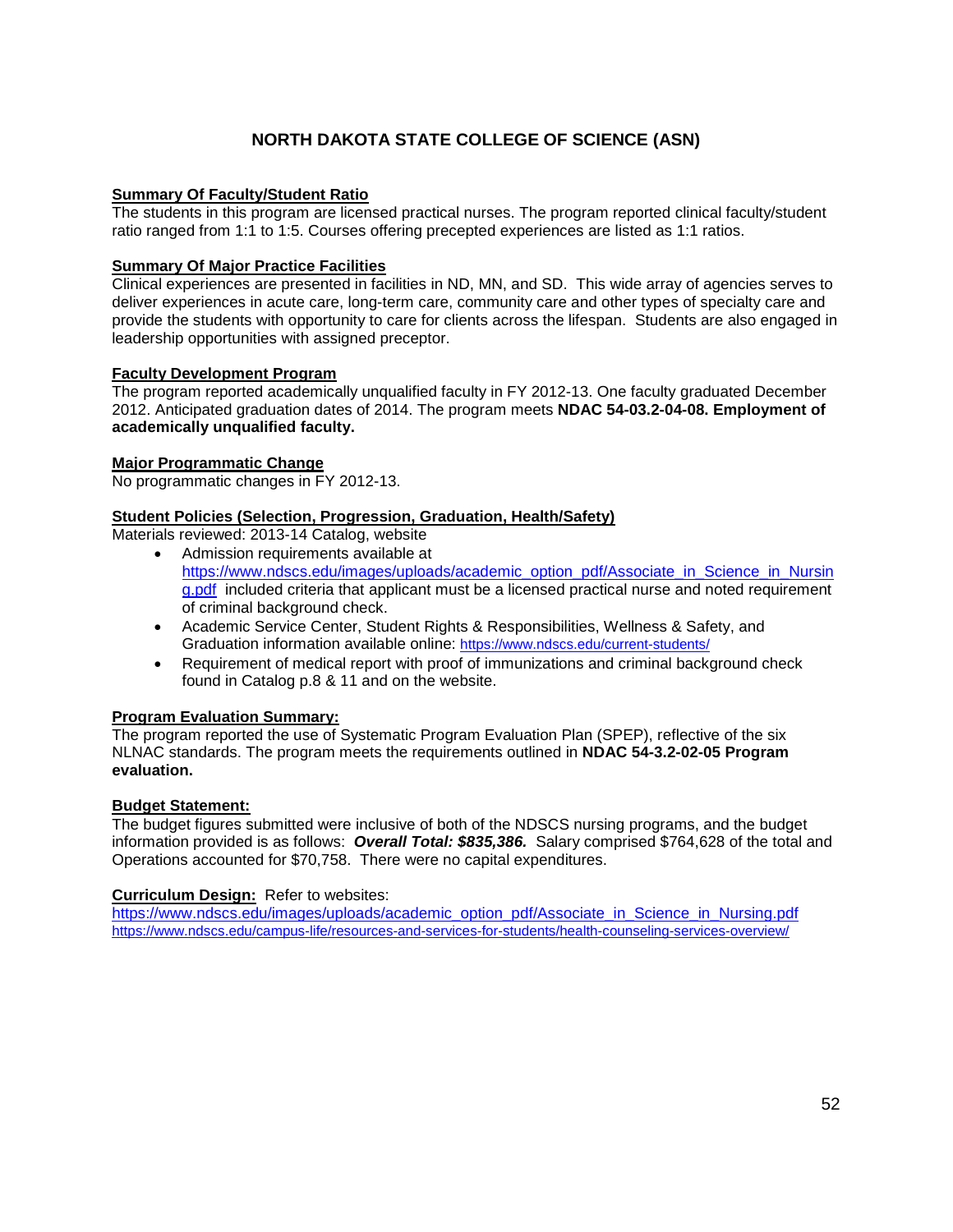### **North Dakota State University (BSN)**

### **Summary Of Faculty/Student Ratio**

The program reported clinical faculty/student ratios of no more than 1:8. The Nursing Synthesis/Practicum course (N450) involved preceptorships and a 1:1 ratio was maintained.

### **Summary Of Major Practice Facilities**

The program contracted with clinical facilities that provided students with client care experiences across the lifespan. The listed facilities included acute care, long-term care, public health, home care, and specialty care. The majority of undergraduate facilities utilized were located in the Fargo/West and Fargo/Moorhead area. Additional clinical facilities located in other areas of ND and MN were contracted as needed to meet the course objectives.

### **Faculty Development Program**

The program employed academically unqualified faculty members during the FY 2012-13. Anticipated graduation dates for completion of these individuals' graduate studies range from December 2013 to May 2015. The program meets **NDAC 54-03.2-04-08. Employment of academically unqualified faculty.**

### **Major Programmatic Change**

During the FY 2012-13, the following changes were Board-approved:

• Fall 2013, new required course added: N460 Management, Leadership, & Career Development (3 semester credit hours); no overall change in credit hours. This addition was part of a recent curriculum change effective Fall 2012, which was NDBON approved during onsite survey.

### **Student Policies (Selection, Progression, Graduation, Health/Safety)**

Materials reviewed: NDSU Undergraduate Handbook 2012-2013, website

- Admission information available at <http://www.ndsu.edu/bulletin/admission/> including admission and selection requirements. The handbook outlines admission and progression pp. 22-30; 43-44.
- Criminal background check instruction in handbook p. 2 and in the 2013-2014 Application for Admission, which refers student to the following website for background check information: <http://www.ndus.nodak.edu/makers/procedures/ndus/default.asp?PID=331&SID=57>
- Academic progress and graduation information available at <http://www.ndsu.edu/bisonconnection/registration/progress/>
- Student safety related policies and academic/student resources available at <http://www.ndsu.edu/undergraduate/> including counseling center, library resources, tutoring.
- Student clinical policies, health and immunization requirements, and certification requirements in handbook pp. 40-43.

### **Program Evaluation Summary:**

The program submitted a brief summary of assessment/evaluative activities and key components, including program outcomes and curricular component evaluations which demonstrated that formal evaluative process was an ongoing activity in the program. The evaluation plan is designated according to CCNE's BSN Essentials. Based upon the information submitted, the program meets the requirements of **NDAC 54-3.2-02-05 Program Evaluation.**

#### **Budget Statement:**

The following is budget information submitted by the program (inclusive of all undergraduate and graduate nursing programs, does not include student program fees or development funds): *Overall Total: \$1,364,495.* Salary comprised \$1,321,501 of the total and Operations accounted for \$42,994. There were no capital expenditures reported.

**Curriculum Designs:** Refer to website:<http://www.ndsu.edu/nursing/>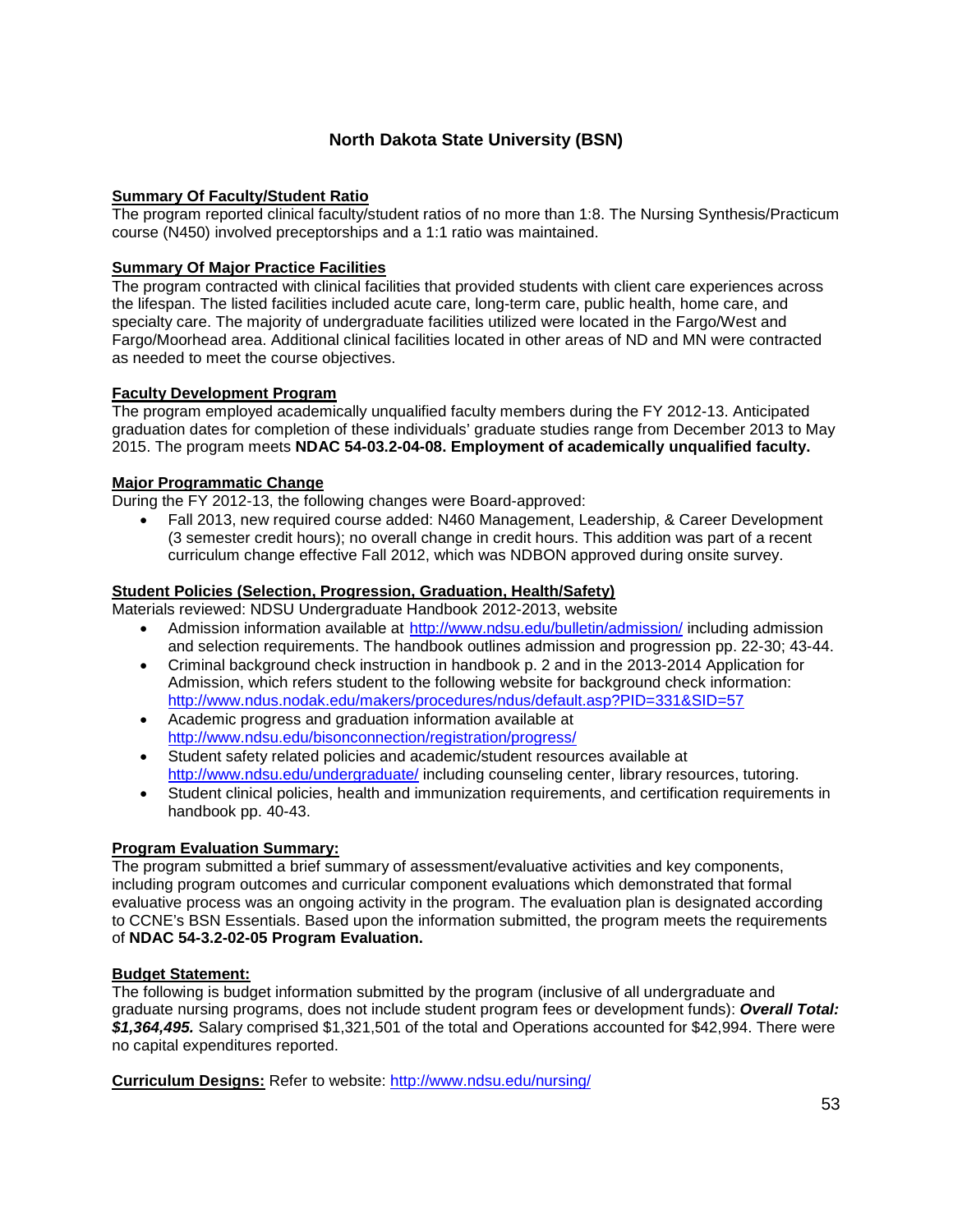### **SANFORD COLLEGE of NURSING (BSN)**

### **Summary Of Faculty/Student Ratio**

The program reported clinical faculty /student ratios of either 1:7 or 1:8 in early clinical courses involving direct client care. Upper level clinical ratios ranged from 1:11 to 1:12 for observed counseling session, group therapy, and public health experiences. The upper level courses also included 1:1 to 1:3 precepted experiences.

### **Summary Of Major Practice Facilities**

The program utilized facilities offering experiences in acute and long-term care, community, school, correctional/rehabilitation, mental health, and other specialties. The program provided opportunities for students to experience care of clients across the lifespan. Facilities located in Bismarck/Mandan area.

#### **Faculty Development Program**

The program reported one unqualified faculty for the FY 2012-13, expected graduation December 2013. The program meets **NDAC 54-03.2-04-08. Employment of academically unqualified faculty.**

### **Major Programmatic Change**

During the FY 2012-13, the following changes were Board-approved:

• As of Fall 2013, addition of NSc 480 Capstone Clinical, a 6 credit course to be offered second semester senior year and designed to provide students a clinical emersion experience. Total credit hours not affected. Sanford will be increasing total enrollment to 80 with 40 admitted each semester. Faculty will increase by three part-time and one full-time to accommodate the increased enrollment.

#### **Student Policies (Selection, Progression, Graduation, Health/Safety)**

Materials reviewed: 2013-2014 Catalog, website

- General admission requirements and procedures, as well as the application review and selection available at [http://www.bismarck.sanfordhealth.org/collegeofnursing/requirements.asp.](http://www.bismarck.sanfordhealth.org/collegeofnursing/requirements.asp) Catalog pp. 19-24 included admission information consistent with website.
- Criminal background checks requirement and functional ability standards in catalog pp. 25-28.
- Academic progression, retention, and graduation addressed in catalog pp. 47-54, 97.
- Student safety related policies and academic/student resources available at <http://www.bismarck.sanfordhealth.org/collegeofnursing/facilities.asp/> and catalog pp. 15-17.
- Student clinical policies, malpractice liability insurance, health and immunization requirements, and certification requirements in catalog pp. 56, 59-62.

#### **Program Evaluation Summary:**

The program reported utilization of multiple assessment tools to provide evidence of student achievements. The program submitted evidence of comprehensive ongoing program evaluation with action and follow through based upon evaluation findings. The program reported utilization of multiple assessment tools to provide evidence of student achievements. The program meets the requirements outlined in **NDAC 54-3.2-02-05 Program evaluation.**

#### **Budget Statement:**

The following is budget information submitted by the program: *Overall Total: \$2,566,022.* Salary comprised \$1,758,298 of the total. Operations accounted for \$807,724. There were no Capital expenditures.

**Curriculum Design:** Refer to website: <http://www.bismarck.sanfordhealth.org/collegeofnursing/> and [http://www.bismarck.sanfordhealth.org/collegeofnursing/401A\(r\)RecommendedCourses.pdf.](http://www.bismarck.sanfordhealth.org/collegeofnursing/401A(r)RecommendedCourses.pdf) Complete curriculum information in catalog pp. 100-115.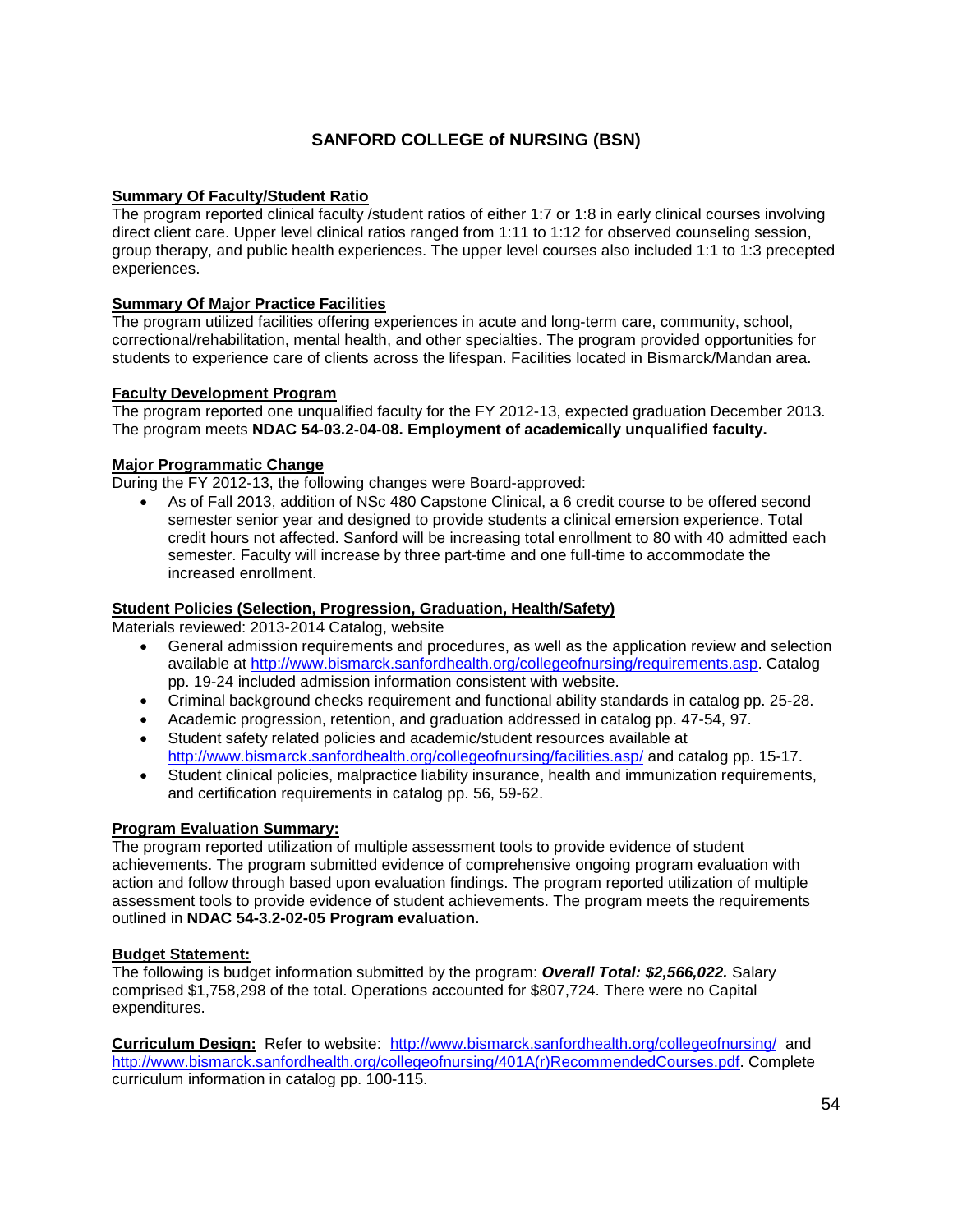### **UNIVERSITY OF MARY (BSN or BAN)**

### **Summary Of Faculty/Student Ratio**

The program reported clinical faculty/student ratios predominately 1:6 with precepted experiences at both junior and senior levels.

### **Summary Of Major Practice Facilities**

The program utilized facilities offering experiences in acute and long-term care, clinic settings, and a variety of community programs including mental health. The program provided opportunities for students to experience care of clients across the lifespan. Facilities located mostly in the Bismarck/Mandan area with one clinical experience in Jamestown at Ann Carlson.

#### **Faculty Development Program**

The program reported employment of unqualified faculty for the FY 2012-13. Expected graduation dates in 2014-15. Program reported 2 faculty graduates (December 2012 and May 2013). The program meets **NDAC 54-03.2-04-08. Employment of academically unqualified faculty.**

#### **Major Programmatic Change**

During the FY 2012-13, the following major curriculum revisions were Board-approved:

• To be implemented Fall 2013, major curriculum revision to include addition of 3 credits with a total of 72 program credits. Additional faculty not anticipated at this time. The initial plans for the major curriculum revisions were presented to the board during spring 2012 on-site visit.

### **Student Policies (Selection, Progression, Graduation, Health/Safety)**

Materials reviewed: Undergraduate & Graduate Catalog 2013-14, website

- Admission information available at [www.umary.edu/admissions/](http://www.umary.edu/admissions/) and in the catalog pp. 17-21, including immunization policy. Specific nursing admission requirements and progression available at [http://www.umary.edu/templates/template\\_degrees.php?degree=Nursing](http://www.umary.edu/templates/template_degrees.php?degree=Nursing) and catalog pp. 135- 141, included background check, immunization, health, and BLS certification requirements. Graduation requirements located in the catalog p. 14.
- Student security and services, including counseling, health clinic, and bookstore described in catalog pp. 186-190.

#### **Program Evaluation Summary:**

The program submitted evidence of comprehensive ongoing program evaluation with action and follow through based upon evaluation findings. The program reported use of social media to foster assessment of current students and alumni. The program meets the requirements outlined in **NDAC 54-3.2-02-05 Program evaluation.**

#### **Budget Statement:**

The following is budget information submitted by the program: *Overall Total: \$1,295,410.* Salary comprised \$1,180,150 of the total. Operations accounted for \$66,600. Capital Expenditures were reported at \$48,660. The program reported benefits from simulation dollars which supported the incorporation of Electronic Medical Records, funding for simulation technician and equipment. The program reported utilizing \$167,838 of ND Education Consortium funding to enhance simulation center over past biennium.

#### **Curricular Designs:** Refer to website:

[http://www.umary.edu/templates/template\\_degrees.php?degree=Nursing](http://www.umary.edu/templates/template_degrees.php?degree=Nursing)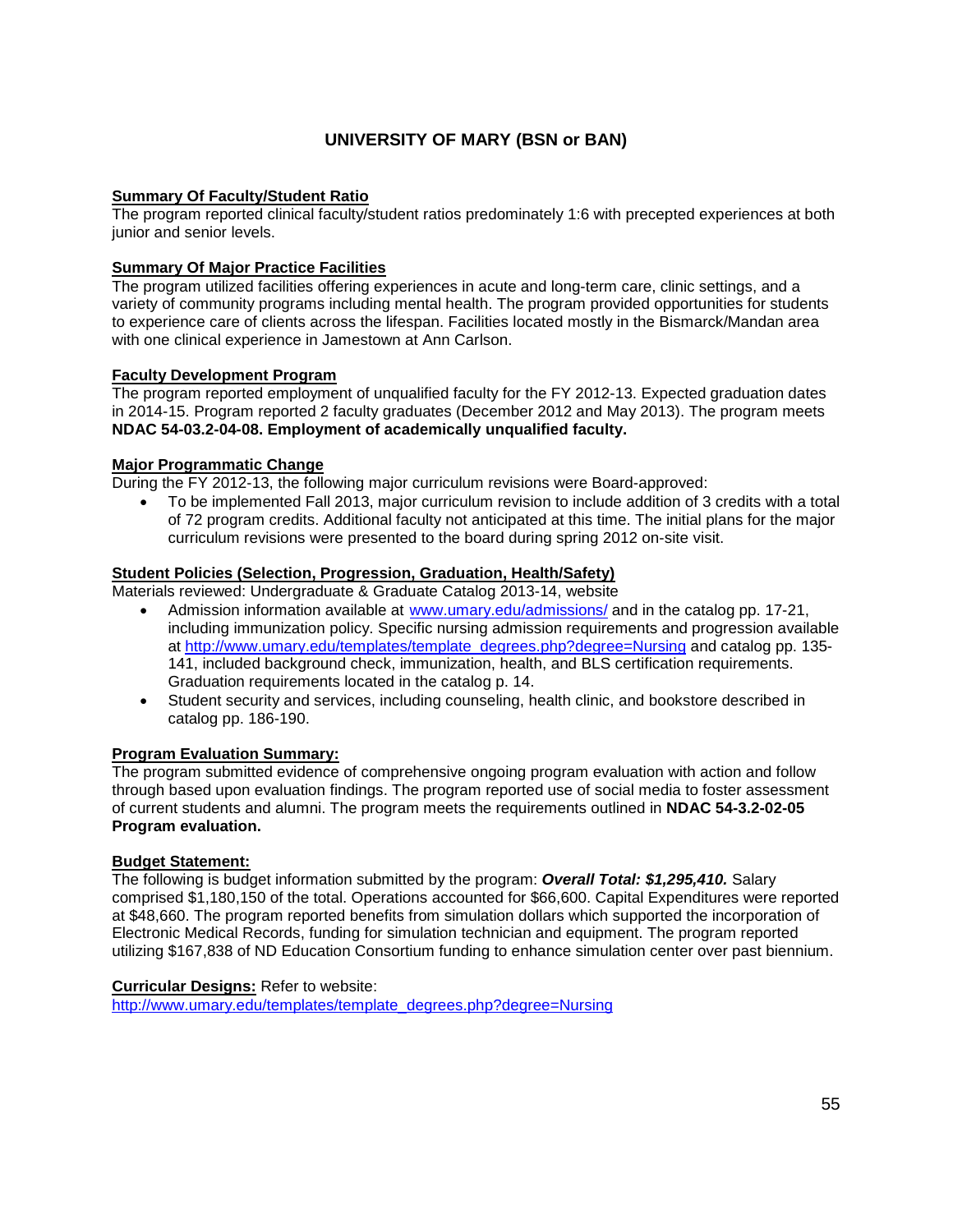### **UNIVERSITY OF NORTH DAKOTA (BSN)**

### **Summary Of Faculty/Student Ratio**

The program reported clinical faculty/student ratios ranging from 1:6 to 1:12. The clinical experiences with a 1:12 ration included public health and mental health experiences. Nursing practicum experiences held a 1:1 ration. The program reported 2:16/18 ratios for N303L Assessment across the lifespan lab.

### **Summary Of Major Practice Facilities**

The program utilized facilities offering experiences in acute and long-term care. Facilities with focus on community programs, such as public and mental health, were included in experiences. The program provided opportunities for students to experience care of clients across the lifespan. Facilities located in areas throughout the US, including ND, MN, TN, ID, SD, and CO.

### **Faculty Development Program**

The program reported academically unqualified faculty in FY 2012-13. Expected graduation dates for faculty range from December 2013-December 2015.The program reported 2 faculty graduates (May 2013). The program meets **NDAC 54-03.2-04-08. Employment of academically unqualified faculty.**

### **Major Programmatic Changes**

No programmatic changes in FY 2012-13.

### **Student Policies (Selection, Progression, Graduation, Health/Safety)**

Materials reviewed: UND Academic Catalog 2013-15, Undergraduate Nursing Programs Student Handbook 2013-2014, website

- Nursing program admission information available at [http://www.nursing.und.edu/programs/bsn](http://www.nursing.und.edu/programs/bsn-on-campus/admission.cfm)[on-campus/admission.cfm](http://www.nursing.und.edu/programs/bsn-on-campus/admission.cfm) including application criteria, admission acceptance, and functional ability. The handbook outlines admission, progression, and graduation pp. 26-31.
- Criminal background check policy and rationale in handbook p. 13-16. Verification and immunization policy, CPR requirements, and liability insurance in handbook pp. 16-17.
- Campus security policies available at [http://und.edu/finance-operations/university-police/policies](http://und.edu/finance-operations/university-police/policies-act.cfm)[act.cfm](http://und.edu/finance-operations/university-police/policies-act.cfm) and catalog pp. vi-vii. Student services, including Wellness Center, bookstore, counseling and tutoring centers available at<http://und.edu/student-life/>
- Clinical policies located in handbook pp. 53-63.

### **Program Evaluation Summary:**

The program incorporates an assessment committee composed of faculty and students and reflects the AACN's Baccalaureate Essentials. The program submitted evidence of comprehensive ongoing program evaluation with action and follow through based upon evaluation findings. The program meets the requirements outlined in **NDAC 54-3.2-02-05 Program evaluation.**

### **Budget Statement:**

Figures submitted reflect the budget of the entire College of Nursing, inclusive of undergraduate and graduate programs. Budgetary information submitted is as follows: *Overall Total: \$8,091,442.* Salary comprised \$6,112,337 of the total. Operations accounted for \$1,782,981. Capital expenditures were reported at \$196,083.

### **Curriculum Designs:** Please refer to the following website: [www.und.edu](http://www.und.edu/) <http://www.nursing.und.edu/student-services/handbooks/undergraduate-program/13-14-handbook.pdf>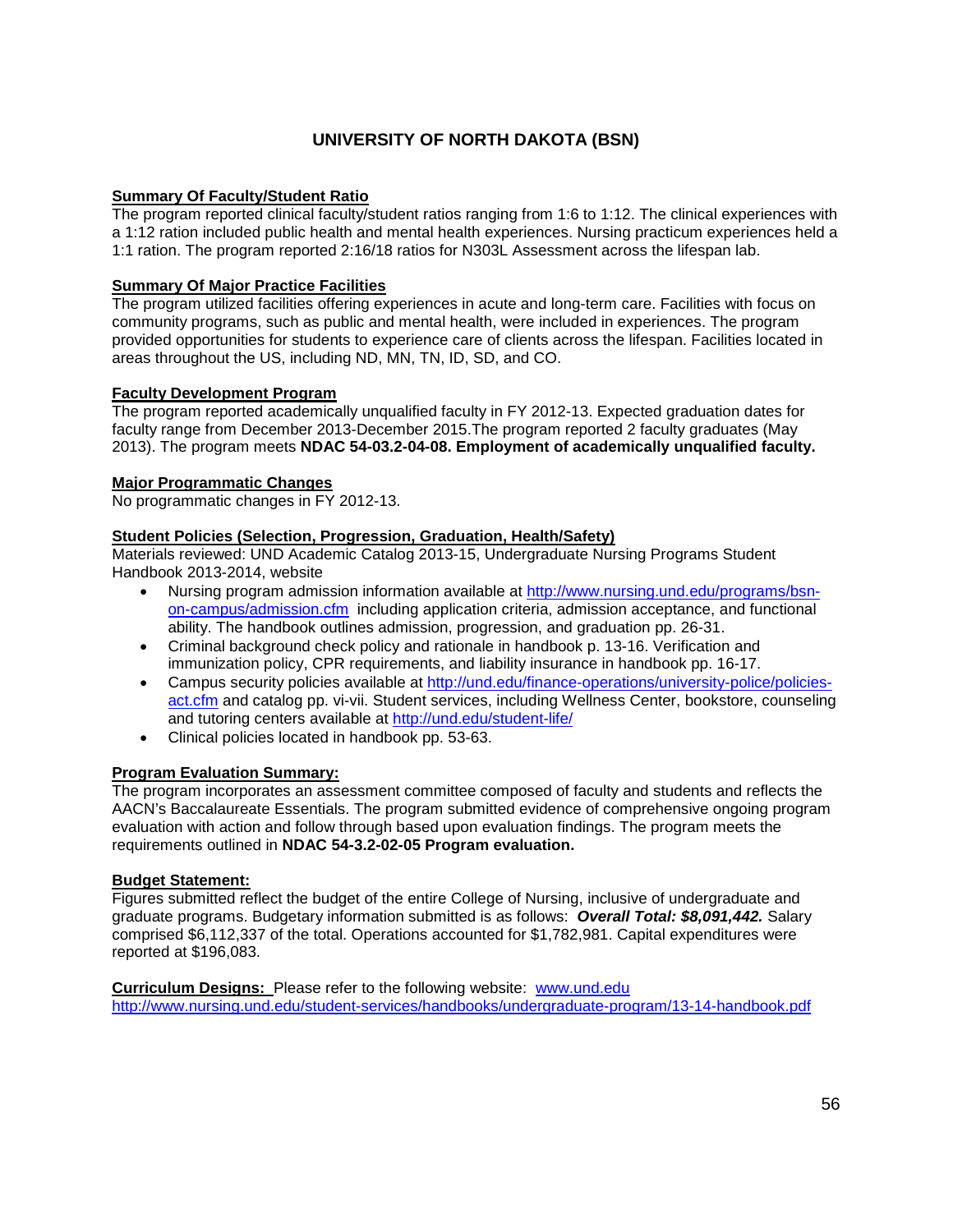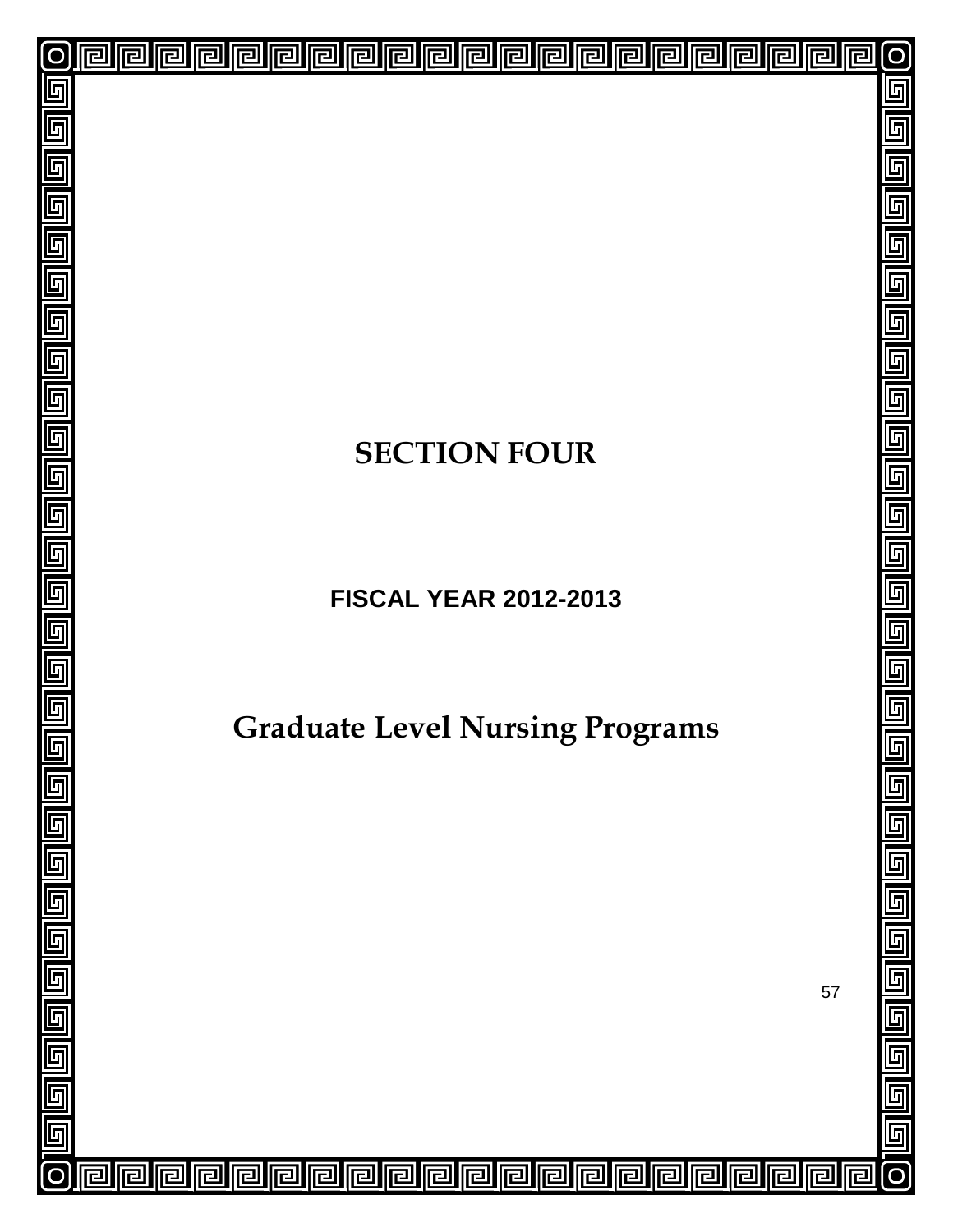### **NORTH DAKOTA STATE UNIVERSITY**

### **GRADUATE PROGRAM INFORMATION (MS and DNP)**

| LIST SPECIALTY BELOW             | NUMBER GRADUATED/<br><b>SPECIALTY</b> |
|----------------------------------|---------------------------------------|
| <b>Nurse Practitioner</b>        |                                       |
| <b>Nurse Anesthetist</b>         | 0                                     |
| <b>Clinical Nurse Specialist</b> | n                                     |
| Nurse Midwife                    |                                       |
| <b>Total</b>                     | O                                     |

#### **TREND OF MASTERS GRADUATES**

|                  | FΥ      | FΥ      | FΥ      | FΥ      | FΥ      |
|------------------|---------|---------|---------|---------|---------|
| <b>YEARS</b>     | 2008-09 | 2009-10 | 2010-11 | 2011-12 | 2012-13 |
| <b>TOTAL</b>     |         |         |         |         |         |
| <b>MASTERS</b>   |         |         |         |         |         |
| <b>GRADUATES</b> |         |         | 10      |         |         |

### **DOCTORATE OF NURSING PROGRAM GRADUATE INFORMATION**

| DOCTORATE OF NURSING PRACTICE (DNP) | NUMBER GRADUATED |
|-------------------------------------|------------------|
| Total                               |                  |

### **TREND OF DNP GRADUATES**

| <b>YEARS</b>               | FY<br>2008-09 | F٧<br>2009-10 | FΥ<br>2010-11 | FΥ<br>2011-12 | FΥ<br>2012-13 |
|----------------------------|---------------|---------------|---------------|---------------|---------------|
| <b>TOTAL</b><br><b>DNP</b> |               |               |               |               |               |
| <b>GRADUATES</b>           |               |               | 14            | 12            |               |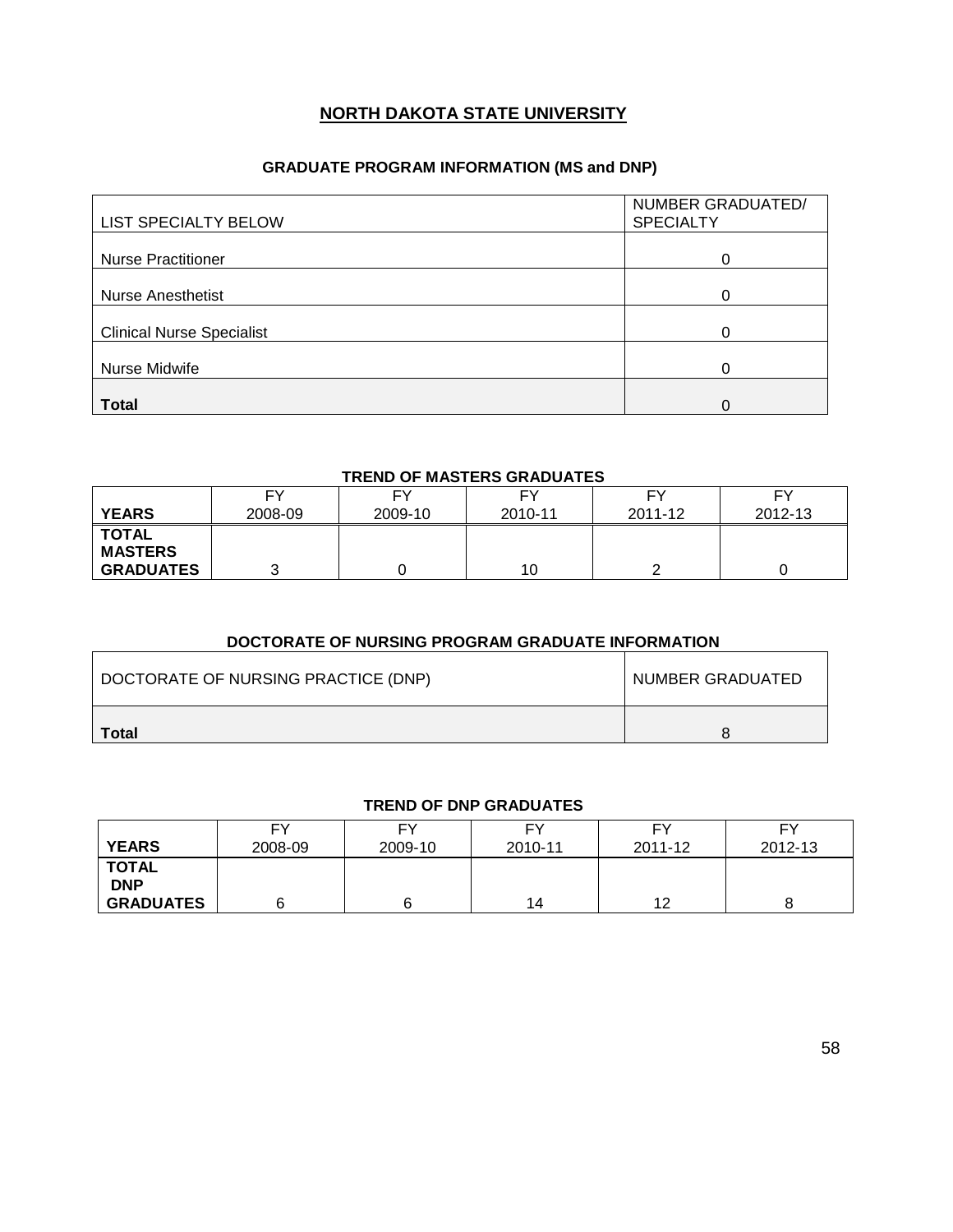### **NORTH DAKOTA STATE UNIVERSITY (MS and DNP)**

### **Summary Of Faculty/Student Ratio**

The program reported clinical faculty/student ratios of 1:1 for precepted experiences in 728P and 729P practicum for the Master's program and 1:1 ratios for the five doctoral clinical practicums. The clinical experiences with a 1:12 ration included public health and mental health experiences.

### **Summary Of Major Practice Facilities**

The program utilized facilities offering experiences in areas specific to program of study for Master's and DNP. Facilities located in ND, MN, and Michigan.

### **Major Programmatic Changes**

No programmatic changes in FY 2012-13.

### **Student Policies (Selection, Progression, Graduation, Health/Safety)**

Materials reviewed: Graduate Nursing Student Handbook 2013-14, website

- Graduate admission information available at <http://www.ndsu.edu/gradschool/programs/nursing/>
- The handbook outlines admissions and progression pp. 14-17, included health requirements.
- Governance and serviced for graduate students in handbook pp. 19-21.

### **Program Evaluation Summary (MS and DNP):**

The program incorporated an interim report addressing the progress made through the implementation of the new graduate program assessment and evaluation plan. The program reported the evaluation plan reflects the CCNE's Master's Essentials and the DNP Essentials. The program submitted evidence of comprehensive ongoing program evaluation with action and follow through based upon evaluation findings. The program meets the requirements outlined in **NDAC 54-3.2-02-05 Program evaluation.**

**Curriculum Designs:** Refer to websites:<http://www.ndsu.edu/gradschool/programs/nursing/>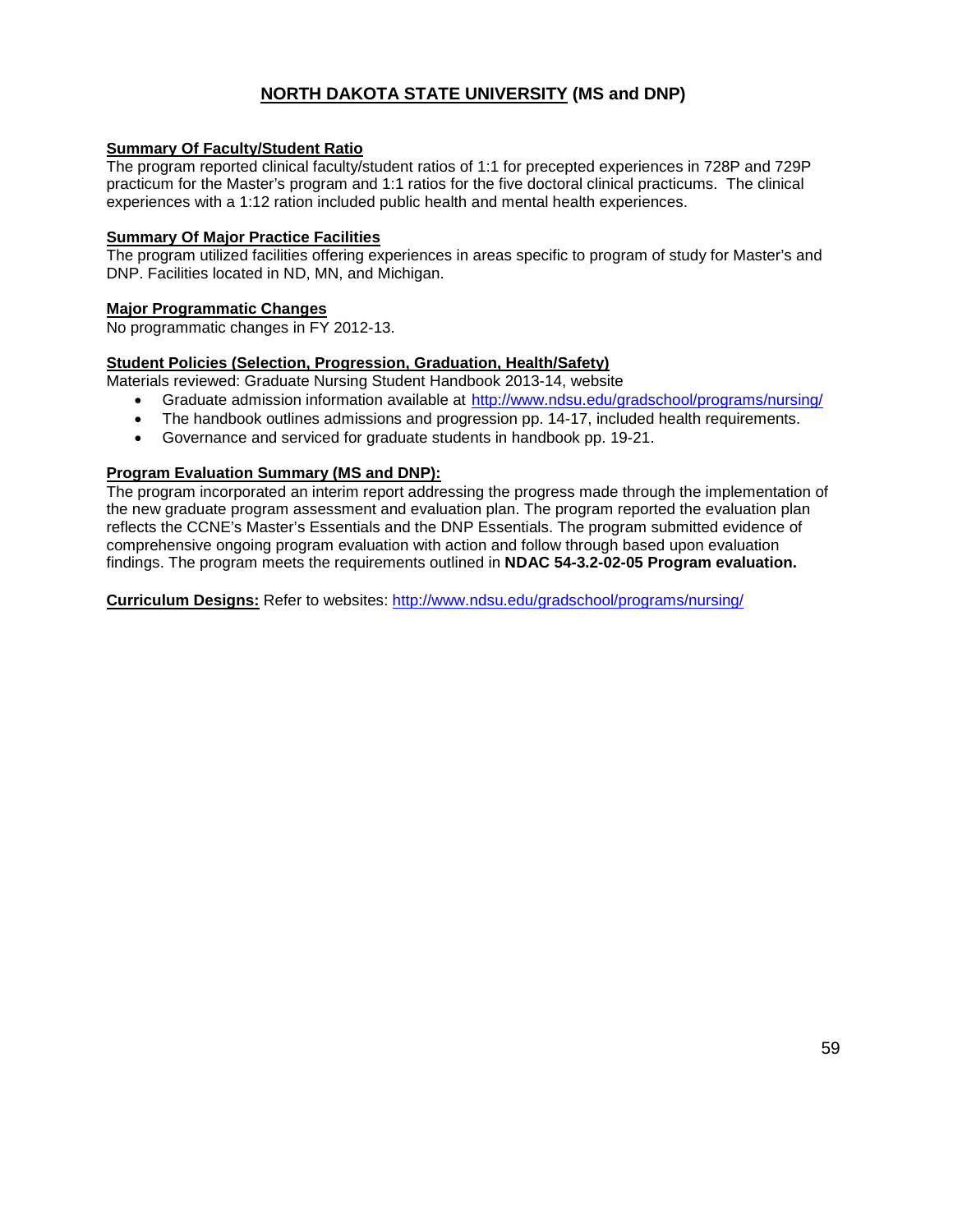### **UNIVERSITY OF MARY**

### **GRADUATE PROGRAM INFORMATION (MSN)**

| <b>LIST ROLE BELOW</b>           | NUMBER GRADUATED/<br><b>SPECIALTY</b> |
|----------------------------------|---------------------------------------|
| <b>Nurse Practitioner</b>        | 21                                    |
| <b>Nurse Anesthetist</b>         | $\Omega$                              |
| <b>Clinical Nurse Specialist</b> | $\Omega$                              |
| Nurse Midwife                    | 0                                     |
| <b>Total Master's Graduates</b>  | 21                                    |

### **TREND OF MASTERS GRADUATES**

| <b>YEARS</b>                          | EV      | FΥ      | <b>FY</b> | FΥ      | FΥ      |
|---------------------------------------|---------|---------|-----------|---------|---------|
|                                       | 2008-09 | 2009-10 | 2010-11   | 2011-12 | 2012-13 |
| TOTAL<br><b>MASTER'S</b><br>GRADUATES | 65      | 81      | 124       | 194     | 21      |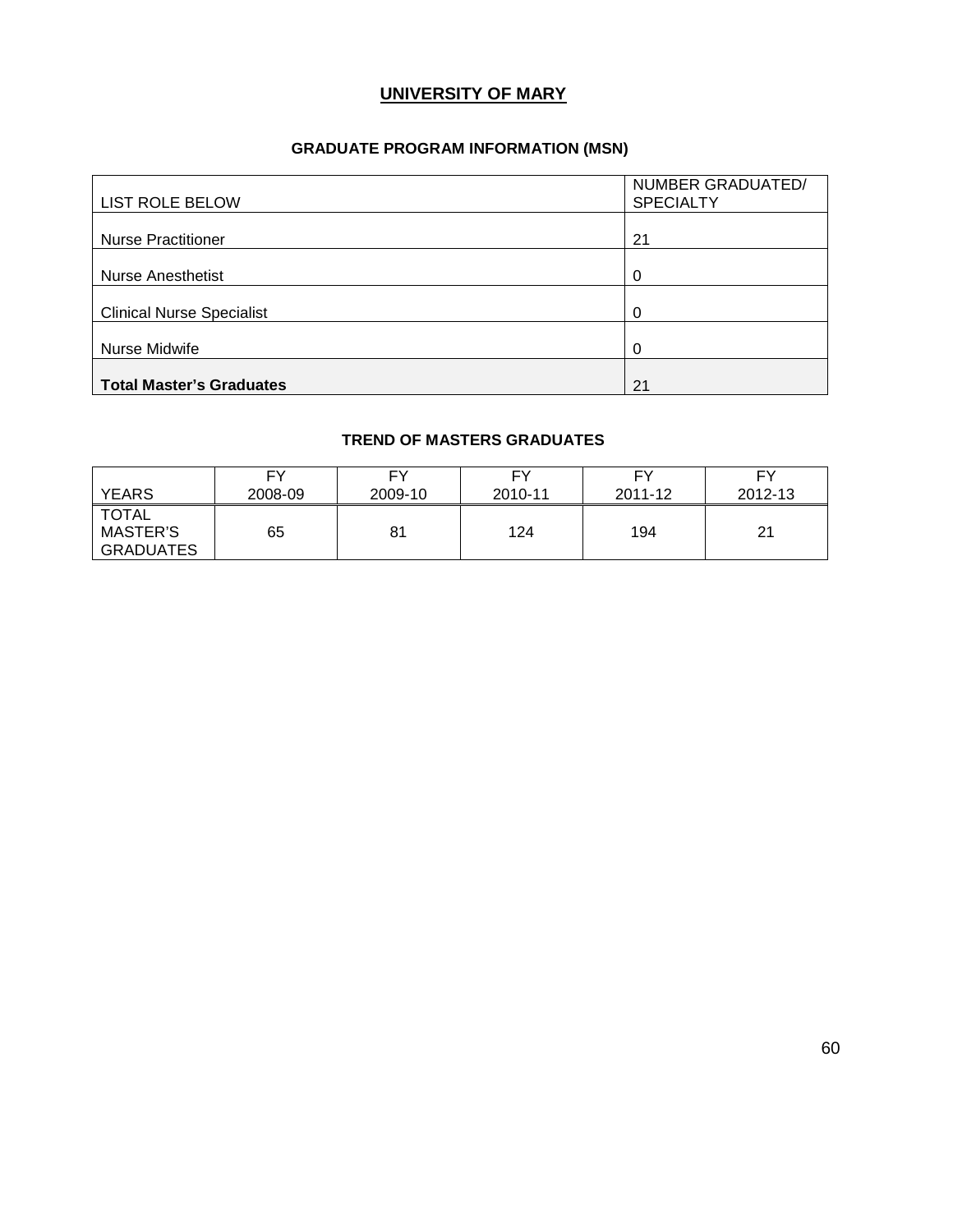### **UNIVERSITY OF MARY (MSN)**

### **Distance or Online Graduate Programs**

During FY 2012-13, board-approved graduate programs were delivered online and to specific satellite locations in Fargo, ND, and Kansas City, MO.

#### **Summary Of Faculty/Student Ratio**

The program reported clinical faculty/student ratio of 1:6 for evaluation of clinical work. All clinical experiences are precepted at a 1:1 ratio.

### **Summary Of Major Practice Facilities**

The program utilized facilities offering experiences in acute and long-term care, clinic setting (rural and urban), and inclusive of specialty focuses. The program provided opportunities for students to experience care of clients across the lifespan. Facilities located in areas throughout the US dependent upon student community and request.

### **Major Programmatic Change**

During FY 2012-13, a programmatic change was requested to move the academic degree from a master's to a doctorate of nursing practice starting Fall 2013. The program would move from a 5 to 7 semester study plan and clinical hours would move from 900-1180. The following changes were Board-approved:

- Approve the programmatic change for the University of Mary MS FNP Program, as the University of Mary MS FNP Program is in substantial compliance and has full North Dakota Board of Nursing approval and the Programmatic Changes are in full compliance with NDAC 54-03.2-06-02; and
- Require notification to the board the status of NDAC 54-03.2-04-04. Baccalaureate or graduate nurse program faculty qualifications. There must be sufficient faculty with graduate preparation and nursing expertise to achieve the purpose of the program. The program must present evidence of compliance to the board on or before October 15, 2013; and
- Require notification to the board the status of NDAC 54-03.2-03-03. Baccalaureate or graduate nurse program administrator qualifications. The program administrator must hold a minimum of a master's degree and an earned doctoral degree from an accredited institution and have educational preparation or experience in teaching, curriculum development, and administration, including at least 2 years of nursing experience. The program must present evidence of compliance to the board on or before October 15, 2013.

#### **Student Policies (Selection, Progression, Graduation, Health/Safety)**

Materials reviewed: Undergraduate & Graduate Catalog 2013-14, Graduate Nursing Student Handbook 2013-14, website

- Graduate admission information available at [http://www.umary.edu/admissions/graduate/requirements.php/](http://www.umary.edu/admissions/) and in the catalog pp. 17-21, including immunization policy. Specific nursing admission requirements and progression available at [http://www.umary.edu/templates/template\\_degrees.php?degree=Nursing](http://www.umary.edu/templates/template_degrees.php?degree=Nursing) and catalog pp. 141-143, included background check, immunization, health, and certification requirements. Graduation requirements located in the catalog p. 14. Program specific progression and graduation information in handbook pp. 23-24.
- Student clinical policies in handbook pp. 30-39, included criminal background check details, immunization and student health requirements, certification and liability insurance information.
- Student security and services, including counseling, health clinic, and bookstore described in catalog pp. 186-190.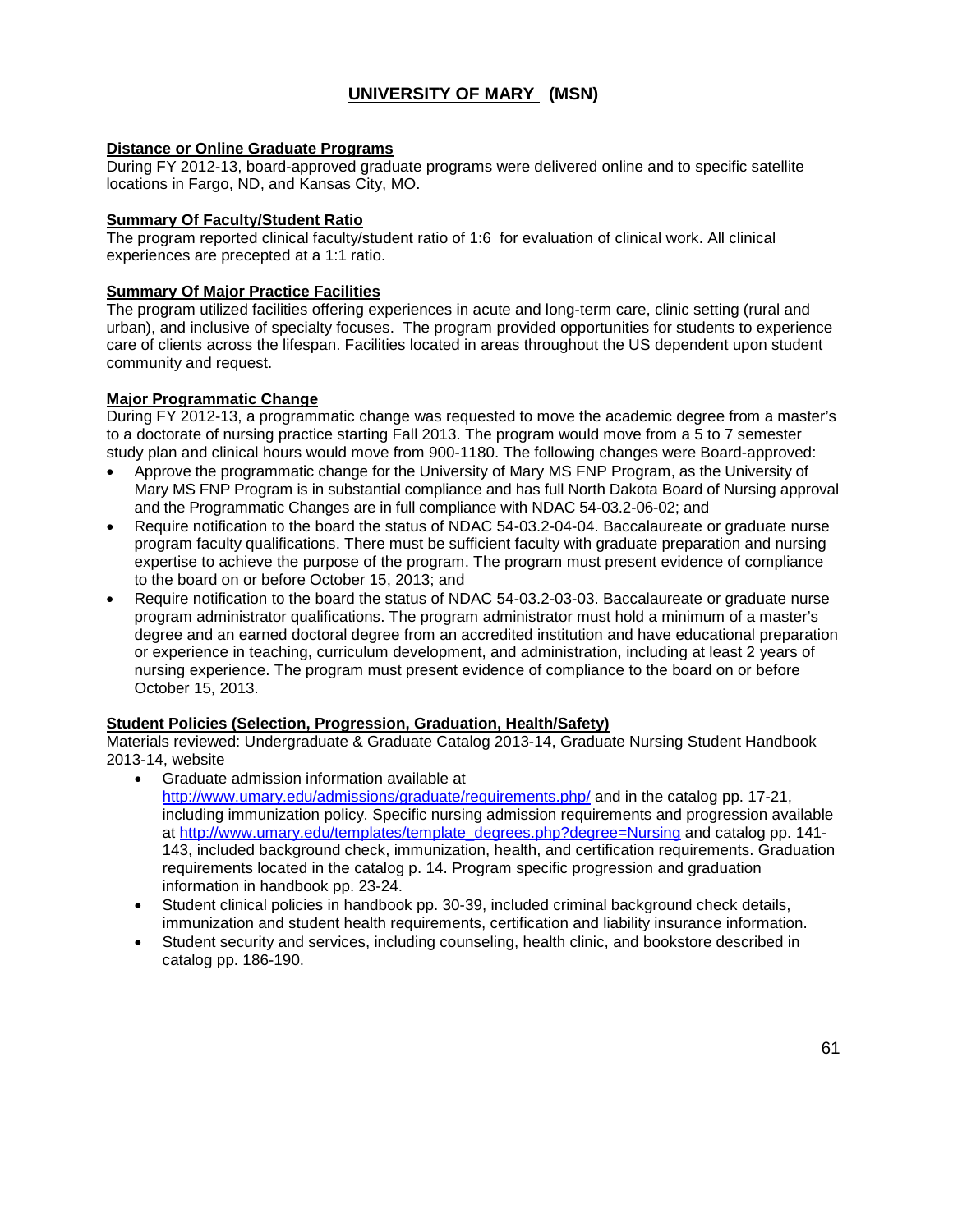### **Program Evaluation Summary:**

The program reported annual assessment (each spring) with curricular revisions based on AACN Master's Essentials and National Organization of Nurse Practitioner Specialty standards. The program continues to pursue Higher Learning Commission approval to offer the program at the doctorate level. The program submitted evidence of comprehensive ongoing program evaluation with action and follow through based upon evaluation findings. The program meets the requirements outlined in **NDAC 54-3.2-02-05 Program evaluation.**

### **Curricular Designs:** Refer to website:

[http://www.umary.edu/templates/template\\_degrees.php?degree=M.S.N%20Family%20Nurse%20Practitio](http://www.umary.edu/templates/template_degrees.php?degree=M.S.N%20Family%20Nurse%20Practitioner%20F.N.P) [ner%20F.N.P.](http://www.umary.edu/templates/template_degrees.php?degree=M.S.N%20Family%20Nurse%20Practitioner%20F.N.P) and<http://www.umary.edu/pdflibrary/nursinggradhandbook.pdf>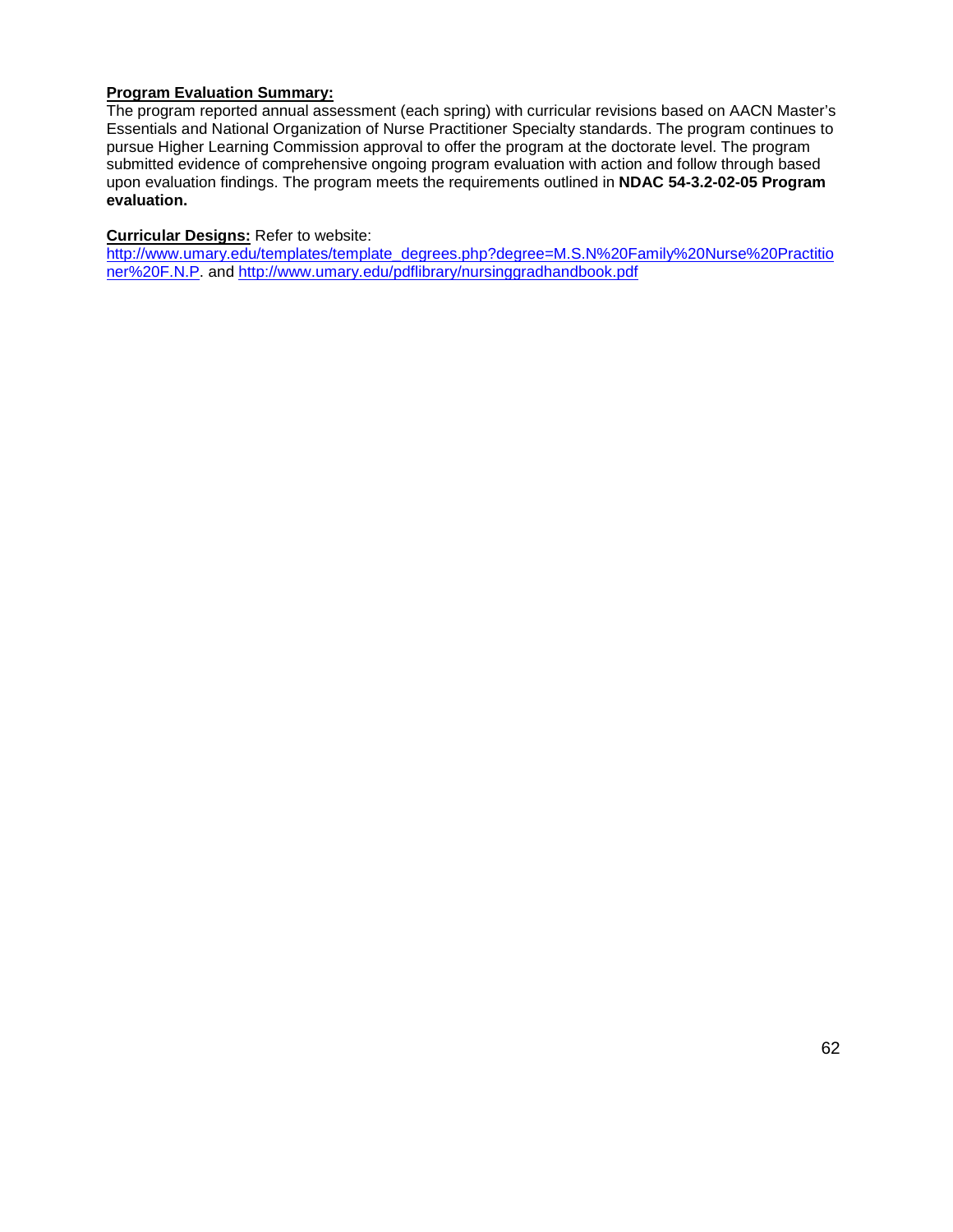### **UNIVERSITY OF NORTH DAKOTA**

### **GRADUATE PROGRAM INFORMATION (MSN)**

### **MASTERS PROGRAM GRADUATE INFORMATION**

| <b>LIST ROLE BELOW</b>           | NUMBER GRADUATED/<br><b>SPECIALTY</b> |
|----------------------------------|---------------------------------------|
| <b>Nurse Practitioner</b>        | 50                                    |
|                                  |                                       |
| <b>Nurse Anesthetist</b>         | 12                                    |
| <b>Clinical Nurse Specialist</b> | $\Omega$                              |
| Nurse Midwife                    | 0                                     |
| <b>Total Master's Graduates</b>  | 62                                    |

### **TREND OF MASTERS GRADUATES**

| <b>YEARS</b>                                        | FY      | FΥ      | F٧        | FΥ        | FΥ        |
|-----------------------------------------------------|---------|---------|-----------|-----------|-----------|
|                                                     | 2008-09 | 2009-10 | 2010-2011 | 2011-2012 | 2012-2013 |
| <b>TOTAL</b><br><b>MASTER'S</b><br><b>GRADUATES</b> | 31      | 37      | 50        | 68        | 62        |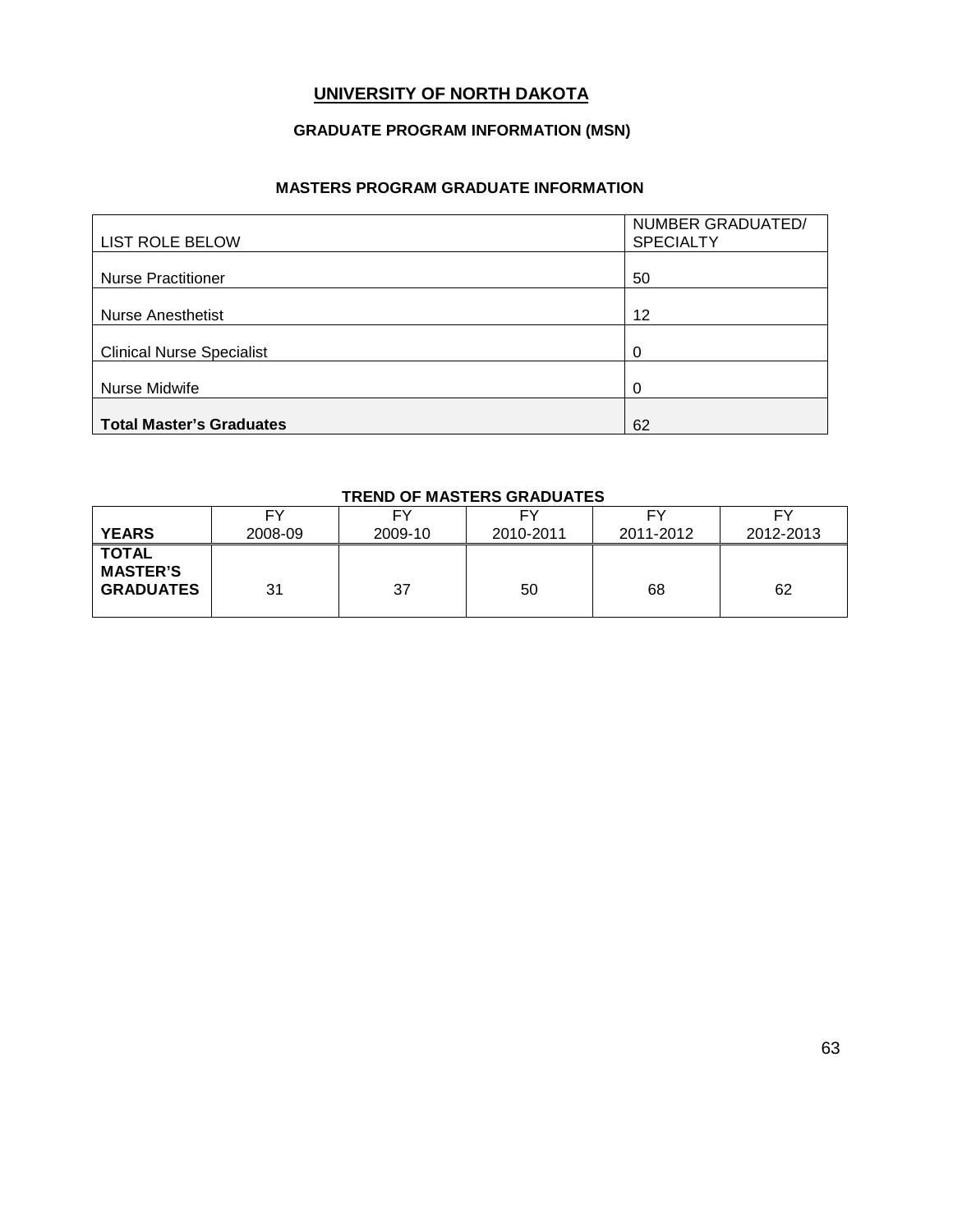### **UNIVERSITY OF NORTH DAKOTA (MSN)**

### **Distance or Online Graduate Programs**

During FY 2012-13, board-approved graduate programs were offered via online delivery for the following specialties: Psychiatric and Mental Health CNS; Psychiatric and Mental Health NP; Gerontologic Nurse CNS; Gerontological NP; and Family Nurse Practitioner

#### **Summary Of Faculty/Student Ratio**

The program reported clinical faculty/student ratios ranging from 1:1 to 1:6. The FNP/AGNP practicum included 1:1 ratio with preceptors in direct patient care.

#### **Summary Of Major Practice Facilities**

The program utilized facilities consistent with the specialty focus of study in the Master's program. The program provided opportunities for students to experience care of clients across the lifespan or reflective of specialty focus. Facilities located in areas throughout the US, including ND, MN, TN, ID, SD, and CO.

### **Major Programmatic Change**

During FY 2012-13, UND requested deletion of 3 program tracks: RN-MS; CNS in Nursing Therapeutics, and Health Administration in Nursing. UND requested approval of changes and enhancements to several other graduate courses, including a change in "pre-" and "co-" requisites, changes in course titles and course content, and strengthening role delineation in therapeutic application of pharmacotherapy.

#### **Student Policies (Selection, Progression, Graduation, Health/Safety)**

Materials reviewed: UND Academic Catalog 2013-15, Master's and DNP Nursing Programs Student Handbook 2013-2014, website

- Nursing graduate program admission information available at <http://www.nursing.und.edu/programs/> and included links to the various Master's and Doctorate programs offered.
- Criminal background check policy and clinical policies in each handbook
- Campus security policies available at [http://und.edu/finance-operations/university-police/policies](http://und.edu/finance-operations/university-police/policies-act.cfm)[act.cfm](http://und.edu/finance-operations/university-police/policies-act.cfm) and catalog pp. vi-vii. Student services, including Wellness Center, bookstore, counseling and tutoring centers available at<http://und.edu/student-life/>

### **Program Evaluation Summary:**

The program reported three graduate program objectives reflective of the Master's Essential. The program submitted evidence of comprehensive ongoing program evaluation with action and follow through based upon evaluation findings. The program meets the requirements outlined in **NDAC 54-3.2-02-05 Program evaluation.**

**Curricular Designs:** Refer to website: [http://www.nursing.und.edu/student-services/handbooks/graduate](http://www.nursing.und.edu/student-services/handbooks/graduate-program/13-14-graduate-handbook.pdf)[program/13-14-graduate-handbook.pdf](http://www.nursing.und.edu/student-services/handbooks/graduate-program/13-14-graduate-handbook.pdf) for Master's program and [http://www.nursing.und.edu/student](http://www.nursing.und.edu/student-services/handbooks/graduate-program/13-14-dnp-handbook.pdf)[services/handbooks/graduate-program/13-14-dnp-handbook.pdf](http://www.nursing.und.edu/student-services/handbooks/graduate-program/13-14-dnp-handbook.pdf) for DNP program.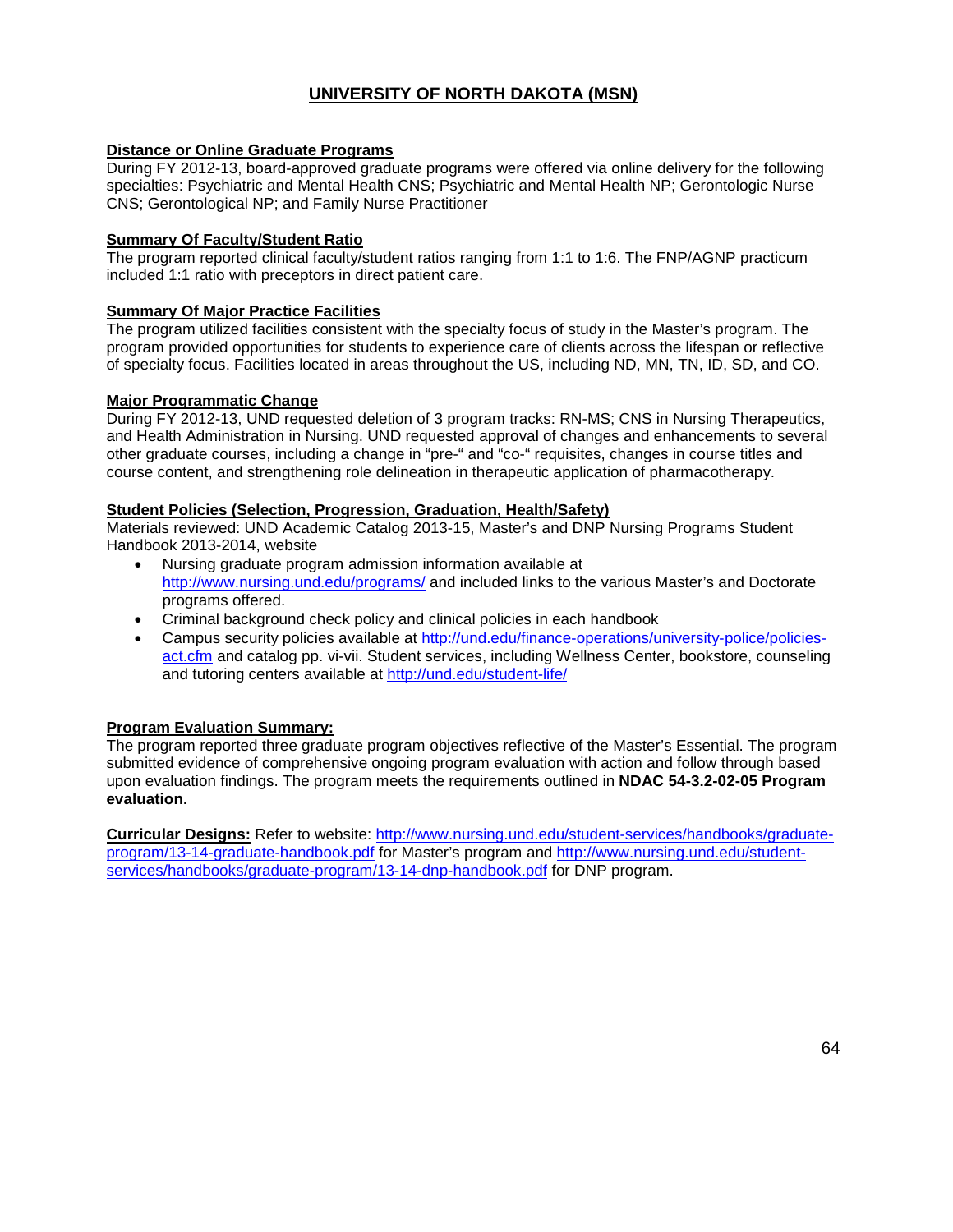# **SECTION FIVE**

回

<mark>ㄹ</mark>

已

囘

同

冋

린

戸

戸

囘

囘

囘

司

同

囘

 $\overline{\mathbf{r}}$ 

厄

lr

Ira

厄

冋

己

互

 $\overline{\mathsf{F}}$ 

 $\overline{\mathfrak{h}}$ 

 $\overline{\mathbb{F}}$ 

5

 $\overline{\mathsf{F}}$ 

5

 $\overline{\mathbb{F}}$ 

 $\overline{\mathsf{L}}$ 

 $\overline{\mathbb{F}}$ 

 $\overline{\overline{\mathbb{F}}}% \left[ \begin{array}{cc} \overline{\mathbb{F}}% & \overline{\mathbb{F}}% & \overline{\mathbb{F}}% & \overline{\mathbb{F}}% & \overline{\mathbb{F}}% & \overline{\mathbb{F}}% & \overline{\mathbb{F}}% & \overline{\mathbb{F}}% & \overline{\mathbb{F}}% & \overline{\mathbb{F}}% & \overline{\mathbb{F}}% & \overline{\mathbb{F}}% & \overline{\mathbb{F}}% & \overline{\mathbb{F}}% & \overline{\mathbb{F}}% & \overline{\mathbb{F}}% & \overline{\mathbb{F}}% & \overline{\mathbb{F}}%$ 

 $\overline{\mathsf{F}}$ 

6

 $\overline{\mathsf{L}}$ 

 $\overline{\mathsf{F}}$ 

5

6

回

回

回

囘

厄

戸

**FISCAL YEAR 2012-2013**

# **Distance Nursing Education Program Recognition**

65

 $\overline{\mathsf{L}}$ 

互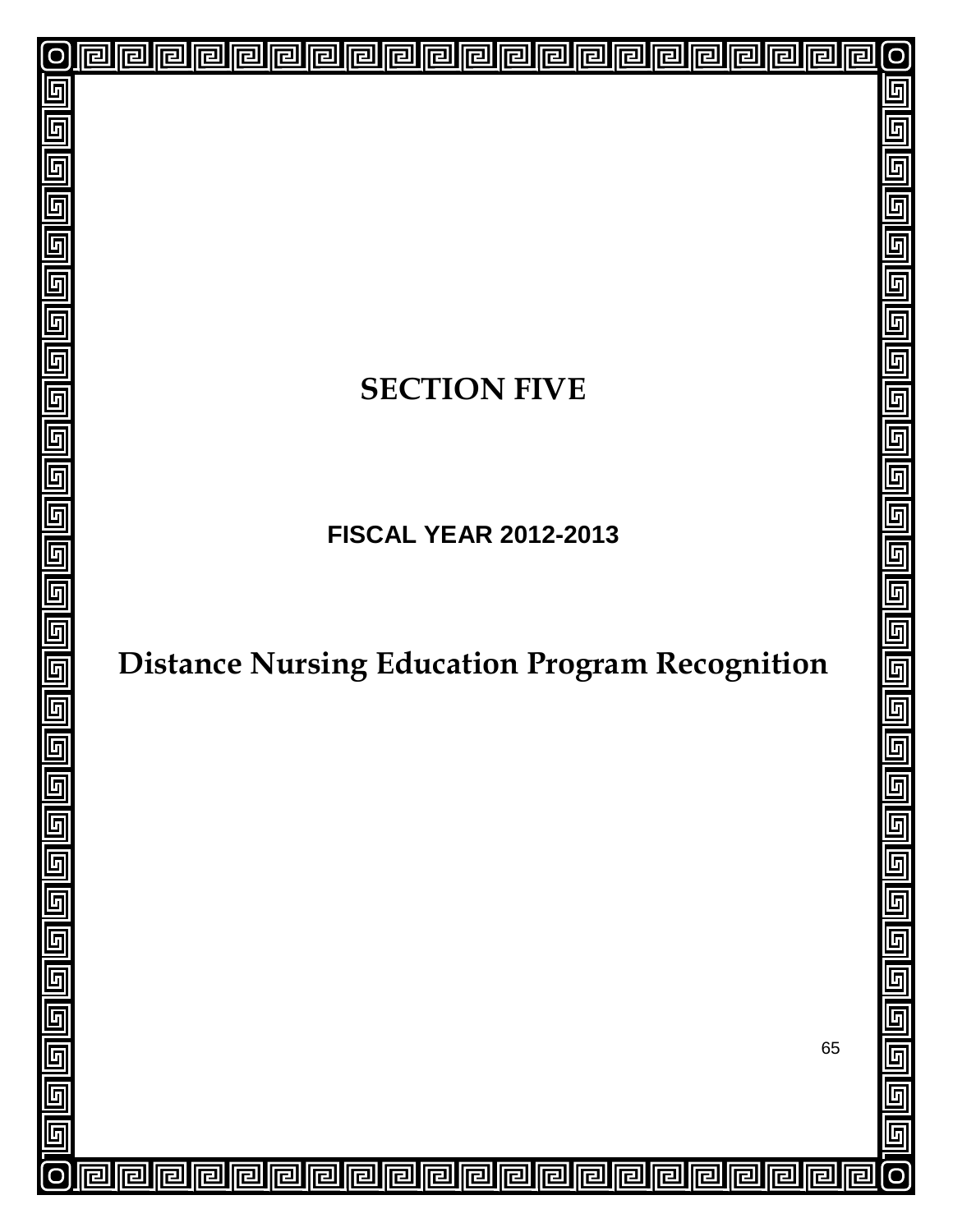## **Distance Nursing Education Programs**

|                            |              |             | LUIL-LUIJ             |              |                                   |                                       |
|----------------------------|--------------|-------------|-----------------------|--------------|-----------------------------------|---------------------------------------|
| Type of<br>Program/Student |              |             |                       |              | Percentage<br>for program<br>type | Change from 2011-<br>2012             |
|                            | Fall<br>2012 | Spring 2013 | <b>Summer</b><br>2013 | <b>Total</b> |                                   |                                       |
|                            |              |             |                       |              |                                   |                                       |
| Certificate PN             | 0            | $\Omega$    | 0                     | $\Omega$     | N/A                               |                                       |
| ASPN/AASPN                 | 209          | 220         | 95                    | 524          | 73.9%                             | $+8%$                                 |
| ADN/ASN                    | 58           | 26          |                       | 84           | 11.9%                             | $-8%$                                 |
| <b>BSN</b>                 | 16           | 34          | 7                     | 57           | 8%                                | $-6%$                                 |
| <b>CRNA</b>                | 7            | 3           | 4                     | 14           | 2%                                | $+6%$                                 |
| FNP/ANP/PNP/WHNP           | 8            | 10          |                       | 25           | 3.5%                              | $+6%$                                 |
| <b>CNM</b>                 | 2            |             |                       | 3            | 0.42%                             | $+6%$                                 |
| <b>DNP</b>                 |              | $1$ (CNM)   |                       | 2            | 0.28%                             | $-5%$                                 |
|                            |              |             |                       |              |                                   |                                       |
| <b>TOTAL</b>               | 301          | 295         | 113                   | 709          | 100%                              | 9% more in 2012-13<br>than in 2011-12 |

### *2012-2013*

### **Fall 2012**

| Program                        | Type and # of students          | <b>Clinical Placement Site(s)</b>               |
|--------------------------------|---------------------------------|-------------------------------------------------|
| Northland Community &          | $ASPN - 123$ students           | PN's: Acute and LTC - - Altru in Grand Forks    |
| Technical College (EGF)        | ADN-31 students                 | AND's: Grand Forks, Crookston, Fosston          |
| Texas Wesleyan                 | $CRNA - 7$ students             | Primecare St. Alexius, Bismarck                 |
| <b>MSU Moorhead</b>            | $BSN - 10$ students             | Fargo, Jamestown, Wahpeton, Langdon             |
| <b>MN State Comm/Technical</b> | $ADRN - 26$ students            | Acute/Specialty/Community settings - Fargo area |
|                                | $ASPN - 54$ students            | Acute/Ambulatory/LTC settings - greater Fargo   |
|                                |                                 | area                                            |
| University of SD               | $ASN/AND - 1$ student           | Trinity Kenmare Community Hospital              |
| University of Cincinnati       | Psych NP -1; $FNP - 3$ ;        | Grand Forks; Fargo/West Fargo;                  |
|                                | Adult $NP - 2$                  | Bismarck MCO/Sanford; Trinity (Parshall)        |
| U of Minnesota - -             | Adult/Gero NP (DNP) - 1 student | Essentia Health West - - Fargo                  |
| <b>Minneapolis</b>             |                                 |                                                 |
| Presentation (Aberdeen)        | $BSN - 6$ students              | Sanford North - - Fargo                         |
| Concordia University of WI     | $FNP - 1$ student               | Harvey Clinic                                   |
| Rasmussen (Moorhead)           | ASPN - - 32 students            | Fargo (multiple sites) and Lisbon               |
| St. Joseph's College of        | $FNP - 1$ student               | St. Alexius/Primecare, Bismarck                 |
| Maine                          |                                 |                                                 |
| Creighton University (NE)      | NP-1 student                    | Trinity Health, Minot                           |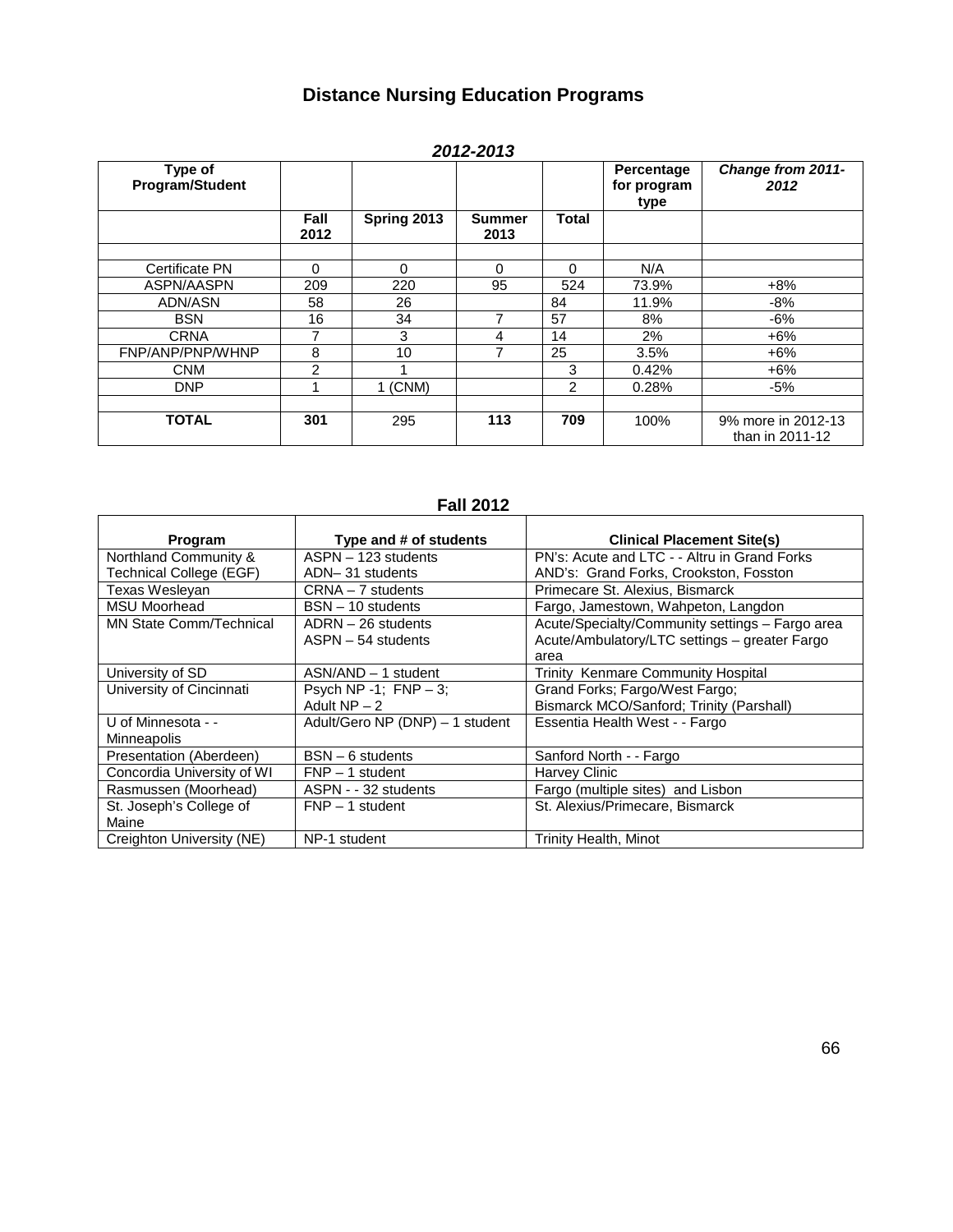### **Spring 2013**

| Program                                                            | Type and # of students        | <b>Clinical Placement Site(s)</b>                                                              |
|--------------------------------------------------------------------|-------------------------------|------------------------------------------------------------------------------------------------|
| <b>Ball State University</b>                                       | FNP-1 student                 | St. Alexius, 2 preceptors                                                                      |
| (Indiana)                                                          |                               |                                                                                                |
| <b>Briar Cliff University (lowa)</b><br>College of St. Scholastica | 1 BSN<br>1 RN-BSN             | Sanford North, Fargo<br>Bismarck Burleigh Public Health, Bismarck                              |
| (Duluth, MN)                                                       |                               |                                                                                                |
| Concordia University                                               | 1 FNP                         | Aurora Clinic                                                                                  |
| Wisconsin                                                          |                               |                                                                                                |
| Creighton University (NE)                                          | 1 NP                          | Sanford, Bismarck                                                                              |
| Georgetown University                                              | 1 Nurse Midwife student       | Essentia/Innovis Health, Fargo                                                                 |
| <b>Indiana State University</b>                                    | 1 LPN-RN                      | St. Benedict Health Center, Dickinson                                                          |
| (Indiana)                                                          |                               |                                                                                                |
| Lake Area Tech (Watertown,<br>SD)                                  | ASPN-3 students               | St. Alexius Medical Center, Bismarck. Oakes<br>Community Hospital, Oakes                       |
| Maryville University (St                                           | <b>1 NP</b>                   |                                                                                                |
| Louis, MO)                                                         |                               |                                                                                                |
| Minnesota State and                                                | <b>AD RN-26</b>               | Bethany Homes, Fargo                                                                           |
| <b>Technical Community</b>                                         | <b>PN-53</b>                  |                                                                                                |
| College Moorhead                                                   |                               |                                                                                                |
| Minnesota State University,                                        | 12 RN to BSN                  | Hospice of the Red River Valley, Fargo. Altru                                                  |
| Moorhead                                                           |                               | Health System, Grand Forks. Fargo Cass Public                                                  |
|                                                                    |                               | Health, Fargo. Sanford North, Fargo.                                                           |
| Northland Community and                                            | <b>119 PN</b>                 | Altru and Valley Memorial Homes                                                                |
| <b>Technical College (East</b>                                     |                               |                                                                                                |
| Grand Forks, MN)                                                   |                               |                                                                                                |
| <b>Presentation College (SD)</b>                                   | 19 BSN                        | Davita Health Care, Essentia Healthcare and                                                    |
|                                                                    |                               | Prairie St. John's in Fargo. Mercy Hospital in Valley                                          |
|                                                                    |                               | City and Altru in Grand forks. Sanford Hospital,                                               |
|                                                                    |                               | Hospice of the Red River Valley in Fargo and                                                   |
|                                                                    |                               | Valley city, Fargo Cass Countey Public Health,<br>Fargo Catholic Schools, and The City Country |
|                                                                    |                               | Health and Homecare in Valley City.                                                            |
| Rasmussen (Moorhead)                                               | ASPN - - 45 students          | Fargo (multiple sites) and Lisbon                                                              |
| St. Cloud State University                                         | 1 BSN                         | Sanford Fargo                                                                                  |
| St. Joseph College of Maine                                        | 1 FNP                         | St. Alexius Medical Center, Bismarck                                                           |
| <b>Texas Wesleyan University</b>                                   | 3 CRNA                        | St. Alexius Medical Center, Bismarck                                                           |
| University of Cincinnati                                           | 4 NP (2 ANP, 1WHNP, 1Psych    | Trinity Community Clinic, Garrison. Trinity                                                    |
|                                                                    | NP)                           | Community Clinic, Parshall. Sanford Health and                                                 |
|                                                                    |                               | Mental Health Outpatient, Fargo. South University                                              |
|                                                                    |                               | Clinic (Essentia), Fargo. Essentia Health West                                                 |
|                                                                    |                               | Acres Clinic, Fargo. Volunteer Clinic Faculty                                                  |
| University of Minnesota                                            | 1 Nurse Midwife student (DNP) | Innovis Health care, Fargo                                                                     |
| University of South Alabama                                        | <b>1 NP</b>                   | Sanford Health, Fargo                                                                          |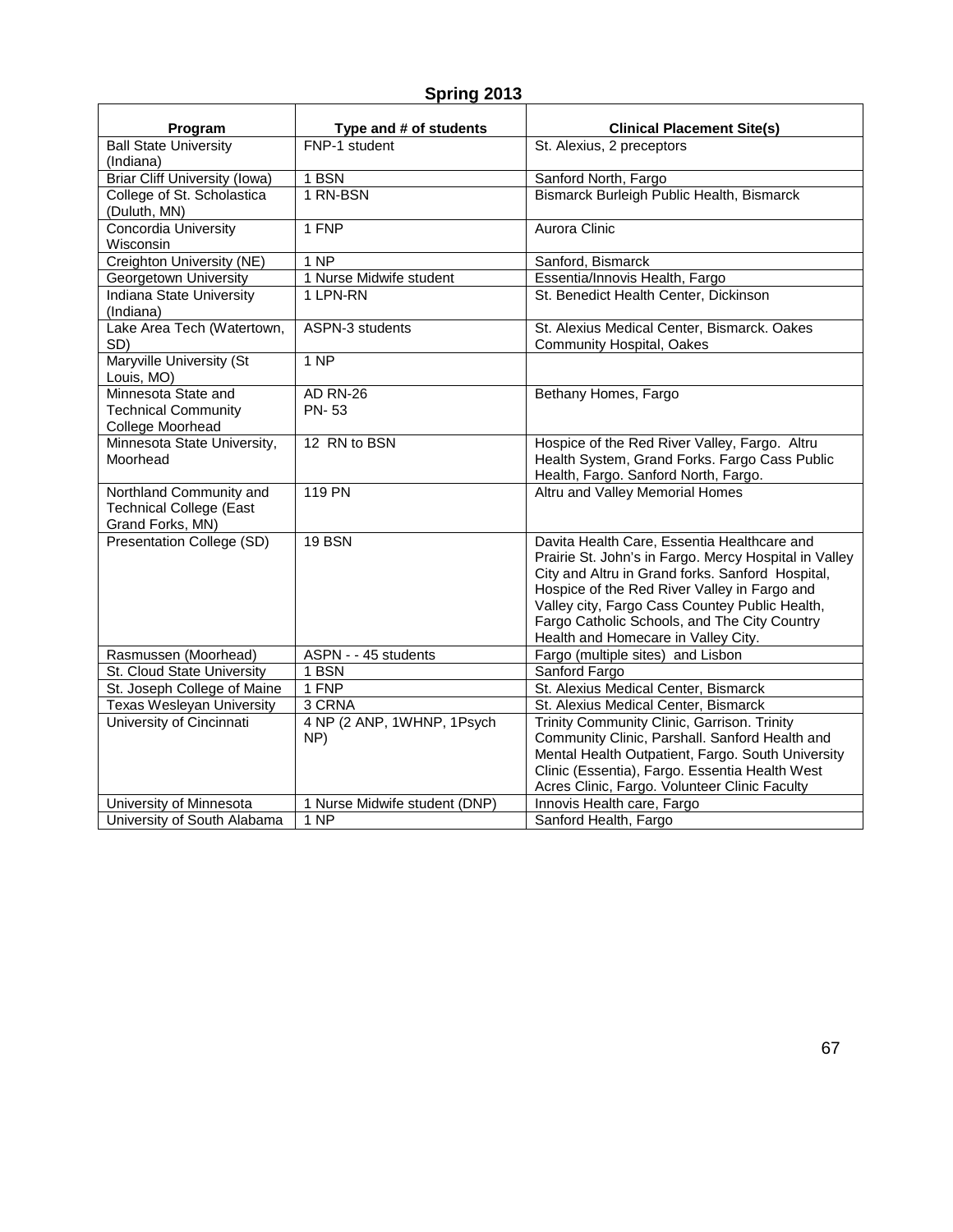### **Summer 2013**

| Program                                                                              | Type and # of students               | <b>Clinical Placement Site(s)</b>                                                                                              |
|--------------------------------------------------------------------------------------|--------------------------------------|--------------------------------------------------------------------------------------------------------------------------------|
| Lake Area Tech (Watertown,<br>SD)                                                    | ASPN-1 students                      | Good Samaritan Society-Bismarck                                                                                                |
| Minnesota State and<br><b>Technical Community</b><br>College Moorhead                | <b>PN-48</b>                         | Bethany Homes, Fargo; Orthopedic SH, Fargo;<br>Walk-In Clinic Fargo; Dialysis SH, Fargo; Villa<br>Maria Fargo. Sanford Health. |
| Minnesota State University<br>Moorhead                                               | RN-BSN-3 students                    | Sanford Fargo and Altru Hospital                                                                                               |
| Mount Marty SD                                                                       | CRNA <sub>1</sub><br>NP <sub>2</sub> | Sanford, St Joseph, and Essentia Fargo                                                                                         |
| Rasmussen (Moorhead)                                                                 | ASPN - - 46 students                 | Fargo (multiple sites) and Lisbon                                                                                              |
| Regis University-Rueckert-<br>Hartman college for Health<br>Professions (Denver, CO) | FNP-1 student                        | <b>West River Services</b>                                                                                                     |
| South Dakota State<br>University                                                     | BSN-2                                | Sanford Fargo, St. Joseph Dickinson                                                                                            |
| <b>Texas Wesleyan University</b>                                                     | CRNA-3                               | St. Alexius Medical Center, Bismarck; St. Joseph<br>Hospital; Mid Dakota Clinic                                                |
| University of Cincinnati                                                             | 1 AGNP                               | Trinity Community Clinic-Garrison and Trinity<br>Community Clinic-Parshall                                                     |
| U of Minnesota -                                                                     | Adult/Gero NP (DNP) - 1 student      | Innovis Health Care - Fargo                                                                                                    |
| Minneapolis                                                                          | Nurse Midwife-1 student              | Sanford Health                                                                                                                 |
|                                                                                      | <b>BSN-2</b> students                | Prairie St. Johns-Fargo                                                                                                        |
|                                                                                      | Mental Health NP-1 student           |                                                                                                                                |

### **Out of State Nursing Education Programs North Dakota Board of Nursing Recognitions 2012-2013**

The following are the out-of-state nursing education programs which have:

- Officially requested recognition by the NDBON for purposes of student placement in North Dakota for clinical experiences/rotations
- Paid the \$300 recognition fee for academic year 2012-2013
	- 1) Ball State (Muncie, IN)
	- 2) Briar Cliff University (Sioux City, IA)
	- 3) College of St. Scholastica
	- 4) Concordia University Wisconsin (Mequon, WI)
	- 5) Creighton University (NE)
	- 6) Frontier Nursing University (Lexington, KY)
	- 7) Georgetown University (Washington, DC)
	- 8) Indiana State University (Indiana)
	- 9) Lake Area Tech (Watertown, SD)
	- 10) Maryville University (St. Louis MO)
	- 11) Minnesota State Community and Technical College (Moorhead)
	- 12) Minnesota State University (Moorhead)
	- 13) Mount Marty (South Dakota) new 6/11/13
	- 14) Northland Community and Technical College (East Grand Forks, MN)
	- 15) Presentation College (Aberdeen)